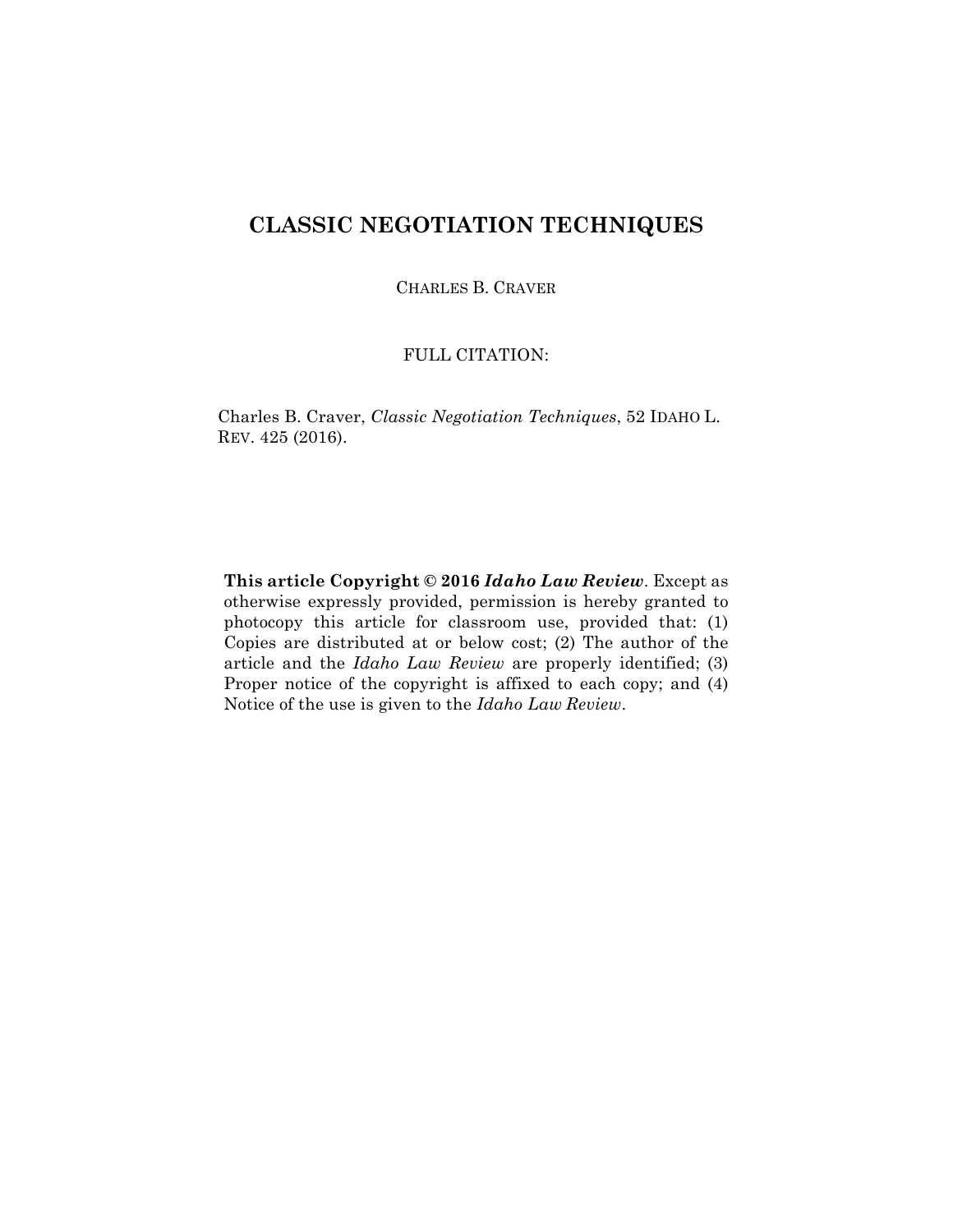# **CLASSIC NEGOTIATION TECHNIQUES**

## CHARLES B. CRAVER\*

## TABLE OF CONTENTS

| II. PREPARATION STAGE [ESTABLISHING LIMITS AND           |  |
|----------------------------------------------------------|--|
|                                                          |  |
|                                                          |  |
| 2. Determine Bottom Line, Goals, and Planned Opening     |  |
|                                                          |  |
| 3. Place Selves in Shoes of Counterparts 430             |  |
| III. PRELIMINARY STAGE [ESTABLISHING RAPPORT AND         |  |
|                                                          |  |
| IV. INFORMATION STAGE [VALUE CREATION]  433              |  |
|                                                          |  |
|                                                          |  |
|                                                          |  |
|                                                          |  |
|                                                          |  |
| V. DISTRIBUTIVE STAGE [VALUE CLAIMING]  436              |  |
|                                                          |  |
|                                                          |  |
|                                                          |  |
| 4. Numerically Superior Bargaining Team 439              |  |
| 5. Use of Asymmetrical Time Pressure 439                 |  |
|                                                          |  |
|                                                          |  |
|                                                          |  |
|                                                          |  |
|                                                          |  |
|                                                          |  |
|                                                          |  |
|                                                          |  |
| 14. Limited Time Offers and Decreasing Value Offers  445 |  |
|                                                          |  |
|                                                          |  |

<sup>\*</sup> Freda H. Alverson Professor, George Washington University Law School. B.S., 1967, Cornell University; M. Indus. & Lab. Rels., 1968, Cornell University School of Industrial and Labor Relations; J.D., 1971, University of Michigan. Over the past thirty-five years, Professor Craver has taught Effective Legal Negotiation skills to over ninety-five thousand attorneys and business persons throughout the United States, and in Canada, Mexico, Puerto Rico, Austria, England, Germany, China, and Turkey. He is also a certified labor arbitrator and employment law mediator.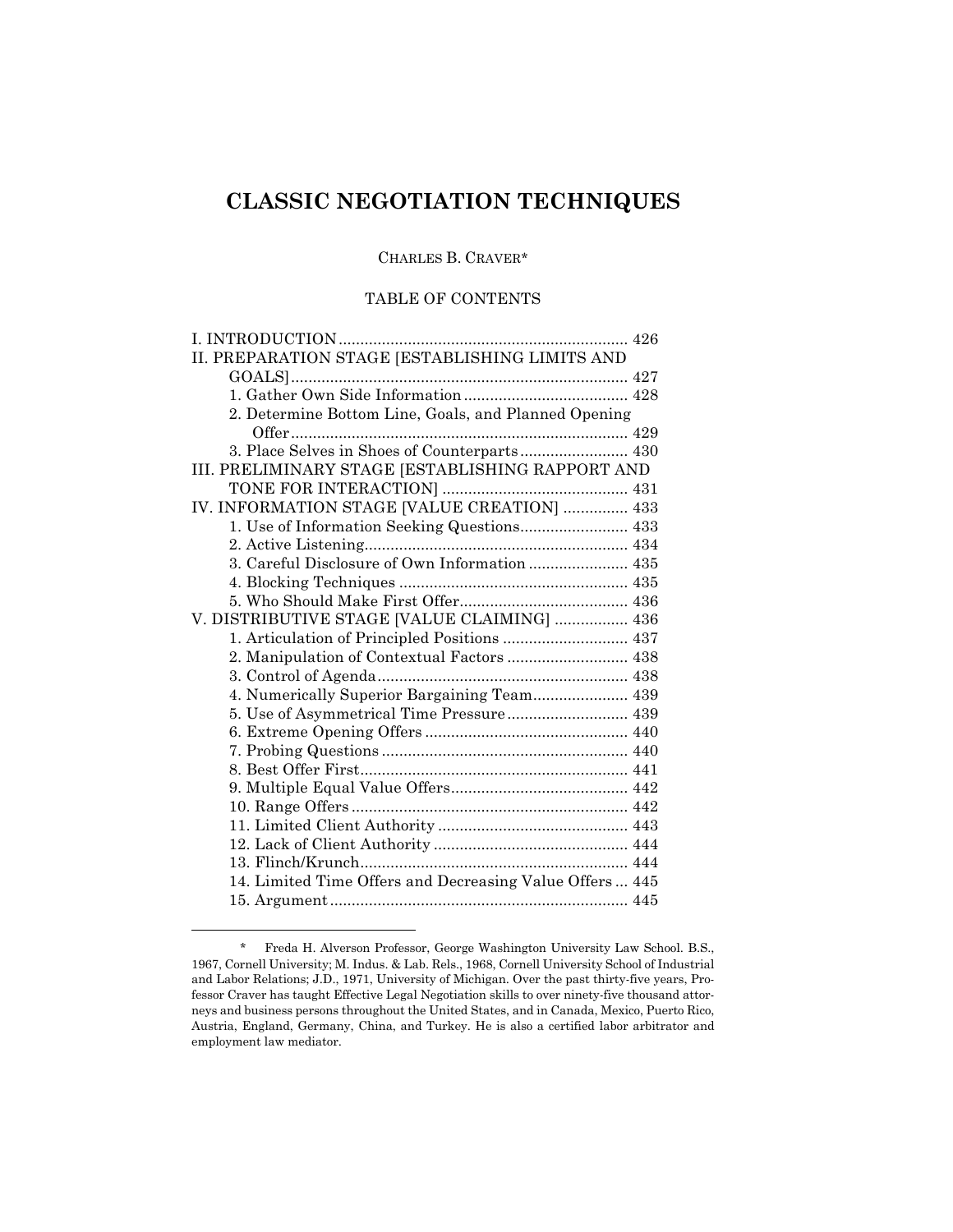| 19. Walking Out/Hanging Up Telephone 447         |  |
|--------------------------------------------------|--|
| 20. Negative Threats/Warnings and Affirmative    |  |
|                                                  |  |
|                                                  |  |
|                                                  |  |
|                                                  |  |
|                                                  |  |
|                                                  |  |
|                                                  |  |
| 27. Brer Rabbit - Reverse Psychology 452         |  |
| 28. Downplay of Counterpart Position Changes 453 |  |
|                                                  |  |
| 30. Mutt and Jeff - Good Cop/Bad Cop 454         |  |
|                                                  |  |
|                                                  |  |
|                                                  |  |
|                                                  |  |
| VI. CLOSING STAGE [VALUE SOLIDIFYING] 458        |  |
| VII. COOPERATIVE STAGE [VALUE MAXIMIZING]  459   |  |
|                                                  |  |
|                                                  |  |

## I. INTRODUCTION

Lawyers negotiate repeatedly, frequently without appreciating the fact they are bargaining. They do so with their own partners, associates, and legal assistants, with their own clients, and with outside private and public sector parties on behalf of their clients. They negotiate in person, over the telephone, through the mail, and via e-mail transmissions. Most have had minimal training with respect to this critical professional skill. They do not appreciate how structured bargaining interactions are, and they have limited knowledge with respect to the various techniques proficient negotiators employ during their interactions.

Bargaining interactions involve six formal stages.<sup>1</sup> During the Preparation Stage, negotiators gather the information they need to interact effectively with their counterparts.2 They work to obtain the relevant fac-

2. *See* Part II, i*nfra*.

<sup>1.</sup> *See generally* Charles B. Craver, *The Negotiation Process*, 27 AM. J. TRIAL ADVOC. 271 (2003).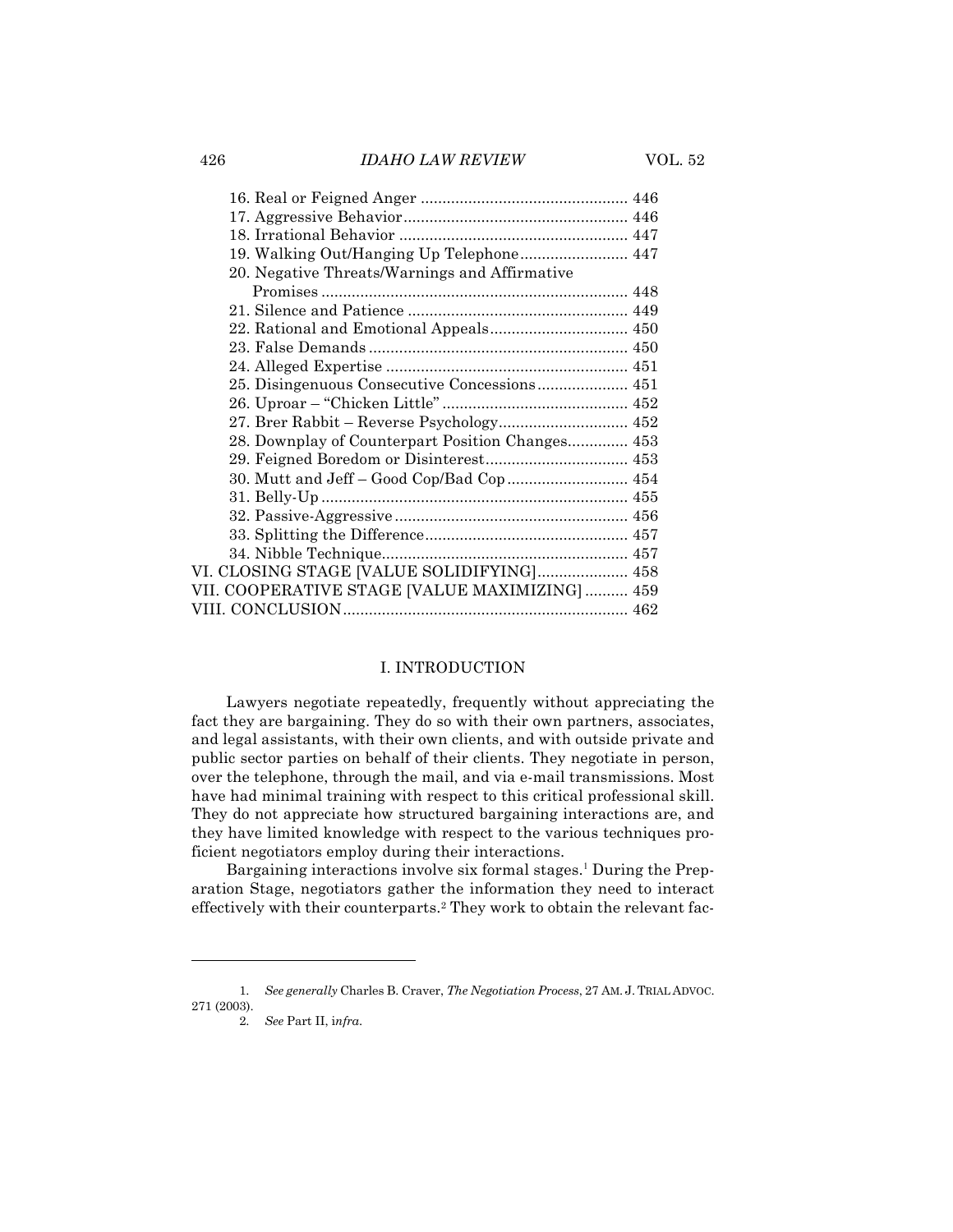tual, economic, legal, cultural, and political information. They then determine their bottom lines, their aspiration levels, and their planned opening offers. Once this stage is complete, they begin to interact with their counterparts and enter the Preliminary Stage.3 Many impatient persons fail to appreciate the importance of this stage, because they do not realize how critical it is for bargaining parties to establish rapport and positive tones for their interactions. The next segment is the Information Stage during which the participants seek to determine what each side hopes to achieve and the interests underlying the positions being articulated.4 After the parties have created a joint surplus, they move into the Distributive Stage during which they begin to divide the items on the table.<sup>5</sup> Near the end of the Distributive Stage as the participants approach definitive terms, they enter the Closing Stage during which they work to achieve formal agreements.6 Although many negotiators consider this the end of the bargaining process, proficient bargainers appreciate the need to move into the Cooperative Stage during which they work to see if there is any way they can expand the joint surplus and simultaneously enhance their respective results.7 This article will move through the six stages, and explore the different techniques participants should employ to enable them to achieve beneficial and efficient accords.

Throughout the bargaining process, participants have to decide which techniques they should employ to advance their interests. Three factors will significantly influence the decisions they make in this regard. What is their own personality? They should usually select tactics that suit their personality. A laid-back person might find it difficult and not credible for them to use a highly aggressive technique, while an aggressive individual might find it hard to behave in a laid-back manner. What are the personalities of the persons with whom they are interacting? Against highly aggressive counterparts, they might employ more confrontational techniques than they would with more laid-back counterparts. What are the particular circumstances involved? When someone has a power imbalance favoring their own side, they may employ more aggressive techniques than they might if the other side possessed superior power.

## II. PREPARATION STAGE [ESTABLISHING LIMITS AND GOALS]

The Preparation Stage is probably the most significant part of bargaining interactions, and the participants are not yet dealing directly with each other.<sup>8</sup> Individuals who are thoroughly prepared generally

<sup>3.</sup> *See* Part III, *infra*.

<sup>4.</sup> *See* Part IV, *infra*.

<sup>5.</sup> *See* Part V, *infra*.

<sup>6.</sup> *See* Part VI, *infra*.

<sup>7.</sup> *See* Part VII, *infra*.

<sup>8.</sup> *See* Craver, *supra* note 1, at 273–86.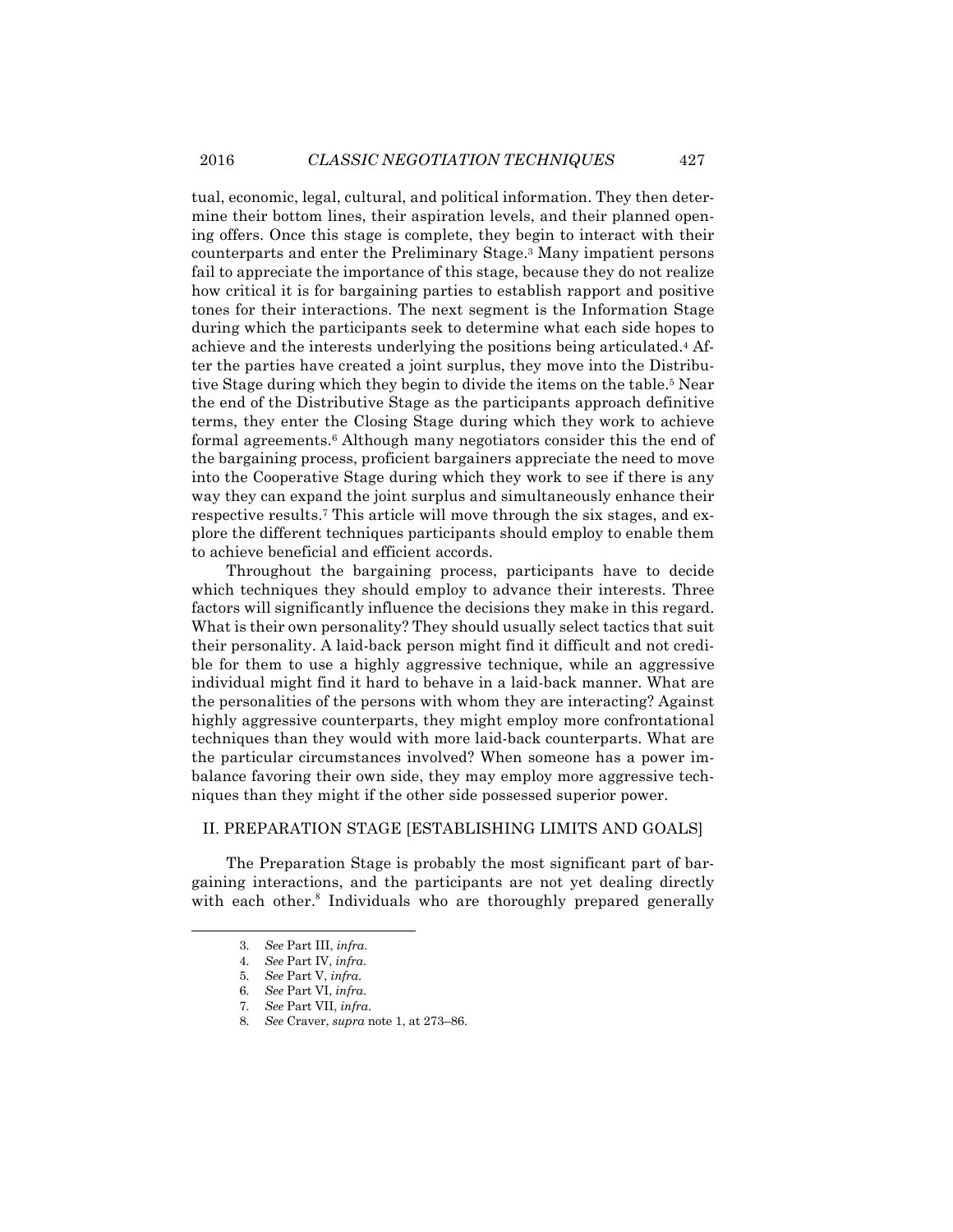achieve more beneficial results than those who are not, because knowledge constitutes power at the bargaining table.<sup>9</sup> Well prepared negotiators possess the knowledge they need to value their impending interactions, and to develop a greater confidence in their positions than their less prepared counterparts.<sup>10</sup> Their projected confidence undermines the convictions of counterparts, and induces those persons to question the validity of their own positions.<sup>11</sup>

#### 1. Gather Own Side Information

The best way to obtain information from clients involves the use of strategic questions. When individuals are employed to negotiate for others, they should begin to ask the relevant persons questions designed to enable them to determine what they need to know to effectively advance their client interests.<sup>12</sup> What are the pertinent factual, economic, and business issues? They should begin with general inquiries designed to induce their principals to talk. As they get further into this stage, they should resort to more specific questions that will enable them to focus on the most relevant factors. If clients might be able to do business with other parties, what are the terms they might be able to obtain from those parties?

Lawyers must then research the relevant legal doctrines that might influence their impending interactions. Once they explain the pertinent legal principles to their clients, they must begin to ascertain what the clients hope to obtain from their counterparts. If they are contemplating business transactions, what are they willing to provide to their counterparts, and what d they wish to obtain for themselves?<sup>13</sup> If they are endeavoring to resolve legal conflicts, what do they have to achieve in order to forego formal litigation? Although lawyers are used to thinking rationally and objectively, they should not ignore emotional considerations. Where someone thinks they have been treated badly by a business partner, a treating physician, or a coworker, they may wish to obtain an admission of responsibility from the relevant person and a sincere apology. Someone who believes they were denied a promotion due to discriminatory considerations might be willing to give up much of the back pay they are due if they are promised an immediate promotion to the position in question. A series of questions can help legal representatives appreciate

<sup>9.</sup> *See* ORAN R. YOUNG, *STRATEGIC INTERACTION AND BARGAINING*, *IN* BARGAINING: FORMAL THEORIES OF NEGOTIATION 10–11 (Oran R. Young, ed., 1975); *see generally* RONALD M. SHAPIRO & GREGORY JORDAN, DARE TO PREPARE: HOW TO WIN BEFORE YOU BEGIN (2008).

<sup>10.</sup> *See* MICHAEL C. DONALDSON, FEARLESS NEGOTIATING 68–69 (2007).

<sup>11.</sup> *See id.*

<sup>12.</sup> *See* JOHN LANDE, LAWYERING WITH PLANNED EARLY NEGOTIATION: HOW YOU CAN GET GOOD RESULTS FOR CLIENTS AND MAKE MONEY 86–89 (2011).

<sup>13.</sup> *See* SHAPIRO & JORDAN, *supra* note 9, at 47–51.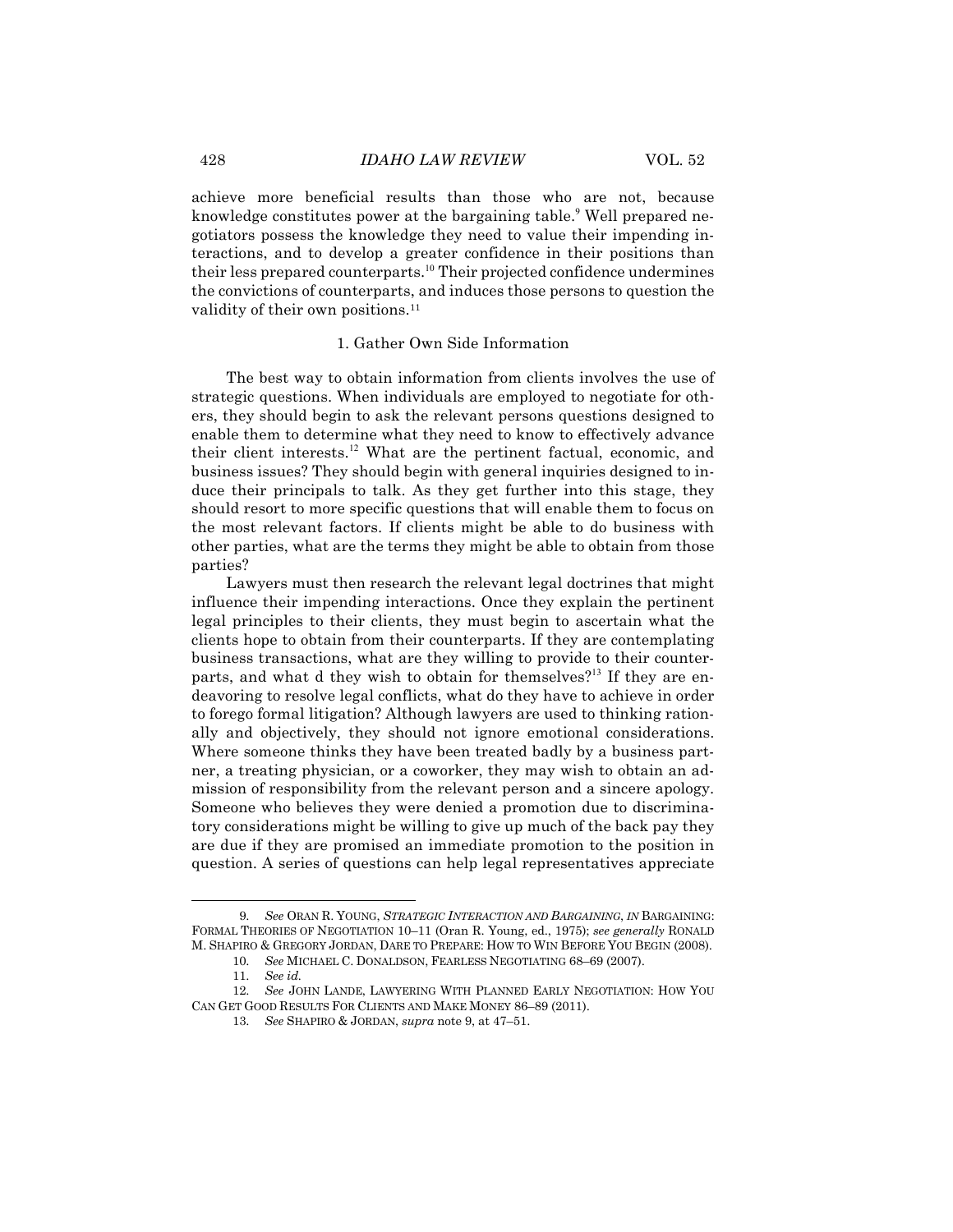the underlying interests of their clients and the degree to which clients value such items compared with monetary considerations.<sup>14</sup>

It can be beneficial to divide the different items into three separate categories.<sup>15</sup> Which items are "*essential*", without which no final deal is likely? Which are "*important*" – terms they would like to obtain, but would trade for essential items? Which are "*desirable*" – what they would like to get, but would be willing to give up for anything of greater value. Through the questioning process, lawyers must similarly determine the relative value of the items within each of these three categories. Which of the "essential" items might the clients trade for a more critical term? Which of the "important" issues are more or less significant than the other "important" terms, and what are the relative values of the "desirable" items? By obtaining this vital information, lawyers can begin to understand which items in each category they should endeavor to obtain and which they might be willing to trade for other items within the same category.

#### 2. Determine Bottom Line, Goals, and Planned Opening Offer

Once attorneys think they have gathered all of the relevant information from their clients, and have conducted the requisite legal research, they must ask their clients and themselves three critical questions. First, what happens to their side if no agreement is achieved?<sup>16</sup> If potential business deals are being explored, what other parties might their clients deal with and what terms might they be able to obtain from those persons?<sup>17</sup> If litigation is involved, what is the probability the claimant will prevail, and the likely outcome if that party does win? What are the transaction costs involved? This is what Roger Fisher and William Ury like to characterize as this side's BATNA – their Best Alternative to a Negotiated Agreement.<sup>18</sup> Most negotiators simply call this their "bottom lines" – how far their side will go before they end the negotiation and accept their non-settlement alternatives.

After they have determined their bottom lines, the lawyers and their clients must determine their aspirations – what do they really wish to achieve from this interaction? Individuals who begin their interactions with elevated goals achieve more beneficial terms than those who begin with modest objectives.<sup>19</sup> It is thus important for negotiators to establish

<sup>14.</sup> *See* ROGER FISHER & WILLIAM URY, GETTING TO YES: NEGOTIATING AGREEMENT WITHOUT GIVING IN 101–11 (Bruce Patton ed., 1981).

<sup>15.</sup> *See* HOWARD RAIFFA ET AL., NEGOTIATION ANALYSIS 129–47 (2003).

<sup>16.</sup> *See* CRAVER, *supra* note 1, at 277–80.

<sup>17.</sup> *See* LEIGH L. THOMPSON, THE MIND AND HEART OF THE NEGOTIATOR 20–21 (3d ed. 2005) (how to calculate expected values).

<sup>18.</sup> *See* FISHER & URY, *supra* note 14, at 101–11.

<sup>19.</sup> *See* Russell B. Korobkin & Joseph W. Doherty, *Who Wins in Settlement Negotiations?*, 11 AM. L. & ECON. REV. 162, 175, 183; Dan Orr & Chris Guthrie, *Anchoring, Information, Expertise, and Negotiations: New Insights from Meta-Analysis*, 21 OHIO ST. J. DISP.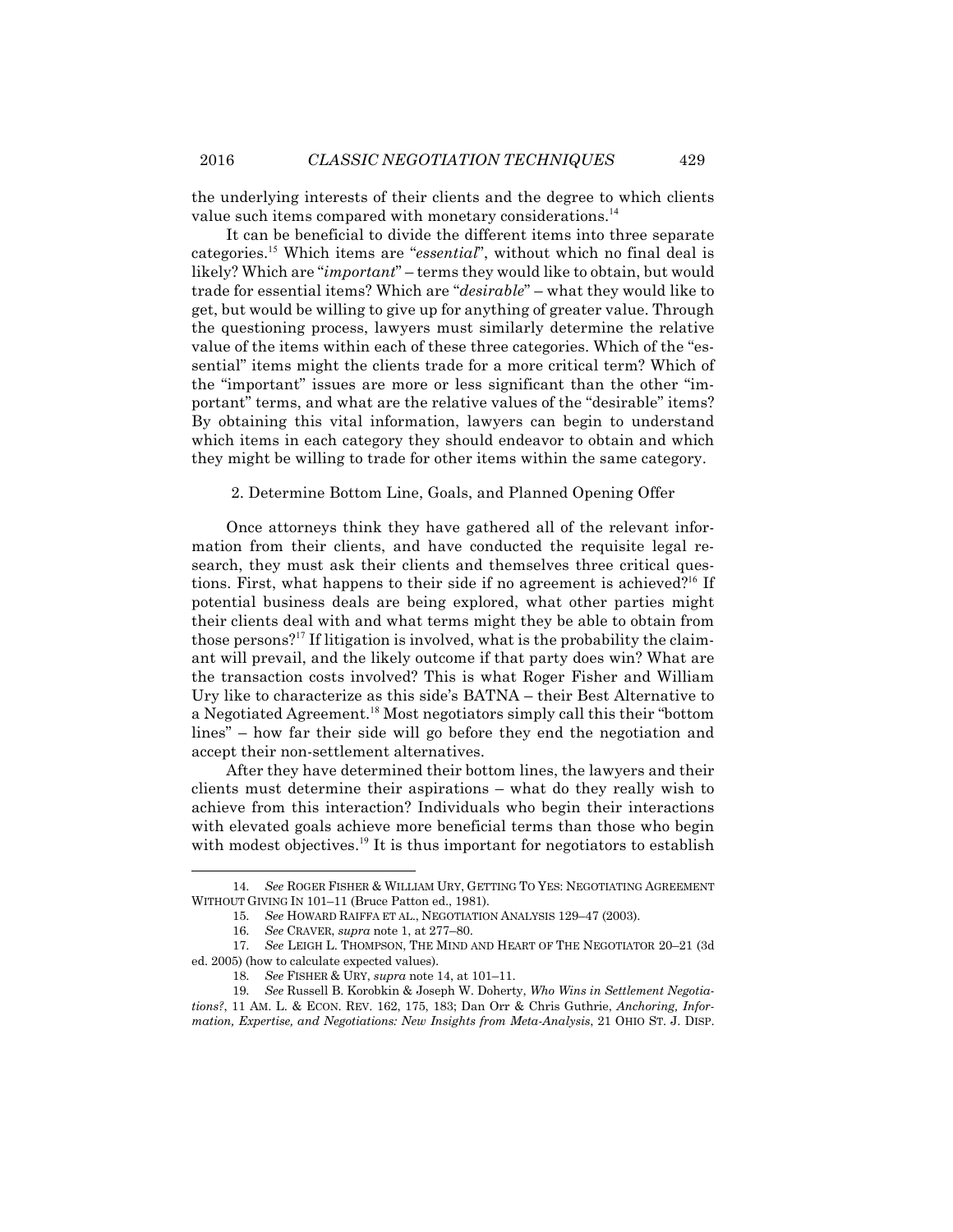elevated goals, but targets that are realistic. They appreciate the fact that if their goals are wholly unrealistic, they will most likely be unable to achieve agreements due to the fact their aspirations are unattainable.<sup>20</sup>

Negotiators must finally decide what their opening positions should be. Some individuals naively believe that if they begin with modest opening offers, their counterparts will respond in kind and they will have pleasant and cooperative interactions. This concept is unfortunately incorrect due to the impact of *anchoring*. <sup>21</sup> When they begin with modest proposals, their counterparts actually move away from them psychologically and begin to believe they will obtain far better results than they initially expected. On the other hand, when they begin with elevated proposals, their counterparts begin to think they will not be able to obtain terms as beneficial as they thought, and they lower their expectations. Nonetheless, it is critical for negotiators to begin with offers they can logically explain, otherwise they will lose credibility and seriously discourage their counterparts.<sup>22</sup>

#### 3. Place Selves in Shoes of Counterparts

When negotiators have established their bottom lines, their aspirations, and planned opening positions, they frequently make the mistake of thinking that they are ready to commence discussions with their counterparts. They fail to appreciate a critical part of the Preparation Stage. They must try to place themselves in the shoes of their counterparts and ask themselves about the strengths and weaknesses affecting those parties.<sup>23</sup> Litigators should employ formal and informal discovery techniques to obtain the pertinent information possessed by their counterparts. Transactional negotiators should carefully consider the way in which market factors may be affecting their counterparts. How much do those parties need to reach agreements?<sup>24</sup> What non-settlement alternatives may be available to them? Negotiators must also begin to consider the way in which their counterparts value the items to be exchanged? If the same items are important to both sides, they are "distributive" terms. If particular items are valued much more by one side than by the other, they are "integrative" terms that should end up on the side that values them

RESOL. 597, 624–25 (2006); Russell Korobkin, *Aspirations and Settlement*, 88 CORNELL L. Rev. 1, 20–30 (2002) [hereinafter *Aspirations and Settlement*].

<sup>20.</sup> *See Aspirations and Settlement*, *supra* note 19, at 52.

<sup>21.</sup> *See* DANIEL KAHNEMAN, THINKING FAST AND SLOW 119–28 (2011); *Aspirations and Settlement*, *supra* note 19, at 30–36.

<sup>22.</sup> *See* G. RICHARD SHELL, BARGAINING FOR ADVANTAGE: NEGOTIATION STRATEGIES FOR REASONABLE PEOPLE 160–61 (1999).

<sup>23.</sup> *See* GRANDE LUM, THE NEGOTIATION FIELDBOOK: SIMPLE STRATEGIES TO HELP NEGOTIATE EVERYTHING 58 (2011); Russell B. Korobkin, *A Positive Theory of Legal Negotiation*, 88 GEO. L.J. 1789, 1797–99 (2000).

<sup>24.</sup> *See* DEBORAH M. KOLB & JUDITH WILLIAMS, EVERYDAY NEGOTIATION: NAVIGATING THE HIDDEN AGENDAS IN BARGAINING 62 (2003).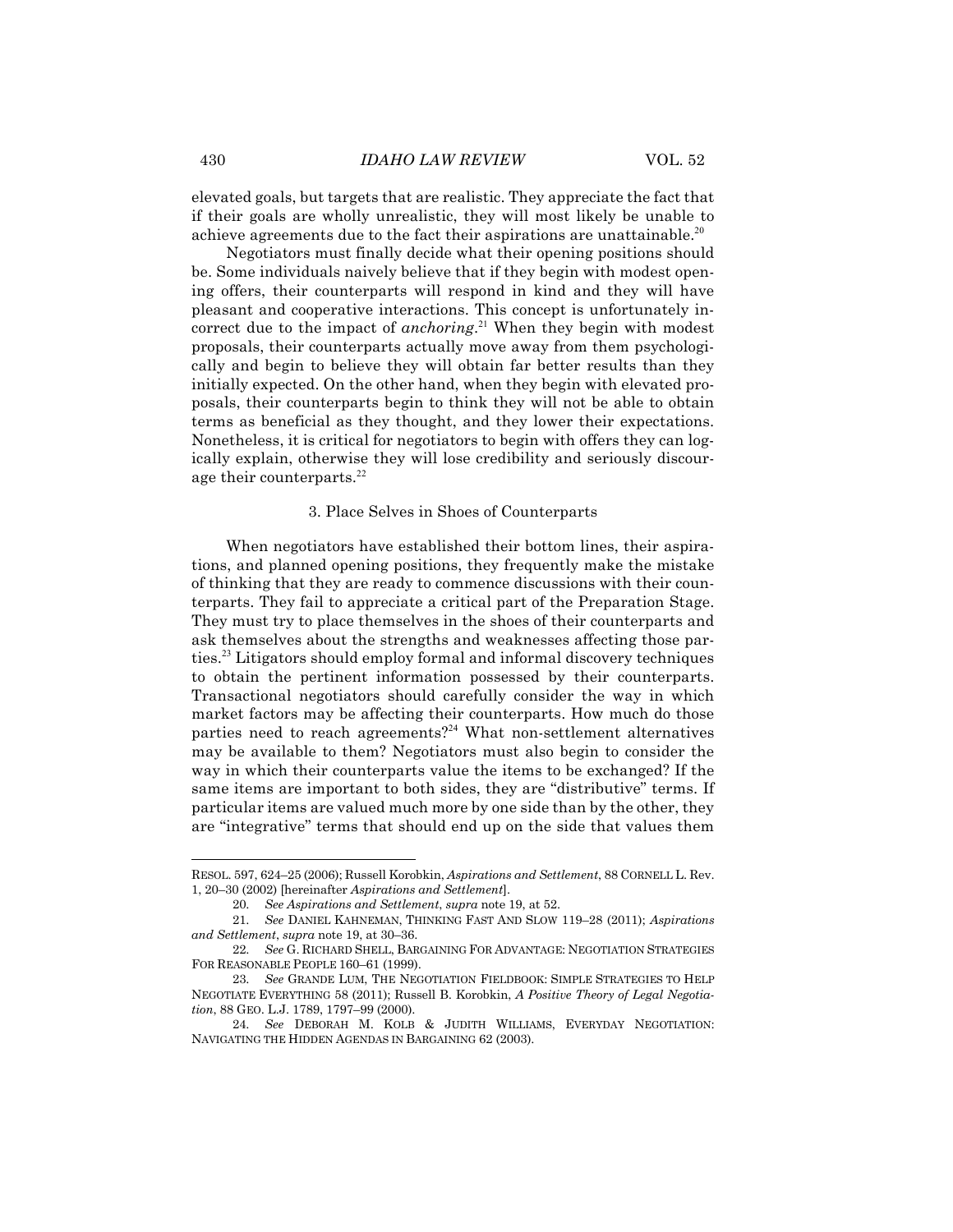more highly in exchange for terms their counterparts value more. In some cases, both sides want identical results with respect to certain items, such as confidentiality provisions. These are "compatible" terms they should be sure to include in their final accords.

The final thing negotiators must consider during the Preparation Stage is the strategy they plan to use during their interaction. How do they visualize moving from the parties' opening positions to final accords? Do they contemplate a series of small position changes or a few larger position changes? What bargaining techniques do they plan to employ to further their interests, and what tactics do they expect their counterparts to use? How do they plan to counteract the techniques they think their counterparts will employ? At this point, they should be ready to commence direct dealings with the individuals on the other side.

## III. PRELIMINARY STAGE [ESTABLISHING RAPPORT AND TONE FOR INTERACTION]

When legal representatives begin to interact formally with their counterparts, they often make the mistake of moving right into the substantive discussions. They fail to appreciate how important it is to establish or reestablish rapport with the persons on the other side and to create positive bargaining environments.<sup>25</sup> During this Preliminary Stage, they should look for common interests they can share with one another.<sup>26</sup> They may be from the same geographical areas, they may have attended the same law school, or they may enjoy the same music or sports. Persons who can identify and share such common interests enhance the likelihood they will like each other and develop mutually beneficial relationships.<sup>27</sup> Warm eye contact and a pleasant demeanor can also contribute to a mutually beneficial environment. They should also try to get on a first-name basis, since this personalizes their interaction far more than when people refer to each other as Mr. or Ms. so-and-so.

Negotiators should also seek to create positive bargaining environments. Studies have found that individuals who commence bargaining encounters in positive moods negotiate more cooperatively and are more likely to use problem-solving efforts designed to maximize the joint returns achieved.<sup>28</sup> On the other hand, people who begin their interactions

<sup>25.</sup> *See* Jean R. Sternlight & Jennifer K. Robbennolt, *Good Lawyers Should Be Good Psychologists: Insights for Interviewing and Counseling Clients*, 23 OHIO ST. J. DISP. RESOL. 437, 502–04 (2008).

<sup>26.</sup> *See* DANIEL GOLEMAN, SOCIAL INTELLIGENCE 29–30 (2006).

<sup>27.</sup> *See* CHRISTOPHER W. MOORE, THE MEDIATION PROCESS: PRACTICAL STRATEGIES FOR RESOLVING CONFLICT 184–85 (3d ed. 2003).

<sup>28.</sup> See Clark Freshman et al., *Article: The Lawyer-Negotiator as Mood Scientist: What We Know and Don't Know About How Mood Relates to Successful Negotiation*, 2002 J. DISP. RESOL. 1, 15 (2002); Joseph P. Forgas, *On Feeling Good and Getting Your Way: Mood Effects on Negotiator Cognition and Bargaining Strategies*, 74 J. PERSONALITY & SOC. PSYCHOL. 565, 566–74 (1998).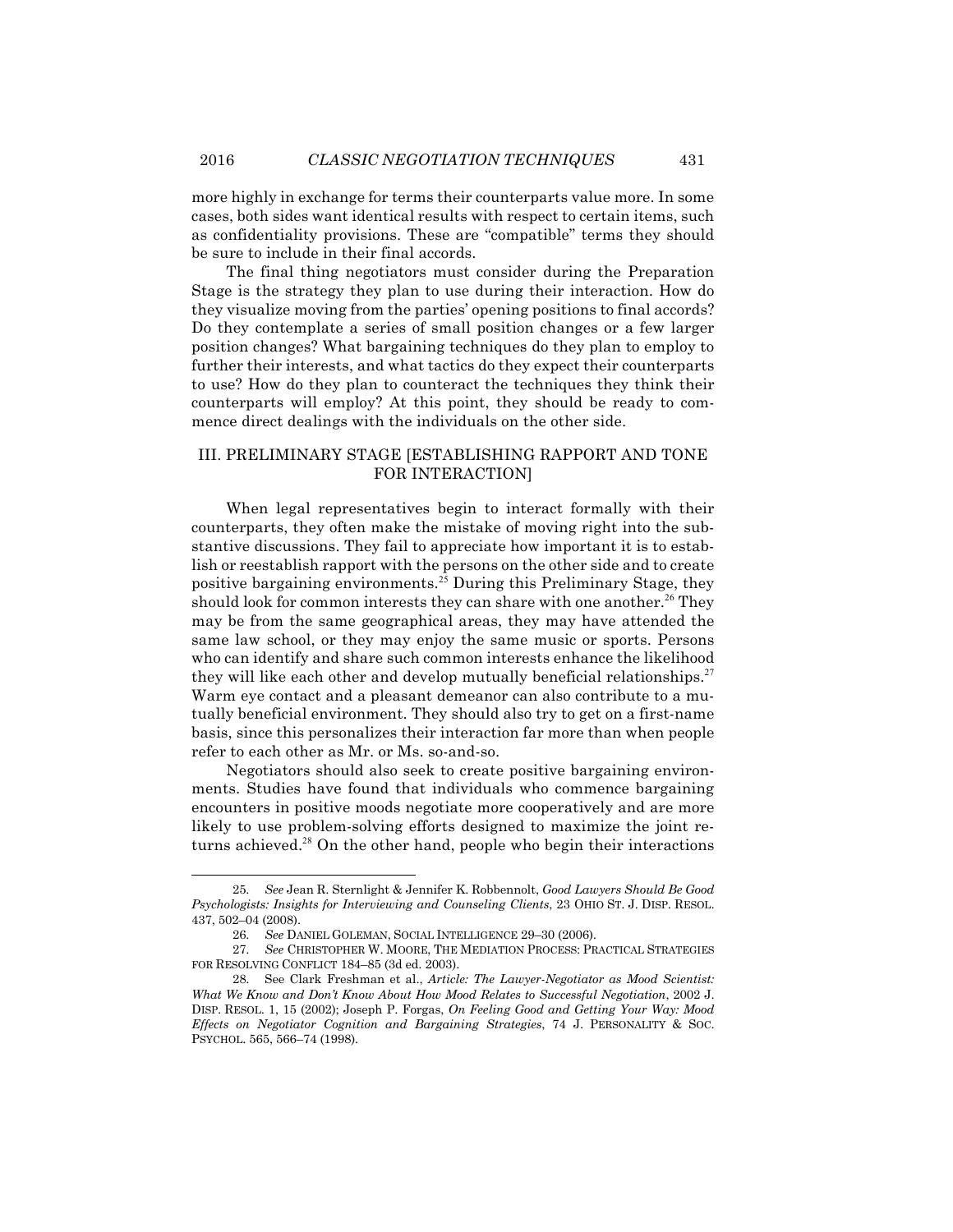in negative moods negotiate more adversarially and tend to generate less efficient results. It is thus highly beneficial for persons commencing bargaining encounters to take a few minutes to create supportive environments designed to create positive moods that should make their interactions more pleasant and enhance the likelihood the parties will interact cooperatively and maximize their joint returns.

What should negotiators do when they encounter highly adversarial counterparts? If they do nothing, the interaction is likely to be unpleasant and inefficient. On the other hand, if they take the time to use "attitudinal bargaining" to modify the behavior of such persons they can often improve the environment. $^{29}$  They should politely, but forcefully, indicate that such adversarial conduct will not be mutually beneficial. Transactional bargainers might indicate that their clients are looking for beneficial, longterm relationships, and indicate that they do not wish to do business with parties who behave so competitively. Litigators could suggest that their counterparts must have no interest in resolving the dispute amicably, and suggest that they cease negotiating and move directly into the discovery process. Once the individuals on the other side begin to appreciate the fact that their adversarial conduct is not likely to further the bargaining process, they would be inclined to modify their behavior and move in a more positive direction.

On those rare occasions when individuals must interact with highly offensive counterparts whose behavior they simply cannot alter, they should look for ways to decrease the degree to which their adversaries can negatively impact their side. Instead of meeting in person where such individuals can repeatedly insult them until they lose control, they should communicate primarily through telephone discussions or e-mail exchanges. When counterparts begin to insult them during telephone talks, they can indicate that they have another call they must accept, and break off the interaction until they calm down. When they receive highly offensive e-mail messages, they can take time to regain control before they respond aggressively. Persons who are especially angered by counterpart e-mails, can type out exceptionally offensive replies, but carefully click on "cancel" instead of "send." This process may make them feel better, without actually escalating the adversarial situation. Once they have calmed down, they can then prepare appropriate replies.

Some parties plan to conduct most or all of their bargaining interactions through e-mail exchanges rather than in person, either because of the distance between the negotiating individuals or because of their preference for Internet communications. Persons planning to negotiate primarily through e-mail exchanges should appreciate the benefits to be derived from conducting brief Preliminary Stages through short telephone

See generally William Ury, The Power of a Positive No: How To Say No and Still Get to Yes (2007); William Ury, Getting Past No: Negotiating Your Way from Confrontation to Cooperation (1993).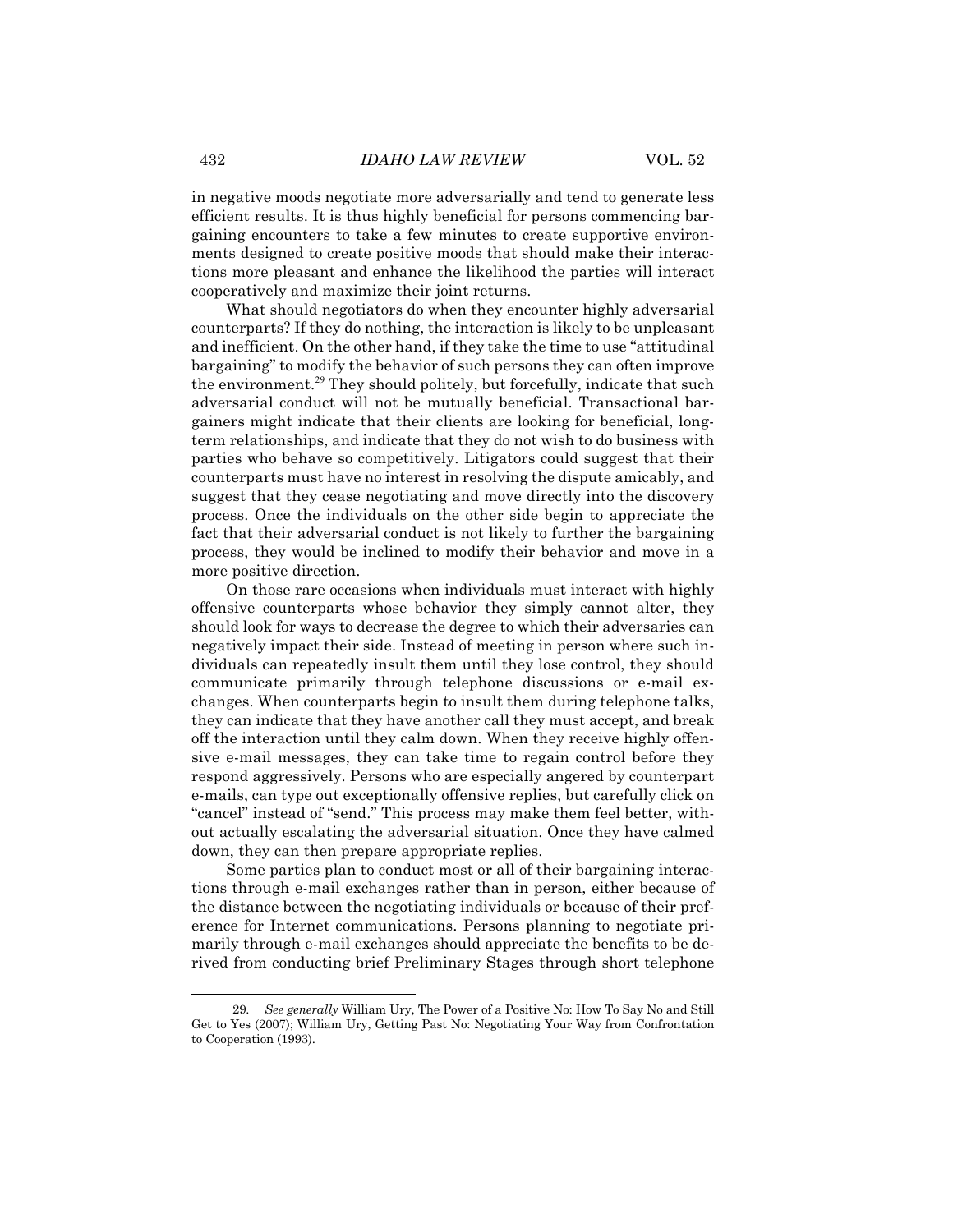conversations. Empirical studies have shown that even five or ten minute telephone exchanges prior to e-mail interactions significantly increases the probability the participants will behave more cooperatively, reach more agreements, and achieve more efficient results than cohorts who negotiate through e-mail without such preliminary phone conversations.<sup>30</sup>

## IV. INFORMATION STAGE [VALUE CREATION]

Once the Preliminary Stage is finished, the parties begin to discuss the substantive issues, and they move into the Information Stage. During this part of the process, the participants endeavor to determine the items they have to share with each other.<sup>31</sup> They want to find out what their counterparts wish to obtain, and to understand the particular interests underlying those items. Skilled bargainers also begin to look for ways the parties might be able to expand the overall pie to be divided, recognizing that in most situations the parties do not value each item identically and oppositely. The more efficiently the participants are able to expand the joint surplus, the more efficiently they should be able to conclude their interaction.<sup>32</sup>

#### 1. Use of Information Seeking Questions

The most effective way to elicit information from counterparts is to *ask questions*. <sup>33</sup> During the preliminary part of the Information Stage, many negotiators make the mistake of asking narrow inquiries that can be answered with brief responses. As a result, they tend to confirm what they already suspect. It is far more effective to begin this stage with broad, open-ended information-seeking questions that are designed to induce counterparts to talk.<sup>34</sup> The more those persons talk, the more information they directly and indirectly disclose. Bargainers who suspect something pertaining to a specific area should formulate several expansive inquiries pertaining to that area. The persons being questioned frequently assume that the askers know more about their side's circumstances than they really do. As a result, they tend to over-answer the broad questions being asked, providing far more information than they

<sup>30.</sup> *See* Janice Nadler, *Rapport in Legal Negotiation: How Small Talk Can Facilitate E-mail Dealmaking*, 9 HARV. NEGOT. L. REV. 223 (2004); Leigh Thompson & Janice Nadler, *Negotiating Via Information Technology: Theory and Application*, 58 J. OF SOC. ISSUES 109 (2002).

<sup>31.</sup> *See* Robert H. Mnookin, Scott R. Peppet & Andrew S. Tulumello, *Beyond Winning: Negotiating To Create Value In Deals And Disputes* 11–43 (2000).

<sup>32.</sup> *See id.* at 28–43.

<sup>33.</sup> *See* DONALD G. GIFFORD ET AL.,LEGAL NEGOTIATION:THEORY AND APPLICATIONS 102–03 (2d ed. 2007); Jeswald W. Salacuse, THE GLOBAL NEGOTIATOR: MAKING, MANAGING, AND MENDING DEALS AROUND THE WORLD IN THE TWENTY-FIRST CENTURY 48–52 (2003); Thompson, *supra* note 17, at 60.

<sup>34.</sup> *See* RUSSELL KOROBKIN, NEGOTIATION THEORY AND STRAGETY 8–9 (2d ed. 2009).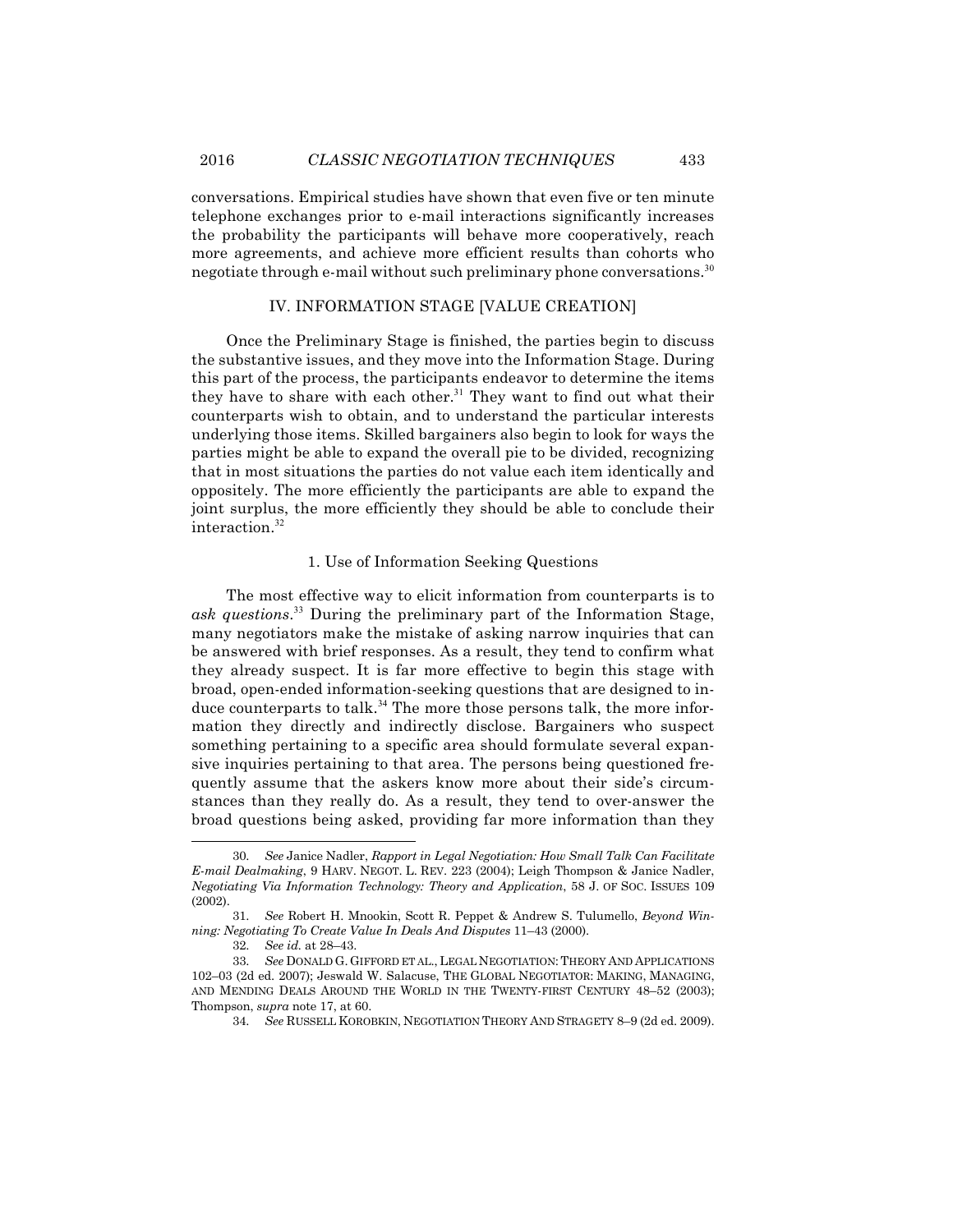would have in response to narrower inquiries. Even after counterparts appear to have answered articulated questions, if the questioners remain silent, wait patiently, and appear to expect further comments, they often induce counterparts to disclose more information.

Once negotiators think they have obtained a significant amount of general information, they should begin to narrow their inquiries to confirm what they have heard and to begin to explore more specific areas.<sup>35</sup> They should begin to employ "what" and "why" questions. The "*what*" inquiries are designed to determine the specific issues valued by their counterparts, while the "*why*" inquiries are designed to elicit the particular interests underlying those items. When they think that their counterparts have sought to avoid direct responses to these questions, to preclude the disclosure of particular information, the questioners should reframe their inquiries in a way that compels definitive replies.<sup>36</sup> It is critical for negotiators to appreciate the interests underlying counterpart demands, especially when they are not amenable to the terms being sought. If they appreciate the underlying issues of concern to their counterparts, they might be able to contemplate alternatives that might be acceptable to their own side while satisfying the underlying interests of their counterparts.

The questioning process not only enables negotiators to elicit counterpart information, but it may also enable them to seize control over the bargaining agenda. $37$  They can steer the discussions in the direction they wish to go, allowing them to avoid the exploration of issues they prefer to ignore. They can thus focus on the items they hope to obtain, and avoid discussing topics that may undermine their interests.

#### 2. Active Listening

Proficient negotiators actively listen to what their counterparts are saying.<sup>38</sup> They maintain supportive eye contact to encourage counterpart disclosures, and to discern nonverbal signals. They use smiles and occasional head nods to encourage further responses from counterparts. They not only hear what is being said, but also recognize what is not being addressed, and they understand that omitted subjects may suggest weaknesses their counterparts do not want to address.

<sup>35.</sup> *See* THOMAS F. GUERNSEY, A PRACTICAL GUIDE TO NEGOTIATION 62–63 (1996).

<sup>36.</sup> *See* GIFFORD, *supra* note 33, at 104.

<sup>37.</sup> *See* JOHN ILICH,THE ART AND SKILL OF SUCCESSFUL NEGOTIATION 141–42 (1973).

<sup>38.</sup> *See* ABRAHAM P. ORDEROVER ET AL., ALTERNATIVES TO LITIGATION: MEDIATION, ARBITRATION, AND THE ART OF DISPUTE RESOLUTION 23–26 (2002); RONALD M. SHAPIRO & MARK A. JANKOWSKI, THE POWER OF NICE 76–77 (revised ed. 2001).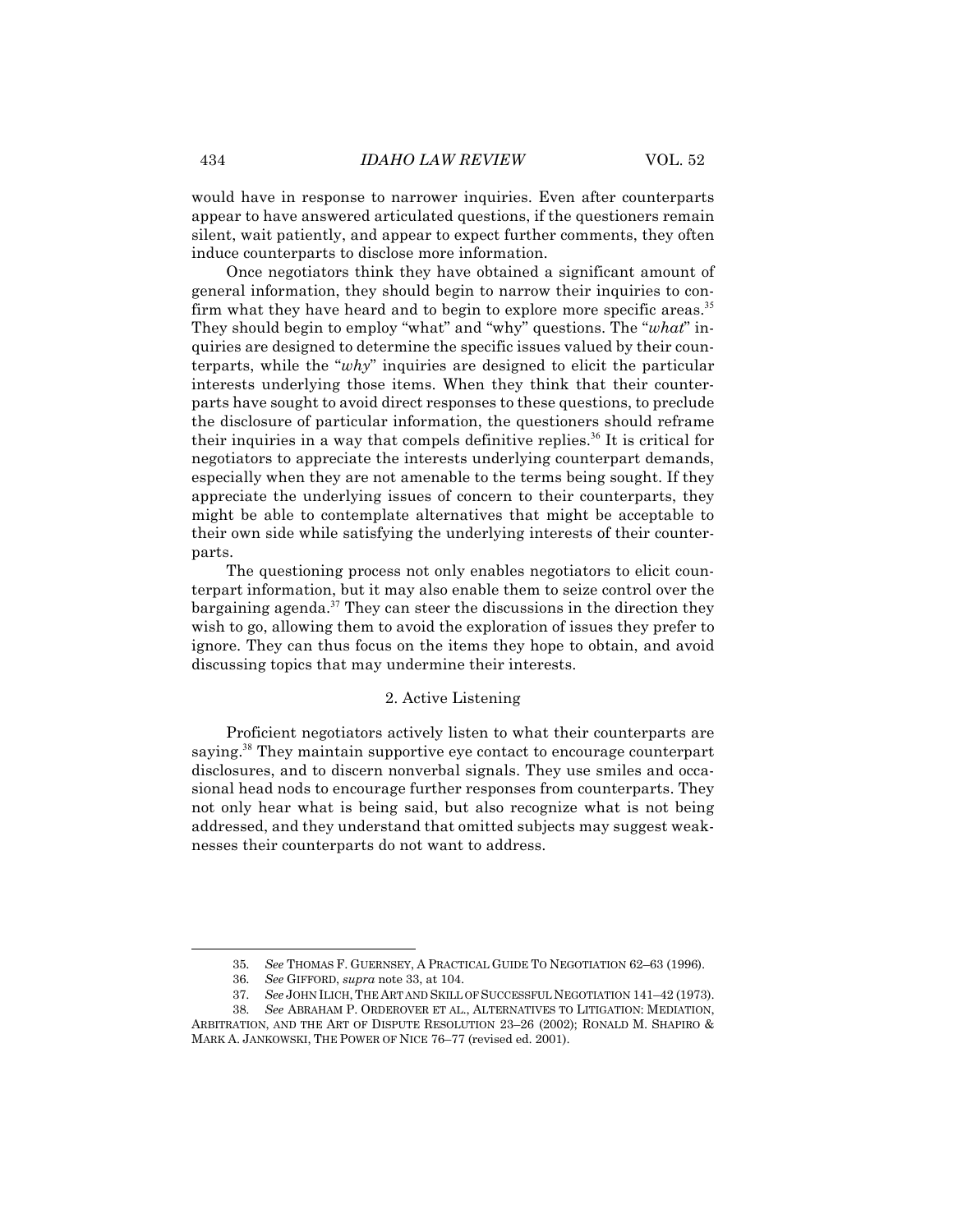## 3. Careful Disclosure of Own Information

When individuals prepare for bargaining interactions, they have to decide several critical issues. What information do they plan to disclose to their counterparts, and how do they plan to disclose it? What information would they prefer to withhold, and how do they plan to avoid the discussion of these areas? Some persons think that open candor is a virtue when they negotiate, and they readily volunteer their important information. As they naively disclose their interests and objectives, their statements may not be heard well by counterparts who are not listening intently to such statements. Even when counterparts do hear what is being said, they frequently discredit what they hear due to "reactive devaluation."<sup>39</sup> They assume the disclosures are self-serving and manipulative, and they discount much of what they hear.

Bargainers who want their important information to be heard and respected should disclose that information slowly in response to counterpart questions. When they answer counterpart inquiries, the questioners listen more carefully to what they say. They also attribute those disclosures to their questioning capabilities and accord what they hear more respect. When negotiators disclose their critical information in response to counterpart inquiries, they should also do so in a logically supportable manner. They should provide succinct rationales supporting the terms they are requesting. This approach induces their counterparts to take their position statements more seriously, and makes it more difficult for those persons to dismiss their offers.<sup>40</sup>

## 4. Blocking Techniques

What should negotiators do when counterparts ask them about areas they would prefer not to address? They should appreciate the fact it is easier to avoid the disclosure of such information if their counterparts are not aware of the fact such information is being withheld. The most effective way to accomplish this objective is through resort to "blocking techniques."<sup>41</sup> The first thing they could do is simply ignore the inquiry they do not like, and continue the current conversation as if they never heard it. If they are able to get their counterparts caught up in their continued discussion, those persons may forget to restate their initial question. Someone asked a three or four part question can focus on the part he likes, and ignore the other parts. Someone asked a delicate question may over or under answer it. If asked a general inquiry, he can provide a narrow

<sup>39.</sup> *See* MNOOKIN ET AL., *supra* note 31, at 165.

<sup>40.</sup> *See* JAMES C. FREUND, SMART NEGOTIATION: HOW TO MAKE GOOD DEALS IN THE REAL WORLD 122–23 (1992) [hereinafter Smart Negotiation]; ANTHONY R. PRATKANIS & ELLIOT ARONSON, AGE OF PROPOGANDA 26–27 (1991).

<sup>41.</sup> *See* ROBERT M. BASTRESS & JOSEPH D. HARBAUGH, INTERVIEWING, COUNSELING, AND NEGOTIATING 422–28 (1990).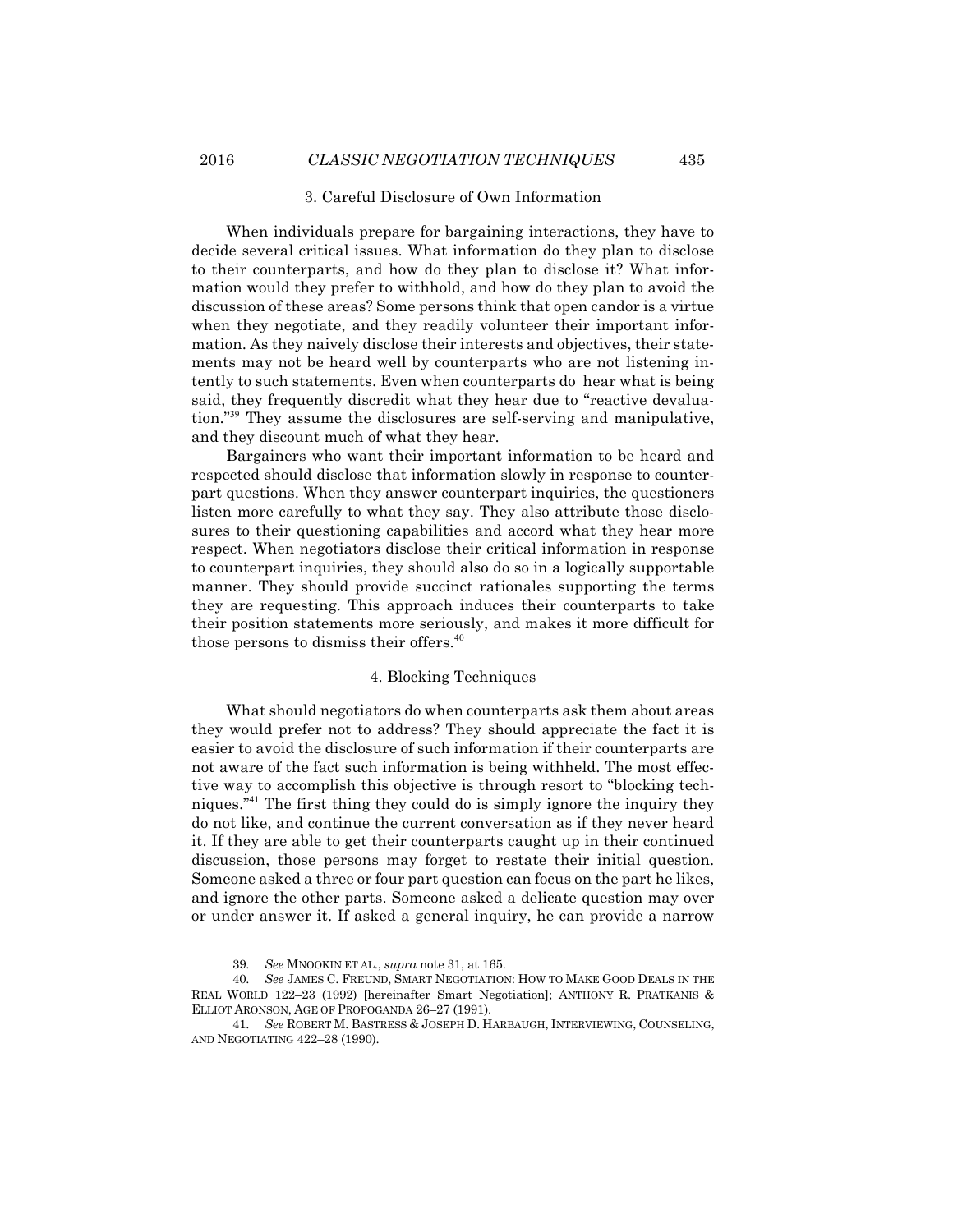response. On the other hand, someone asked a specific question can provide a general reply.

Negotiators asked about sensitive issues can misinterpret the question propounded. A counterpart asks about a particular topic, and they reply by indicating that the counterpart must be concerned about a different subject. They can then steer the discussion in the direction they would like to proceed. Questioners occasionally seek information of a confidential or privileged nature, hoping to catch the respondent off guard and inducing them to provide a quick response. Individuals asked about such areas should not hesitate to indicate that the questions are improper and refuse to reply.

## 5. Who Should Make First Offer

The last critical issues that should be contemplated during the Information Stage concerns which party should make the first offer. Some negotiators like to articulate initial offers, because they think this will enable them to seize control of the agenda.<sup>42</sup> If there is a well-defined settlement range and little room for puffing and embellishment, this approach might be entirely appropriate. On the other hand, if the settlement range is not so clear and one or both parties may have miscalculated the true value of their interaction, whoever goes first would disclose this misunderstanding and place himself at a disadvantage.<sup>43</sup> It can thus be highly beneficial to induce counterparts to go first, to see where they think the bargaining process should commence.

A second reason to elicit opening offers from counterparts concerns a phenomenon known as "bracketing." If negotiators can induce their counterparts to articulate the initial offers, they can *bracket* their own goals by adjusting their own opening offers to keep their objectives near the midpoint between the participants' respective opening positions.<sup>44</sup> For example, if one side is hoping to purchase a business for \$15 million and they receive an opening offer from the owner for \$18 million, they can reply with an offer of \$12 million. As the parties make reciprocal concessions, there is a good chance they will end up near the \$15 million figure being sought.

#### V. DISTRIBUTIVE STAGE [VALUE CLAIMING]

Once negotiating parties have used the Information State to create a joint surplus, they must decide how to divide what they have discovered and then enter the Distributive Stage. Once negotiating parties have used

<sup>42.</sup> *See* DEEPAK MALHOTRA & MAX H. BAZERMAN, NEGOTIATION GENIUS: HOW TO OVERCOME OBSTACLES AND ACHIEVE BRILLIANT RESULTS AT THE BARGAINING TABLE AND BEYOND 27–30 (2007).

<sup>43.</sup> *See* ROGER DAWSON, SECRETS OF POWER NEGOTIATION 124–26 (3rd ed. 2011).

<sup>44.</sup> *See id.* at 21–23.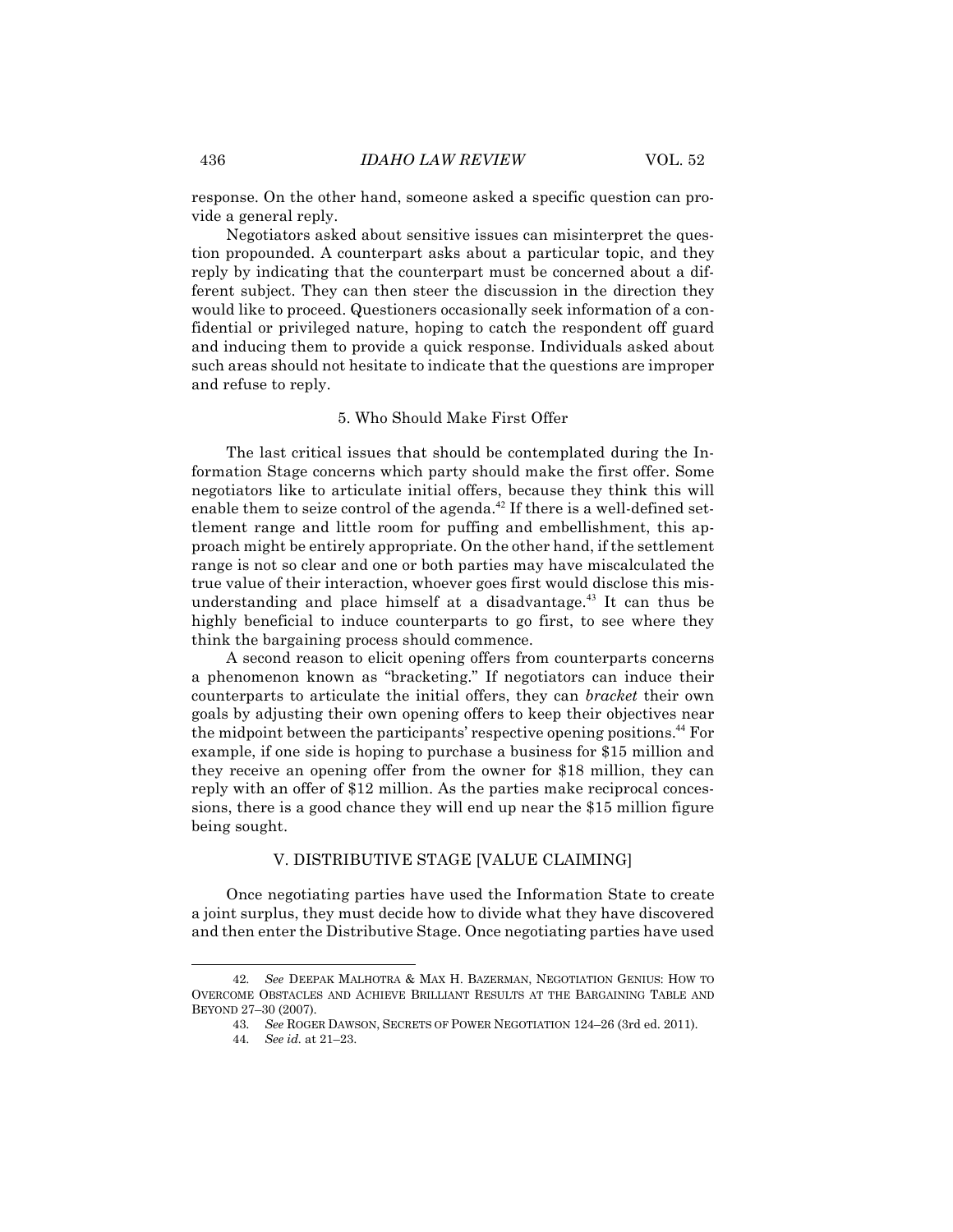the Information Stage to create a joint surplus, they have to decide how they are going to divide what they have discovered and they enter the Distributive Stage. This is a relatively competitive portion of most bargaining interactions as each side works to claim a beneficial portion of the surplus for themselves. Legal negotiators rarely endeavor to divide the available items in an egalitarian manner because there are seldom truly objective standards that can be employed to determine what each side deserves to receive. Negotiators rarely possess equal bargaining power and identical bargaining proficiency, and the participants with greater strength and skill are normally able to obtain more beneficial terms than their less powerful and less skilled counterparts. In addition, the parties are likely to value the various items differently, precluding any really detached comparison of the terms received by each.<sup>45</sup>

#### 1. Articulation of Principled Positions

Persuasive negotiators begin the Distributive Stage with the articulation of *principled positions* that logically explain why they deserve what they are offering or seeking.<sup>46</sup> This approach bolsters their confidence in their own positions and undermines the confidence of less prepared counterparts. They are also prepared to begin with carefully planned concession patterns.<sup>47</sup> They know how they plan to transition from their opening positions to their ultimate objectives. They also plan to make *principled concessions* which they can rationally explain to their counterparts. This lets those persons know why they are making the precise position change being articulated and indicates why a greater concession is not presently warranted. It also helps them remain at their new position until they obtain a reciprocal concession from their counterparts.

Position changes must be carefully formulated and tactically announced. A thoughtful concession can signal a cooperative attitude and can communicate the need for the other side to provide a counteroffer if the process is to continue to move forward. No matter how planned concession patterns may be, negotiators must remain flexible since they are never sure how their counterparts will respond to particular position changes. If persons on the other side make generous position changes, negotiators should consider increasing their aspirations in recognition of the fact their counterparts may think they deserve more beneficial terms than they initially contemplated. On the other hand, if their counterparts make small position changes, they must be patient in recognition of the fact it may take a lot of time for those persons to move a sufficient distance to make mutual accords possible.

<sup>45.</sup> *See* CHESTER KARRASS, THE NEGOTIATING GAME 144–45 (1970).

<sup>46.</sup> *See* MARTY LATZ, GAIN THE EDGE 183–87 (2004).

<sup>47.</sup> *See* SMART NEGOTIATION, *supra* note 40, at 130–41.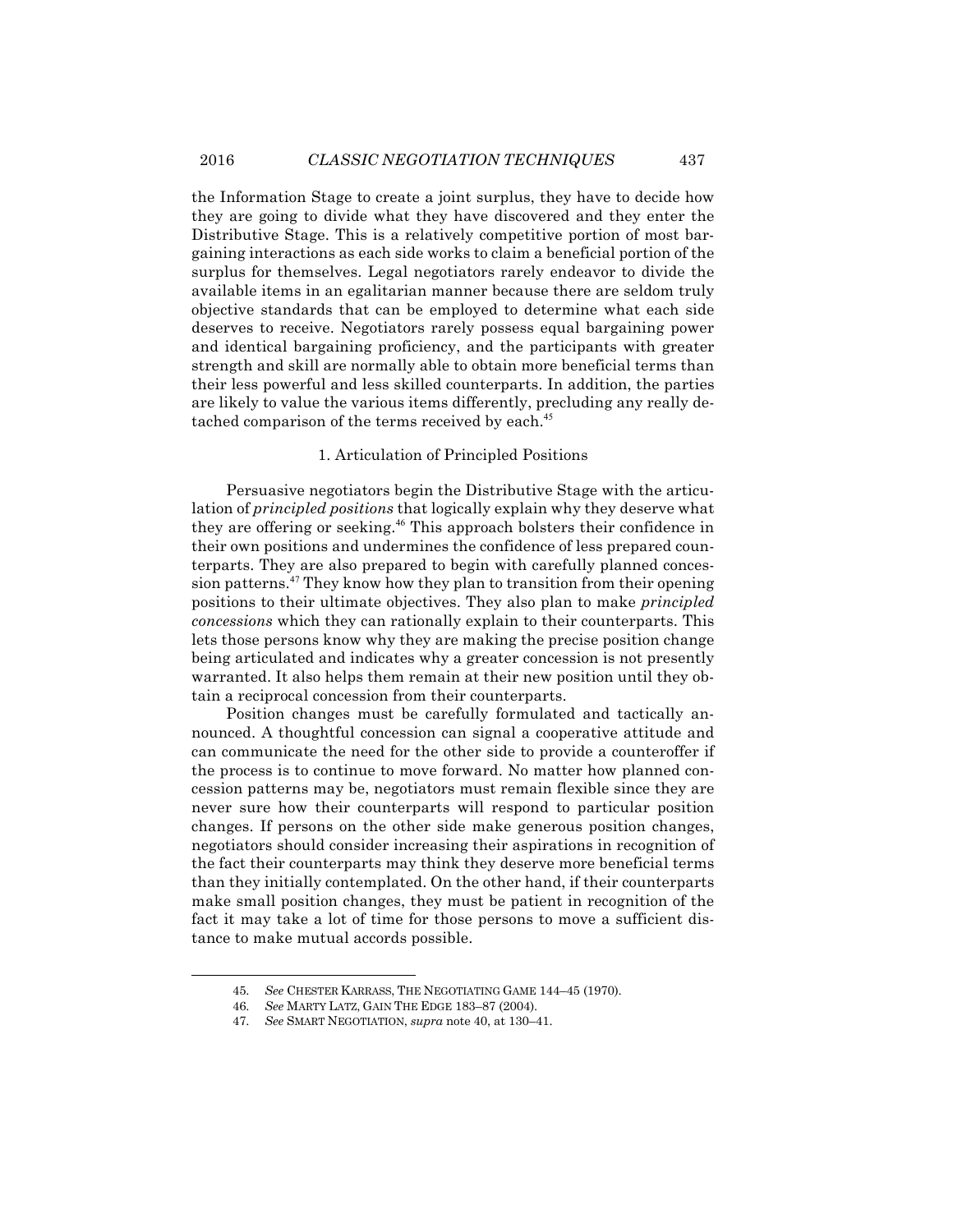#### 438 *IDAHO LAW REVIEW* VOL. 52

Legal negotiations almost always involve some degree of power bargaining as the participants endeavor to obtain beneficial terms for their respective clients with respect to the items both sides value.<sup>48</sup> To accomplish their objectives, participants employ various bargaining techniques designed to influence counterpart behavior. They also encounter diverse tactics being used by their counterparts to influence their behavior. It is vital for them to be able to recognize the techniques counterparts are employing, to enable them to counteract those tactics effectively.

#### 2. Manipulation of Contextual Factors

Some individuals endeavor to gain a psychological advantage at the bargaining table by their manipulation of the contextual factors. They work to control the day, time, and location for their interactions.<sup>49</sup> When they are able to obtain concessions pertaining to these factors, it bolsters their confidence with respect to subsequent handling of the substantive issues. This approach also enables them to establish concessionary mentalities in counterparts, since persons who begin negotiations by conceding the date, time, and location for impending interactions often continue this pattern when the real items are discussed. It similarly enables them to interact in environments they have established and in which they feel most comfortable.

The concessionary predisposition of counterparts may be further heightened through feelings of obligation created when those persons are provided with complementary food and drink at the outset of their dealings. While some people may question whether insignificant gratuities could possibly influence recipient bargaining behaviors, most negotiators would prefer to be the providers of such generosities rather than the recipients.

#### 3. Control of Agenda

Many people seek to advance their negotiation objectives through control of the bargaining agendas.<sup>50</sup> They endeavor to limit talks to the topics that are of interest to their own clients. Proficient negotiators can accomplish this objective by beginning the serious discussions with principled position statements that list the components of the deal they wish to achieve. They hope to resolve these matters in their favor before they tackle other items their counterparts may wish to raise. Even when they cannot control the total topics to be considered, they may be able to induce

<sup>48.</sup> *See generally* Gerald B. Wetlaufer, *The Limits of Integrative Bargaining*, 85 GEO. L.J. 369 (1996).

<sup>49.</sup> *See* GUERNSEY, *supra* note 35, at 38–39; LATZ, *supra* note 46, at 214–28.

<sup>50.</sup> *See* PAUL ZWIER & THOMAS F. GUERNSEY, ADVANCED NEGOTIATION AND MEDIATION THEORY AND PRACTICE: A REALISITC INTEGRATED 81–85 (National Institute for Trial Advocacy 2005).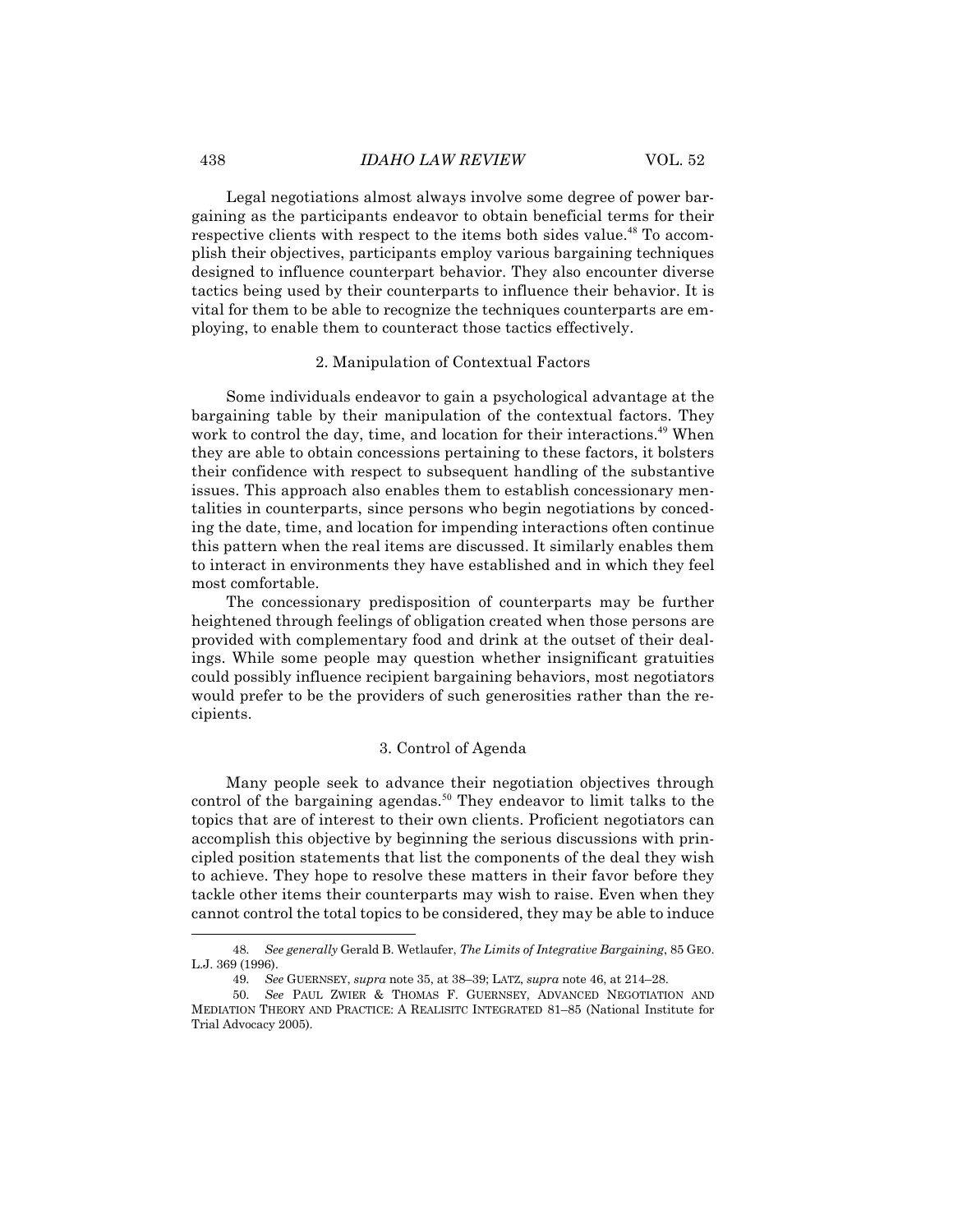their counterparts to resolve certain terms important to their own side before other less significant subjects are addressed.

#### 4. Numerically Superior Bargaining Team

Most legal negotiations are conducted on a one-on-one basis, with a single attorney interacting with a single counterpart. In some instances, however, parties attempt to gain a tactical and psychological advantage by including additional people on their bargaining team. They hope the extra participants will intimidate their lone counterpart. The added participants also make the team more capable of discerning the verbal leaks and nonverbal messages being emitted by the opposing individual. $^{51}$  Parties with expanded negotiating teams also think that since a lone counterpart has to observe, listen, plan, and speak simultaneously, they can confuse that counterpart with excessive verbal and nonverbal stimuli. In addition, the extra participants provide the group leader with significant feedback during separate caucus sessions in which they assess overall developments. When negotiators know that opposing parties will have several persons on their side of the bargaining table, it can be beneficial to bring one or two extra people to work on their side. These individuals can listen and watch opposing persons carefully, and provide important feedback during caucus sessions.

#### 5. Use of Asymmetrical Time Pressure

During the Preliminary Stage of interactions, negotiators occasionally discover the existence of time constraints affecting their counterparts more than they are influencing their own side. This factor is frequently used by insurance company representatives who realize that claimants are overly eager to settle their cases expeditiously to avoid the two or three year wait for trial dates and to allow them to get on with their lives. By exuding unlimited patience, these insurance lawyers are often able to convince plaintiff attorneys to make greater concessions to enable them to achieve final settlements within the narrow time frames artificially established by their clients.<sup>52</sup>

Whenever possible, negotiators should try to withhold information that might suggest the existence of asymmetric time pressure.<sup>53</sup> Negotiators should also work with clients to induce clients to give negotiators the time needed to achieve beneficial results. They should explain the bargaining process and the time it takes to develop, and encourage those persons to allow the process to develop in a deliberate manner.

<sup>51.</sup> *See* JAMES D. HODGSON, YOSHIHIRO SANO & JOHN L. GRAHAM, DOING BUSINESS WITH THE NEW JAPANESE 25 (Rowman & Littlefield Publishers, Inc. 2nd ed. 2008).

<sup>52.</sup> *See* SAMFRITS LE POOLE, NEVER TAKE NO FOR AN ANSWER 104–05 (2nd ed. 1991).

<sup>53.</sup> *See* DAWSON, *supra* note 43, at 175.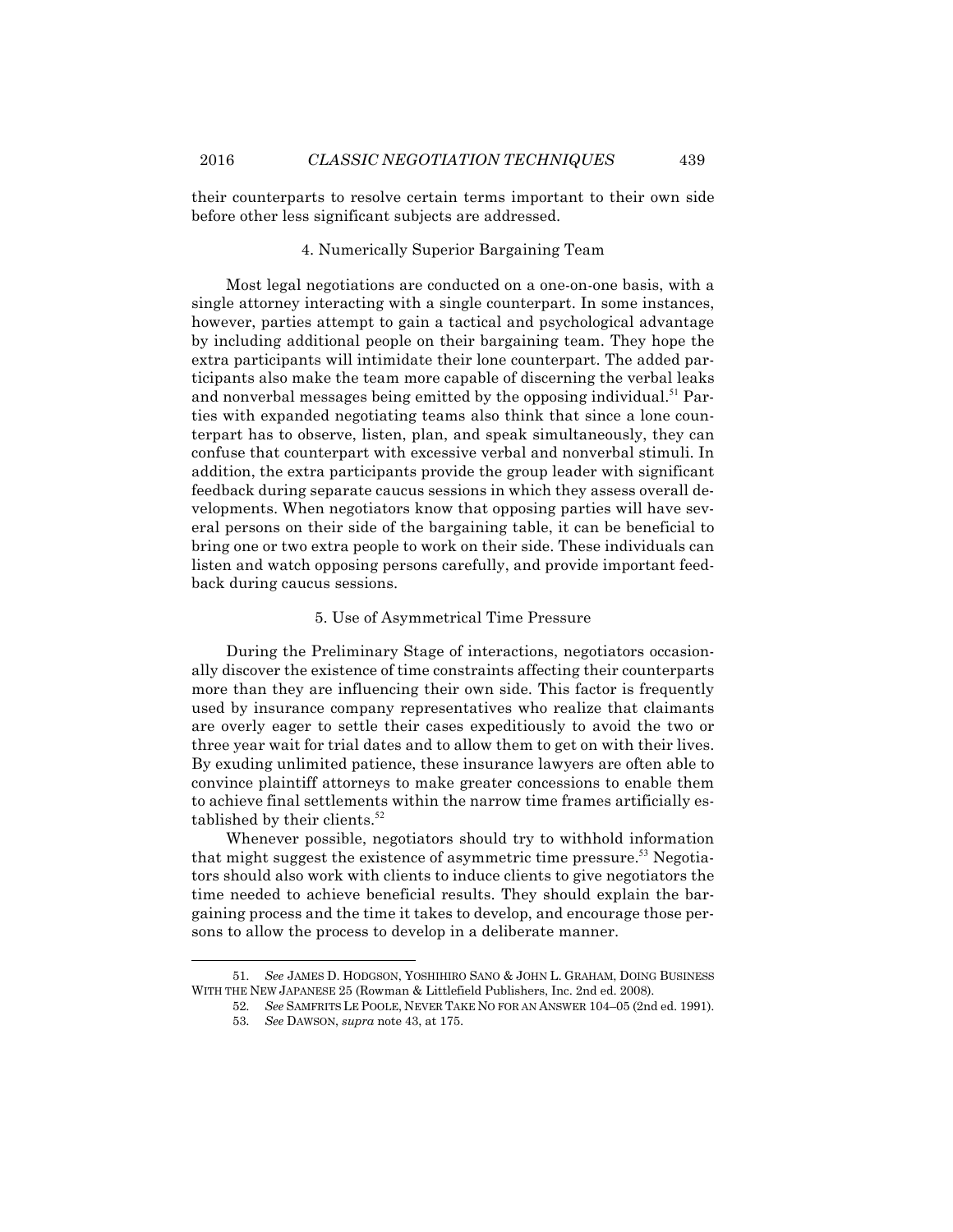When transactional bargainers have certain deadlines that must be met and their counterparts do not appear to be operating under similar constraints, they can take preemptive action to neutralize this factor. They can announce at the outset of discussions that everything must be concluded by their deadline if mutual accords are to be achieved.<sup>54</sup> Through this approach, they can impose their time constraints on their counterparts, and deprive them of the opportunity to use this factor to their advantage.

#### 6. Extreme Opening Offers

Inexperienced negotiators who are not sure where to begin their interactions frequently begin with extreme positions designed to provide them with a significant degree of bargaining discretion. In addition, even experienced negotiators use this technique to intimidate persons they do not think are particularly skilled.<sup>55</sup> People facing such truly unrealistic demands or offers should not casually indicate their displeasure with those positions because such behavior may lead their counterparts to think that their positions are not truly unrealistic. This may induce those persons to raise their aspirations in a way likely to generate non-settlements. Recipients of outrageous opening offers should immediately and unequivocally express their displeasure with those position statements, to disabuse the offerors of any thought their positions are not absurd. This is especially important with respect to counterparts who are unsure of their situations and who have articulated extreme positions to protect themselves. They expect their counterparts to quickly express their disapproval, and actually feel better when they do so. This confirms their preliminary view that their starting positions were excessive, and induces them to lower their expectations.

#### 7. Probing Questions

Negotiators facing wholly unrealistic opening positions may generate a more accommodating atmosphere through the use of probing questions.<sup>56</sup> Instead of directly challenging seemingly unreasonable positions, negotiators can separate the different items into definitive components. They then propound a series of questions – beginning with the more finite terms that do not lend themselves to excessive puffing – designed to force counterparts to logically assess each aspect of their position. For example, if a claimant attorney was demanding \$500,000 for a personal injury case, the defense lawyer could initially ask about the amount of current medical expenses. If they get a realistic response, they move on to the next

<sup>54.</sup> *See* SMART NEGOTIATION, *supra* note 40, at 148–49.

<sup>55.</sup> *See* DAWSON, *supra* note 43, at 16–21.

<sup>56.</sup> LOTHAR KATZ, PRINCIPLES OF INTERNATIONAL BUSINESS: SUCCESS STRATEGIES FOR GLOBAL NEGOTIATORS 167–68 (2008).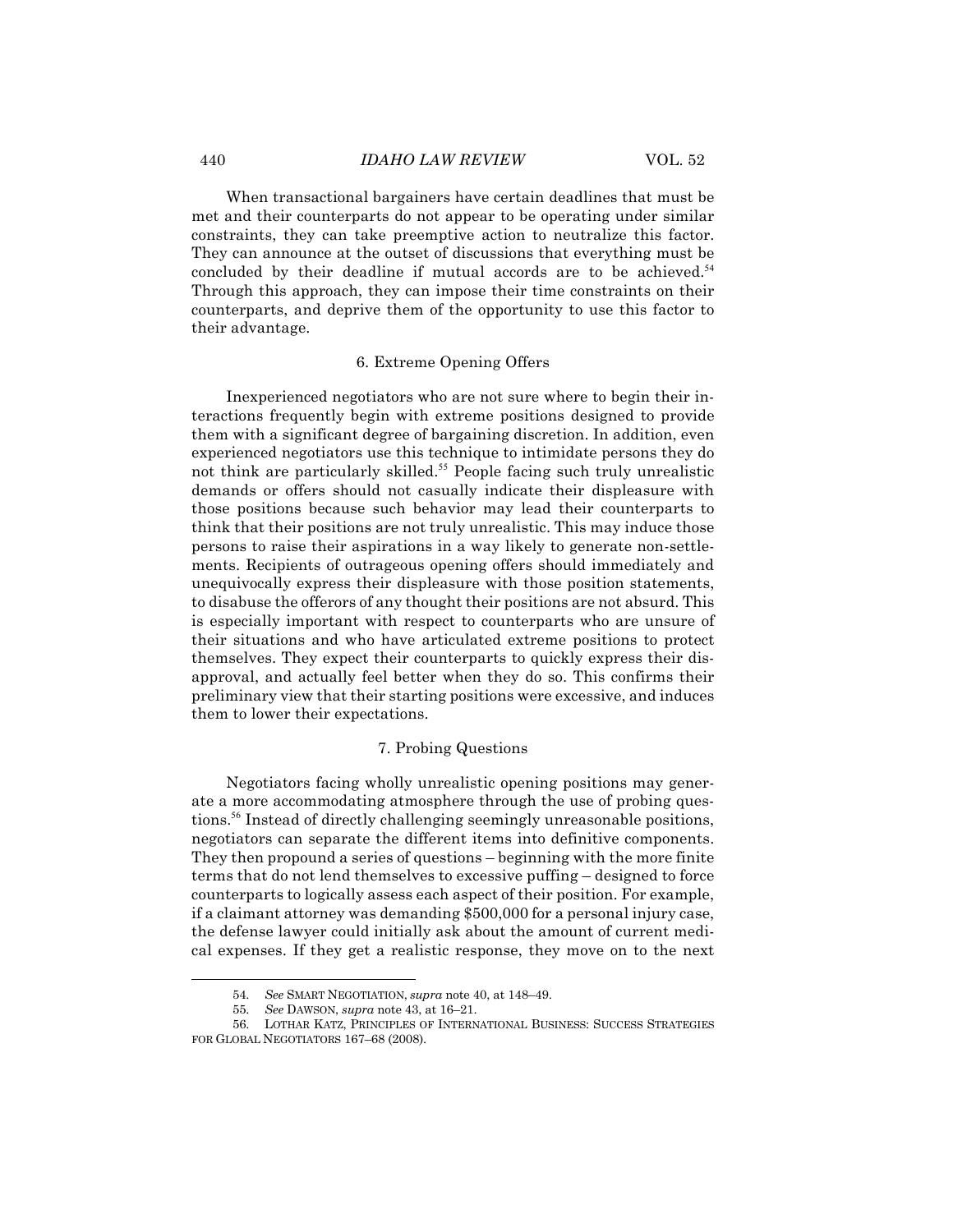issue. If not, they point out that the receipts they have been provided show a much lower amount to induce the claimant representative to move toward that figure. They may then ask about current lost wages, likely future medical expenses, and future lost wages, seeking to induce their counterpart to provide them with realistic figures. When they get to more amorphous items such as pain and suffering, claimant lawyers may respond with elevated amounts. Nonetheless, when they add up everything, the total is likely to be far less than the figure initially articulated.57

## 8. Best Offer First

This technique is usually employed by persons who do not like the time consuming give-and-take of the conventional bargaining process and hope to achieve reasonable agreements expeditiously. Instead of beginning with elevated demands or minimal offers, they endeavor to determine where they believe that rational parties would end up, and begin at that point with positions they do not plan to alter. From their perspective this is "best-offer-first" bargaining, but from their counterpart's perspective it is "take-it-or-leave-it bargaining." <sup>58</sup> The individuals who employ this technique most frequently in the legal context are insurance adjusters and insurance company defense attorneys. They try to establish reputations as people who will make one firm and fair offer. If that entreaty is not accepted, they plan to go to trial.

A few individuals are able to employ this tactic effectively. They make reasonable offers in a non-threatening manner, and many of their initial offers are accepted. On the other hand, individuals using the bestoffer-first approach often increase the probability of non-settlements. They offend their counterparts by treating them as if their input is entirely irrelevant. The natural reaction of such offer recipients is to simply reject the offers, even when they are reasonable. If persons contemplating a best-offer-first approach were sophisticated enough to begin with less generous opening offers and were to allow their counterparts to talk them up or down somewhat, they would be far more likely to achieve final accords. It is important for such people to appreciate the importance of the bargaining *process*. Negotiators who think the process has been fair and they have been treated respectfully tend to be happier with objectively less beneficial results than persons who think the process was not fair.<sup>59</sup>

<sup>57.</sup> I use this approach frequently when I mediate employment law controversies and parties begin with wholly unrealistic offers. By the time the participants have answered my probing inquiries, they are much closer and relate much better than when they began.

<sup>58.</sup> *See* CHARLES CRAVER, THE INTELLIGENT NEGOTIATOR, WHAT TO SAY, WHAT TO DO, AND HOW TO GET WHAT YOU WANT—EVERY TIME 129–31 (2010).

<sup>59.</sup> *See generally* Rebecca Hollander-Blumoff, *Just Negotiation*, 88 WASH. U. L. REV. 381 (2010).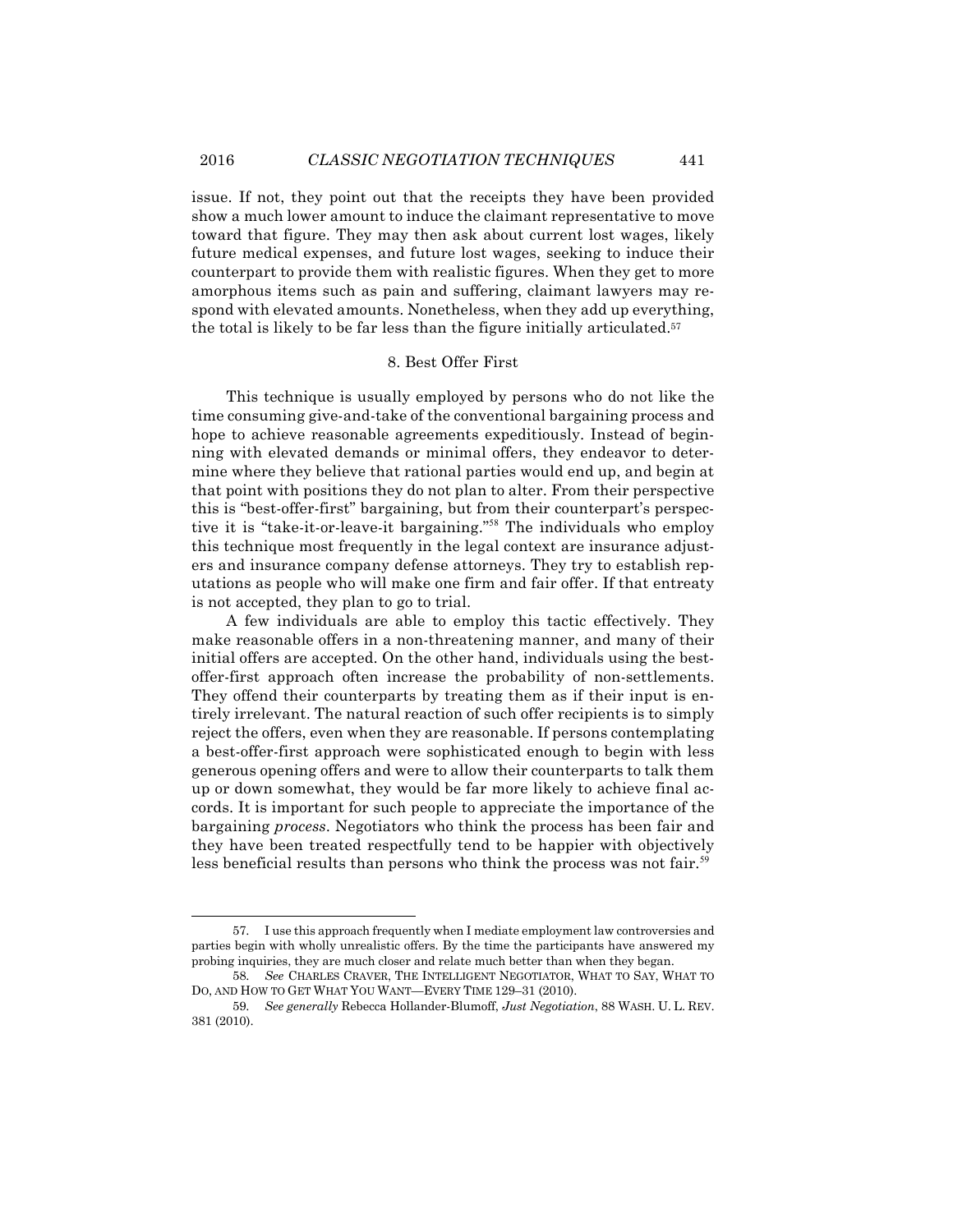## 9. Multiple Equal Value Offers

When multiple issue negotiations are involved, some participants attempt to disclose their own relative item values and elicit similar information from their counterparts through the use of multiple equal value offers.<sup>60</sup> They formulate several different offers that vary what they are seeking and what they are willing to give to their counterparts, but which are all of equal value to their own side. Through this technique, they endeavor to let their counterparts know the relative values of the different items involved. They hope to induce their counterparts to let them know which of these diverse offers are preferable from their standpoint. Once the persons on the other side articulate offers disclosing to some degree the way in which they value the different terms, the participants can usually begin to appreciate how the issues can most efficiently be divided. If the use of multiple equal value offers is to function effectively, the negotiators must indicate, with some degree of candor, which items are essential, important, and desirable, and how much of each they hope to obtain. This approach allows each side to appreciate the other's basic interests, and encourages the development of mutually beneficial and highly efficient accords.

Individuals initiating the use of multiple equal value offers are counting on reciprocal candor from their counterparts. They have to a significant degree disclosed how they value the different items. If the persons on the other side counter with manipulative and disingenuous offers designed to exploit the initial offerors' openness, they may be able to claim an excessive share of the joint surplus created. A second risk concerns the articulation of an excessive number of package offers. Persons presented with three, four, or even five multiple item offers can usually do a good job of determining which alternatives are preferable. On the other hand, people presented with a greater number of options often become confused. They fail to evaluate the different options together, but instead make comparisons among separate and finite groups.<sup>61</sup> As a result, they may actually select a proposed package that does not optimally advance their own interests.

## 10. Range Offers

Negotiators occasionally phrase their monetary offers in terms of a range, rather than as a single figure -- *e.g,* "we would be willing to offer

<sup>60.</sup> *See* DEEPAK MALHOTRA & MAX H. BAZERMAN, NEGOTIATION GENIUS: HOW TO OVERCOME OBSTACLES AND ACHIEVE BRILLIANT RESULTS AT THE BARGAINING TABLE & BEYOND 100–01 (2007); DAVID A. LAX & JAMES K. SEBENIUS, 3-D NEGOTIATION: POWERFUL TOOLS TO CHANGE THE GAME IN YOUR MOST IMPORTANT DEALS 209–10 (2006).

<sup>61.</sup> *See* SHEENA IYENGAR, THE ART OF CHOOSING 183–215 (2010); *see generally* BARRY SCHWARTZ, THE PARADOX OF CHOICE (2004).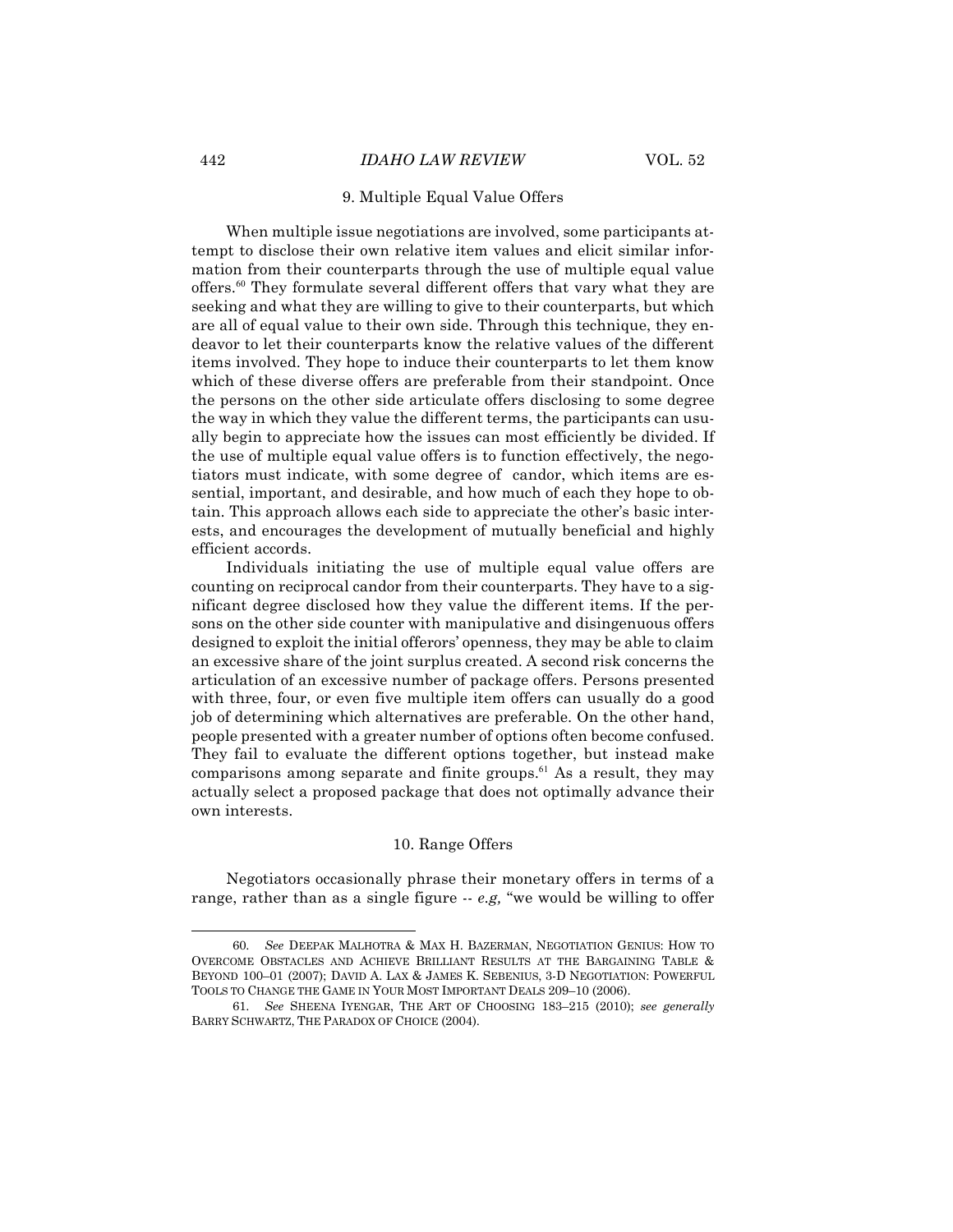something in the \$50,000, \$60,000, or \$70,000 area." This approach frequently suggests uncertainty in the mind of the offeror. A more carefully prepared individual would have determined the precise amount to be mentioned. Persons who wish to establish conciliatory bargaining environments may use range offers to evidence their reciprocity to compromise.<sup>62</sup> Recipients of such offers should focus on the most beneficial end of the spectrum  $-i.e.,$  persons seeking money should focus on the \$70,000 figure while persons who have to pay something should focus on the \$50,000 figure.

Bargainers should usually avoid range offers, because this approach tends to undermine the persuasiveness of their presentations. When they make "principled" opening offers, the figures provided should be definitive, based upon the underlying rationales used to support them. Nonetheless, when individuals are dealing with persons they know well and with whom they have good relationships, range offers can be employed to induce their counterparts to begin with realistic offers and to encourage positive interactions.<sup>63</sup>

### 11. Limited Client Authority

Many negotiators like to indicate during the early portions of their interactions that they do not possess final authority from their clients regarding the matters involved.<sup>64</sup> Some people who possess real authority employ this technique to reserve the right to check with their absent clients and reassess the terms tentatively agreed upon before accords can become final.<sup>65</sup> Other negotiators really do have constituencies that must ultimately approve preliminary agreements before they become operative.<sup>66</sup> The advantage of this approach –whether actual or fabricated – is that it permits the individuals employing this device to obtain psychological commitments from counterparts who are actually authorized to enter into binding commitments on behalf of their own clients.67

Negotiators who encounter counterparts who initially state that they lack the authority to bind their clients frequently find it beneficial to state

<sup>62.</sup> *See* Daniel R. Ames & Malia F. Mason, *Tandem Anchoring: Informational and Politeness Effects of Range Offers in Social Exchange*, 108 J. PERSONALITY & SOC. PSYCH. 254 (2015).

<sup>63.</sup> *See id.*

<sup>64.</sup> *See* DAWSON, *supra* note 43, at 49–60; KATZ, *supra* note 56, at 124–126.

<sup>65.</sup> Although some people might consider such misrepresentations unethical under Model Rule 4.1 which makes it improper for lawyers to knowingly misrepresent material fact or law, Comment 2 makes it clear that misstatements during bargaining interactions regarding client values and settlement intentions do not pertain to "material" fact. I think that statements regarding client authority reflect client settlement intentions, and are thus exempt from Rule 4.1 coverage. *See generally* Charles B. Craver, *Negotiation Ethics for Real World Interactions*, 25 OHIO ST. J. ON DISP. RES. 299, 305–311 (2010).

<sup>66.</sup> *Id.* at 346.

<sup>67.</sup> *Id.* at 312.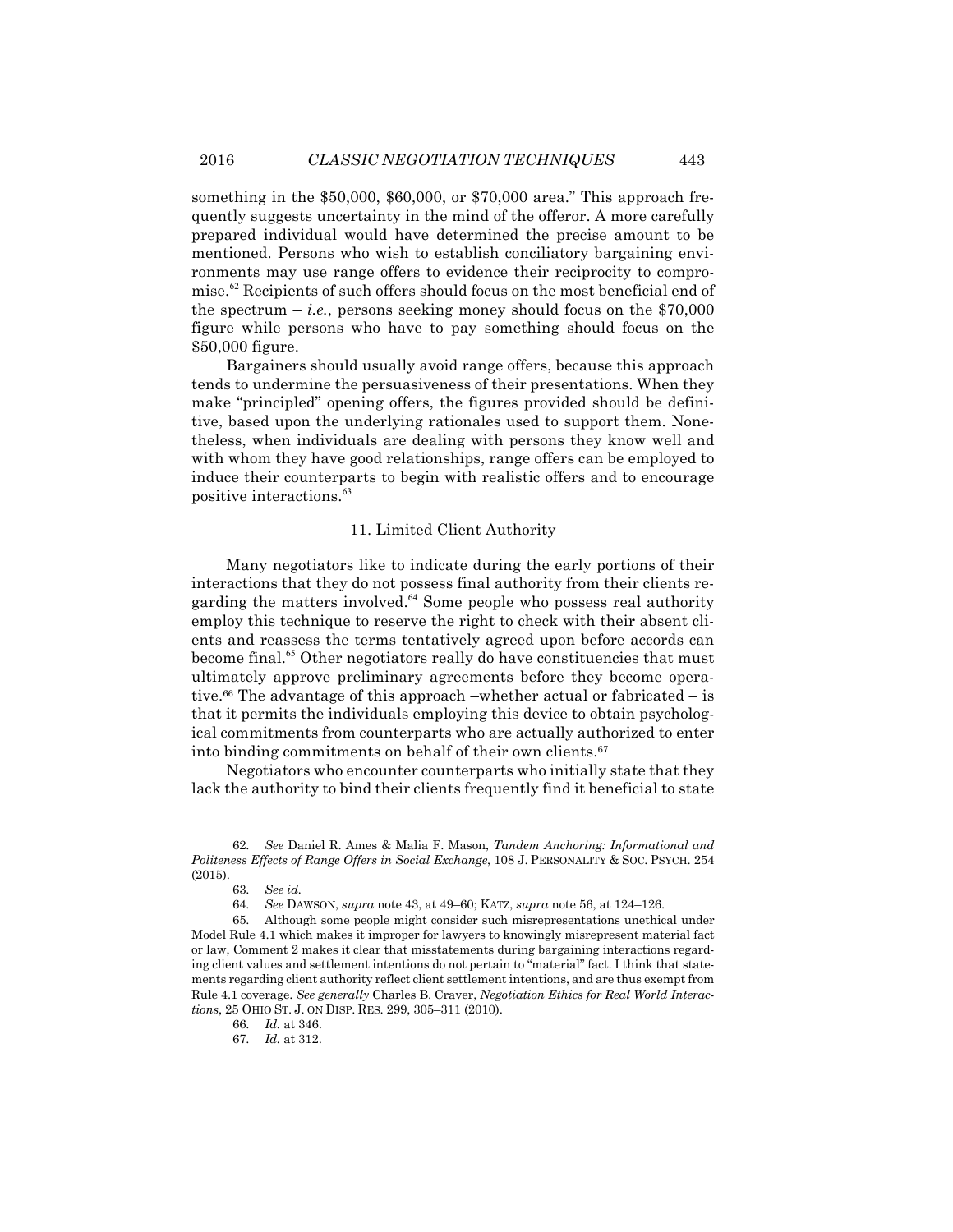that they similarly lack final client authority over the issues being discussed. This allows them to "check" with their own absent principals before they enter into binding commitments. Even when persons think counterpart representations regarding client authority are false, it is rarely helpful to challenge those statements directly. It is usually more effective to articulate firm offers to such people, and then to encourage them to check with their absent clients to see if the proposed terms are acceptable.

#### 12. Lack of Client Authority

Legal representatives occasionally receive phone calls from counterpart agents who would like to know their thoughts regarding the issues at hand. The caller asks the recipient of the call what his/her side hopes to achieve from the impending interaction. When the call recipients openly disclose their opening positions, they are told that the suggested terms are wholly unacceptable. If the callers are then asked what their own side would be willing to provide, they indicate that they lack the authority to put any offer on the table.

It is impossible to bargain meaningfully with people who lack the authority to speak for their own clients. The participants who possess actual client authority can only bid against themselves by articulating consecutive opening offers. Negotiators should not succumb to this approach. If they are willing to do so, they may disclose their initial offers. When the unauthorized callers criticize their position statements, they should ask the callers to state their own positions. When they indicate that they lack the authority to do so, they should be told to obtain such authority and to state their side's positions before the talks can continue.

#### 13. Flinch/Krunch

When negotiators receive opening offers from others, they frequently generate consecutive opening offers through the use of the flinch or krunch.<sup>68</sup> As soon as they receive their counterpart's offer, they pull back and look shocked, physically indicating their clear disappointment with the terms proposed. If their flinch/krunch is effective, they often generate additional opening offers from the persons on the other side.

The flinch/krunch can be especially effective when employed by individuals who appear to be sincerely shocked by the inadequacy of the other party's initial position. This technique can be similarly employed during later discussions to demonstrate the total inadequacy of counterpart concessions. After new positions are articulated, if the recipients of those offers can openly demonstrate how unacceptable those terms are, they may be able to induce the offerors to make additional, unreciprocated position

<sup>68.</sup> *See* DAWSON, *supra* note 43, at 32–35; JIM THOMAS, NEGOTIATE TO WIN 86–100 (2005).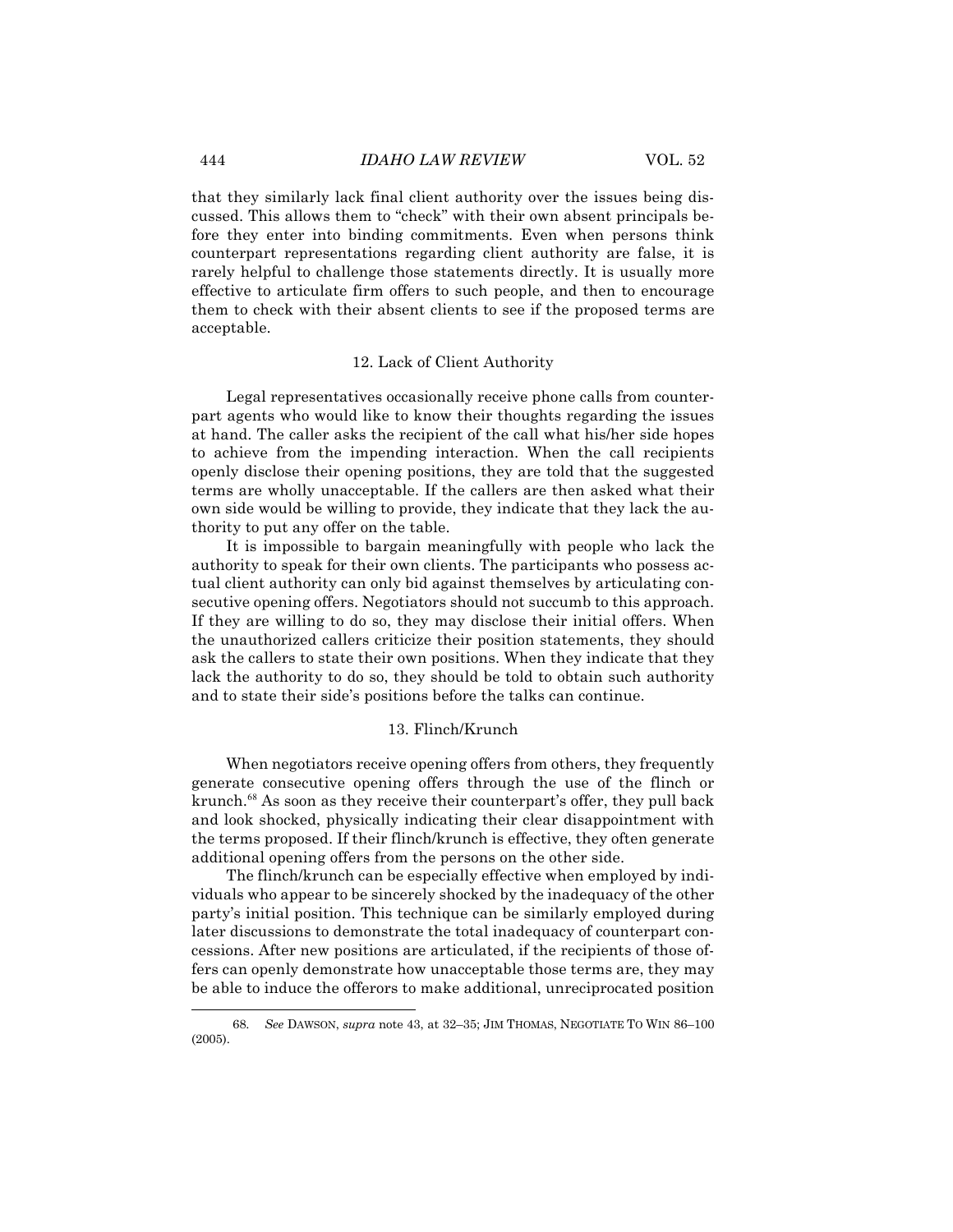changes. Persons who encounter this tactic should not allow the actors to induce them to make consecutive concessions. They should stay with their originally-articulated positions, and ask the people on the other side what they are prepared to offer. They should make it clear that no further position changes will be forthcoming without reciprocal movement by the other side.

## 14. Limited Time Offers and Decreasing Value Offers

During the early stages of some interactions, particularly those of relatively modest value, negotiators occasionally make fairly realistic offers or demands which they say must be accepted by specified dates, or they will be entirely withdrawn.<sup>69</sup> Negotiators who employ this approach should establish reputations as people who carry out their stated intentions, and should carefully apprise their counterparts of their exact intentions in this regard. This maximizes the likelihood their initial proposals will be accepted by counterparts who feel time pressure to consummate final deals.

A few persons carry this approach one step further by informing their counterparts that if they do not accept their opening offers, the offerors will either increase their demands or decrease their offers.<sup>70</sup> Unless they have a specific basis for such a threat, such as they will begin the discovery process and expend increased monetary sums, they should be hesitant to use such an approach. Once they begin to move away from their counterparts, they greatly increase the likelihood the bargaining process will end.

People presented with limited time or decreasing value offers can occasionally avoid the impact of such tactics by simply ignoring them. They can wait until several days past the stated deadlines, and contact their counterparts. If they begin the new discussions as if they do not remember any such threats, they can often induce the persons on the other side to move forward with the talks as if no such threats were made.

## 15. Argument

The bargaining technique employed most frequently by lawyers involves both legal and non-legal arguments.<sup>71</sup> When the facts support their positions, attorneys emphasize the factual aspects. When legal doctrines support their positions, they cite statutes, regulations, judicial decisions, and scholarly publications. When appropriate, they may also cite eco-

<sup>69.</sup> *See* KATZ, *supra* note 56, at 139–140.

<sup>70.</sup> *See* SMART NEGOTIATION , *supra* note 40, at 79–81.

<sup>71.</sup> *See* GERALD R. WILLIAMS, A LAWYER'S HANDBOOK FOR EFFECTIVE NEGOTIATION AND SETTLEMENT 79–81 (1983).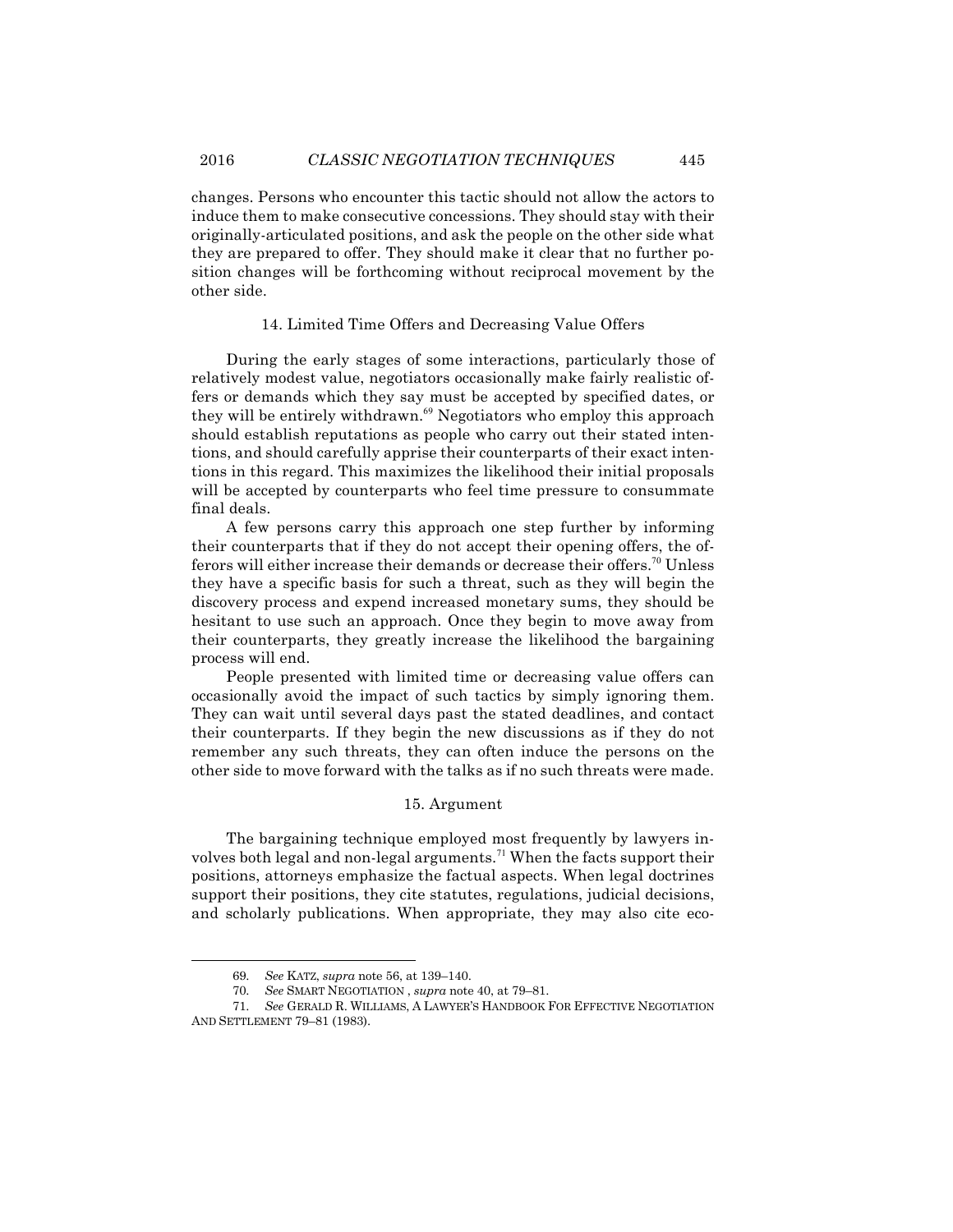nomic or business considerations. Although these arguments are presented in a detached manner, they are not used to elucidate, but rather to persuade counterparts.<sup>72</sup> They employ seemingly objective standards to bolster their claims, and frame the issues to be resolved in ways that lend moral support to their own positions.<sup>73</sup> Persons who possess greater bargaining strength tend to argue in favor of equitable distributions that favor their own side, while persons with less power tend to argue for egalitarian distributions.<sup>74</sup>

#### 16. Real or Feigned Anger

The use of real or fake anger during the critical portions of bargaining interactions may convince counterparts of the serious nature of one's position.<sup>75</sup> It may intimidate opposing parties into making concessions in an effort to keep the bargaining process moving forward. Empirical studies have found that negotiators facing angry counterparts tend to lower their expectations and make more generous concessions, especially when they do not possess beneficial, non-settlement alternatives.<sup>76</sup> Although true anger may occasionally be displayed during bargaining encounters, proficient negotiators almost never lose their tempers. They employ carefully orchestrated anger that is designed to intimidate anxious counterparts. People confronted with such behavior should ask themselves whether their positions are as unreasonable as these actors are trying to suggest.

#### 17. Aggressive Behavior

Aggressive behavior is usually intended to have an impact similar to that associated with real or feigned anger.<sup>77</sup> It is employed to convince counterparts of the seriousness of one's position. It can also be used by anxious individuals to seize control of the bargaining agenda. By behaving in an overly assertive manner, negotiators may be able to dominate the discussions. This technique is most effectively employed by naturally aggressive individuals whose behavior suits their personalities. Less assertive persons who endeavor to adopt an uncharacteristically aggressive

<sup>72.</sup> *See* Robert J. Condlin, *"Cases on Both Sides": Patterns of Argument in Legal Dispute-Negotiation*, 44 MD. L. REV. 65, 73 (1985).

<sup>73.</sup> *See* SHELL, *supra* note 22, at 104–05

<sup>74.</sup> *See* Richard Birke & Craig R. Fox, *Psychological Principles in Negotiating Civil Settlements*, 4 HARV. NEGOT. L. REV. 1, 34–35 (1999).

<sup>75.</sup> *See* KATZ, *supra* note 56, at 150–51.

<sup>76.</sup> *See* Gerben A.Van Kleef, Carsten K.W. De Dreu & Anthony S.R. Manstead, *The Interpersonal Effects of Anger and Happiness in Negotiations*, 86 J. PERSONALITY & SOC. PSYCH. 57 (2004); Gerben A. Van Kleef, Carsten K.W. De Dreu & Anthony S.R. Manstead, *The Interpersonal Effects of Emotions in Negotiations: A Motivated Information Processing Approach*, 87 J. PERSONALITY & SOC. PSYCH. 510 (2004).

<sup>77.</sup> *See* KATZ, *supra* note 56, at 146–48.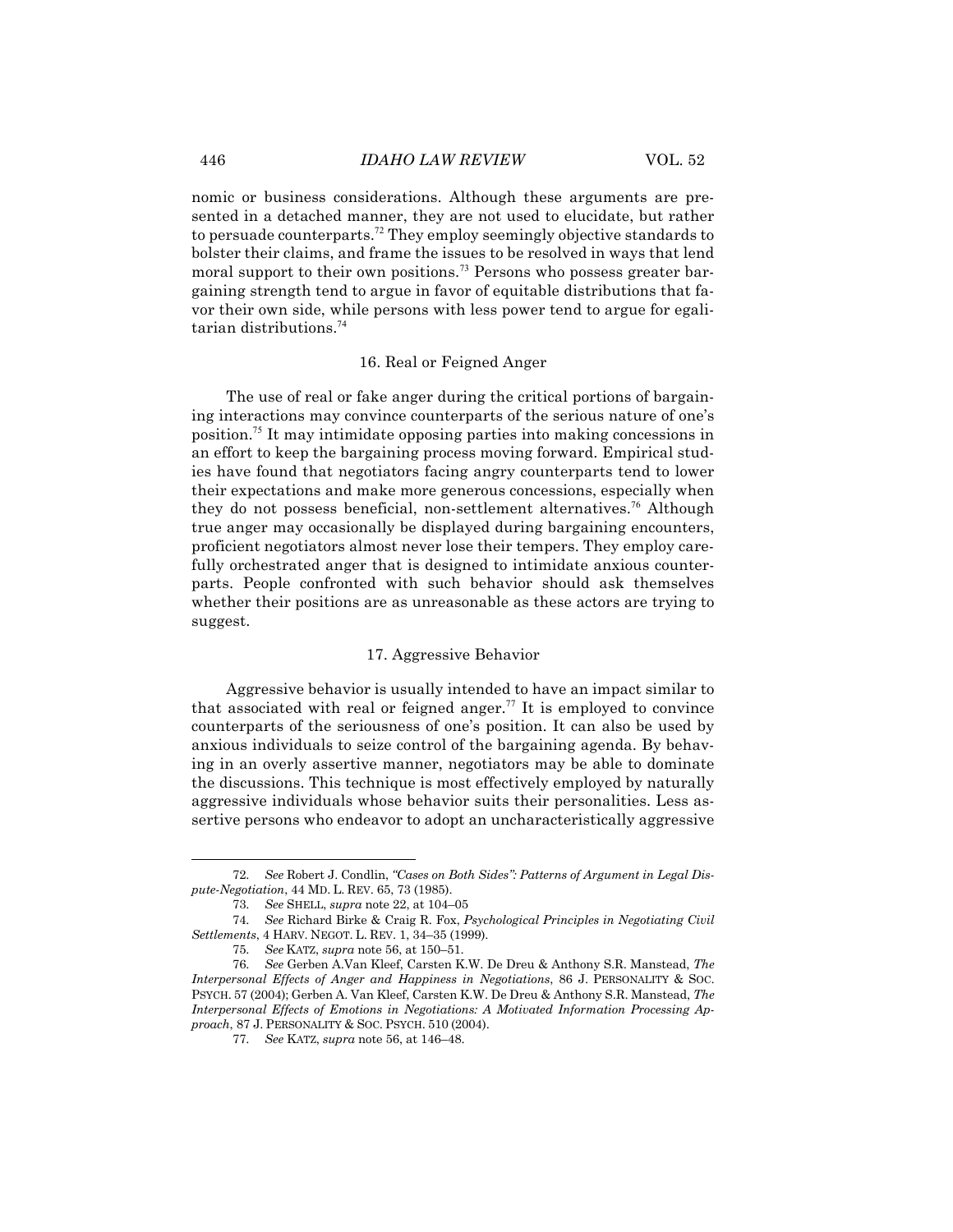approach do not feel comfortable, and are often unable to project a credible image.

Aggressive negotiators, especially those who use abrasive tactics, should carefully monitor their counterparts for nonverbal indications of excessive frustration and stress. They should look for clenched teeth, crossed arms and legs, increased gross body movement, and similar signals. If they do not monitor such signs, they may generate unintended bargaining breakdowns.

#### 18. Irrational Behavior

A few negotiators attempt to gain a bargaining advantage through seemingly irrational behavior.<sup>78</sup> Some of these persons attribute the irrationality to their absent clients, while others exhibit their own bizarre conduct. These individuals hope to convince their counterparts that their side cannot be dealt with logically. Opposing parties must either accept their one-sided demands, or face the consequences associated with nonsettlements.

Very few lawyers or their corporate clients are truly irrational. If they were, they would be unable to achieve consistently beneficial results in a highly competitive world. In most instances in which bizarre behavior is encountered, the actors are crazy like a fox – using feigned irrationality to advance their bargaining objectives. The most effective way to counter contrived irrationality is to ignore it and respond in an entirely rational manner. As soon as such manipulative counterparts caucus to consider proposed terms, they cease their illogical conduct and rationally evaluate the proposals on the table.

On rare occasions, negotiators may encounter truly irrational counterparts. It is impossible to deal with such persons logically. They are incapable of evaluating bargaining proposals and non-settlement options in a realistic manner. People dealing with such persons must either give in to their positions, or accept their non-settlement alternatives.

## 19. Walking Out/Hanging Up Telephone

During critical parts of bargaining interactions, participants occasionally walk out or discontinue telephone discussions to convince their counterparts that they are unwilling to make further concessions.<sup>79</sup> Once the participants have narrowed the distance between their respective positions, these individuals storm out or loudly end telephone talks in an effort to induce risk-averse counterparts to close all or most of the remaining gap. This approach may induce anxious opposing parties to give in.

Bargainers should not permit this type of bullying behavior to intimidate them into unwarranted concessions. They should never run after

<sup>78.</sup> *See id.* at 126–27.

<sup>79.</sup> *See id.* at 153–55.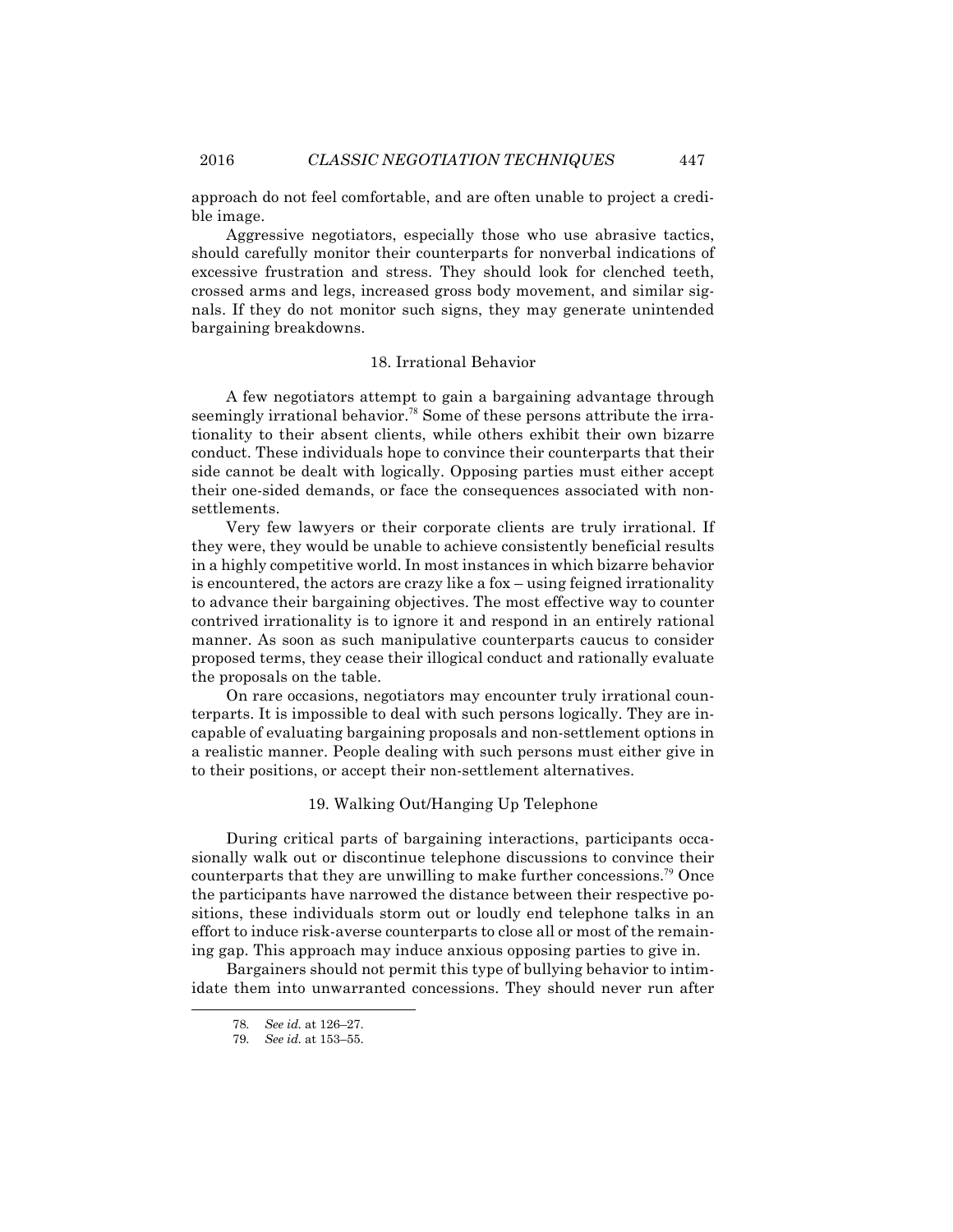persons who have walked out of the room, or immediately re-phone people who have deliberately terminated discussions. Such conduct would be viewed as signs of weakness to be exploited. They should instead give their counterparts time to calm down and reflect on the current positions on the table. They should also reassess their own non-settlement alternatives to be sure they do not succumb to unreasonable counterpart demands.

#### 20. Negative Threats/Warnings and Affirmative Promises

Most legal negotiations involve the use of overt or implicit statements regarding the negative consequences that would result if agreements are not achieved. Litigators mention the likelihood of extended trials, while transactional attorneys suggest the willingness of their clients to structure deals with other parties. Such statements are employed to convince counterparts that the cost of disagreeing with proposed offers is greater than the cost of acquiescence.<sup>80</sup>

When the speakers indicate that their side will impose the negative consequences being mentioned, these are considered overt *threats*, while the mention of negative consequences that would be imposed by courts or the market place are considered less direct *warnings*. <sup>81</sup> Effective threats must be clearly communicated to counterparts, and they must be proportionate to the action the user is seeking.82 Insignificant threats are likely to be ignored, while excessive threats may be dismissed as irrational.<sup>83</sup> Individuals contemplating the use of overt threats should remember how critical it is for their side to be willing to carry out the threatened action if their counterparts do not move in the right direction, since their failure to do so would significantly undermine their credibility.

Less confrontational negotiators usually endeavor to avoid the use of overt threats. They recognize that when adverse results are likely to occur if no agreements are achieved, it is usually beneficial to articulate the negative probabilities as more subtle warnings, rather than overt threats.<sup>84</sup> Overt threats are direct affronts to counterparts and frequently generate hostile reciprocal behavior, while warnings are more indirect and less confrontational, making them more palatable to listeners.<sup>85</sup> In addition, warnings are often more credible due to the fact the speakers

<sup>80.</sup> *See* Thomas C. Schelling, *An Essay on Bargaining*, *in* BARGAINING: FORMAL THEORIES OF NEGOTIATION 319, 329–34 (Oran R. Young ed., 1975).

<sup>81.</sup> *See* KATZ, *supra* note 56, at 151–52.

<sup>82.</sup> *See id.*

<sup>83.</sup> *See* RICHARD NED LEBOW, THE ART OF BARGAINING 92–93 (1996).

<sup>84.</sup> *See* JON ELSTER, BARRIERS TO CONFLICT RESLOLUTION 252–53 (Kenneth Arrow et al. eds., 1995); *see also* SMART NEGOTIATION, *supra* note 40, at 212–13; FRED IKLE, HOW NATIONS NEGOTIATE 62–63 (1964).

<sup>85.</sup> *See* ROBERT MAYER, POWER PLAYS 64–65 (1996).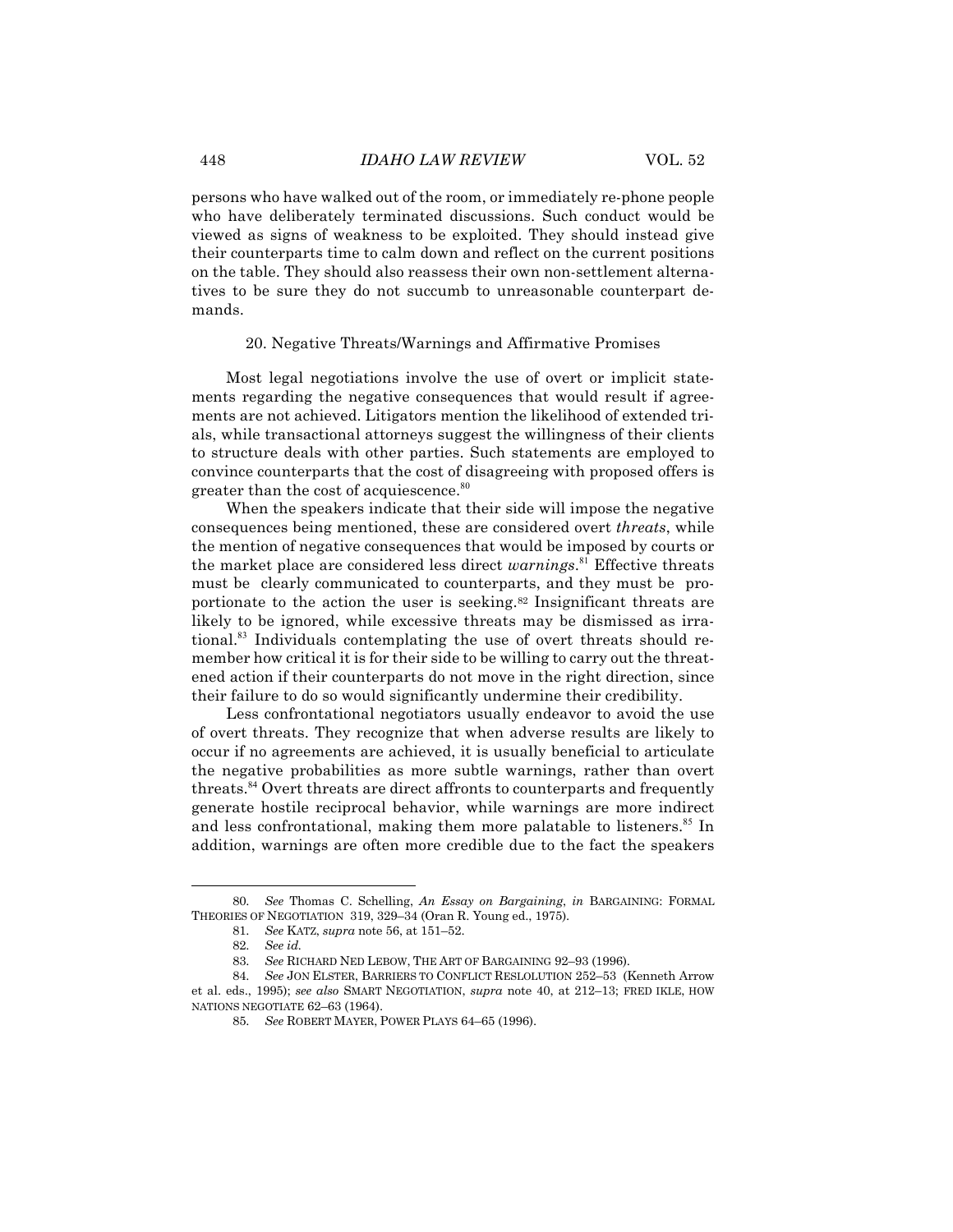are suggesting that negative effects will result from the actions of third parties over whom the speakers exercise minimal or no control.86

At the opposite end of the spectrum from negative threats and warnings are affirmative *promises*. <sup>87</sup> A promise does not involve the suggestion of negative consequences, but rather consists of "an expressed intention to behave in a way that appears to be beneficial to the interests of another."<sup>88</sup> For example, instead of threatening legal action if a counterpart does not alter their current position, a negotiator indicates that if the other side provides a more generous offer, she will respond with a better offer of her own. The affirmative promise provides a face-saving way for opposing sides to act more congenially toward one another, because it promises reciprocal action in response to an appropriate change by the other party. When neither side appears willing to announce a new position unilaterally, for fear their counterparts will not respond in kind, they can suggest that both sides write down new positions that will be disclosed simultaneously.

#### 21. Silence and Patience

Silence is an extremely effective bargaining technique which is often overlooked by negotiators.<sup>89</sup> Less proficient negotiators fear silence. They are afraid that if they cease talking, they will lose control of the interaction.90 When they continue to express their thoughts, they tend to disclose, both verbally and nonverbally, information they may not have intended to divulge, and they frequently make unplanned concessions.<sup>91</sup> When confronted by further silence from counterparts, they continue their verbal leakage and concomitant loss of control.92

When negotiators have something important to convey, they should say it succinctly and become silent. They need to provide their listeners with the chance to absorb what has been said, which is especially important when position changes are being articulated. They should then quietly and patiently await responses from their counterparts. If those persons remain silent for prolonged periods, the initial speakers should casually review their notes or look out the window as if they have all day.

Individuals involved in bargaining interactions must appreciate the fact that it takes time for the process to unfold – and for persons with elevated aspirations to appreciate the need to lower their sights. Persons

<sup>86.</sup> *See id.*

<sup>87.</sup> *See* DEAN G. PRUITT & JEFFREY Z. RUBIN, SOCIAL CONFLICT: ESCALATION, STATEMENT, AND SETTLEMENT 51–55 (1986).

<sup>88.</sup> JEFFREY Z. RUBIN & BERT R. BROWN, THE SOCIAL PSYCHOLOGY OF BARGAINING AND NEGOTIATION 278 (1975).

<sup>89.</sup> *See* LEIGH STEINBERG, WINNING WITH INTEGRITY 171 (1998).

<sup>90.</sup> *See id.*

<sup>91.</sup> *See* MARK MCCORMACK, WHAT THEY DON'T TEACH YOU AT THE HAVARD BUSINESS SCHOOL 108–11 (1984).

<sup>92.</sup> *See id.*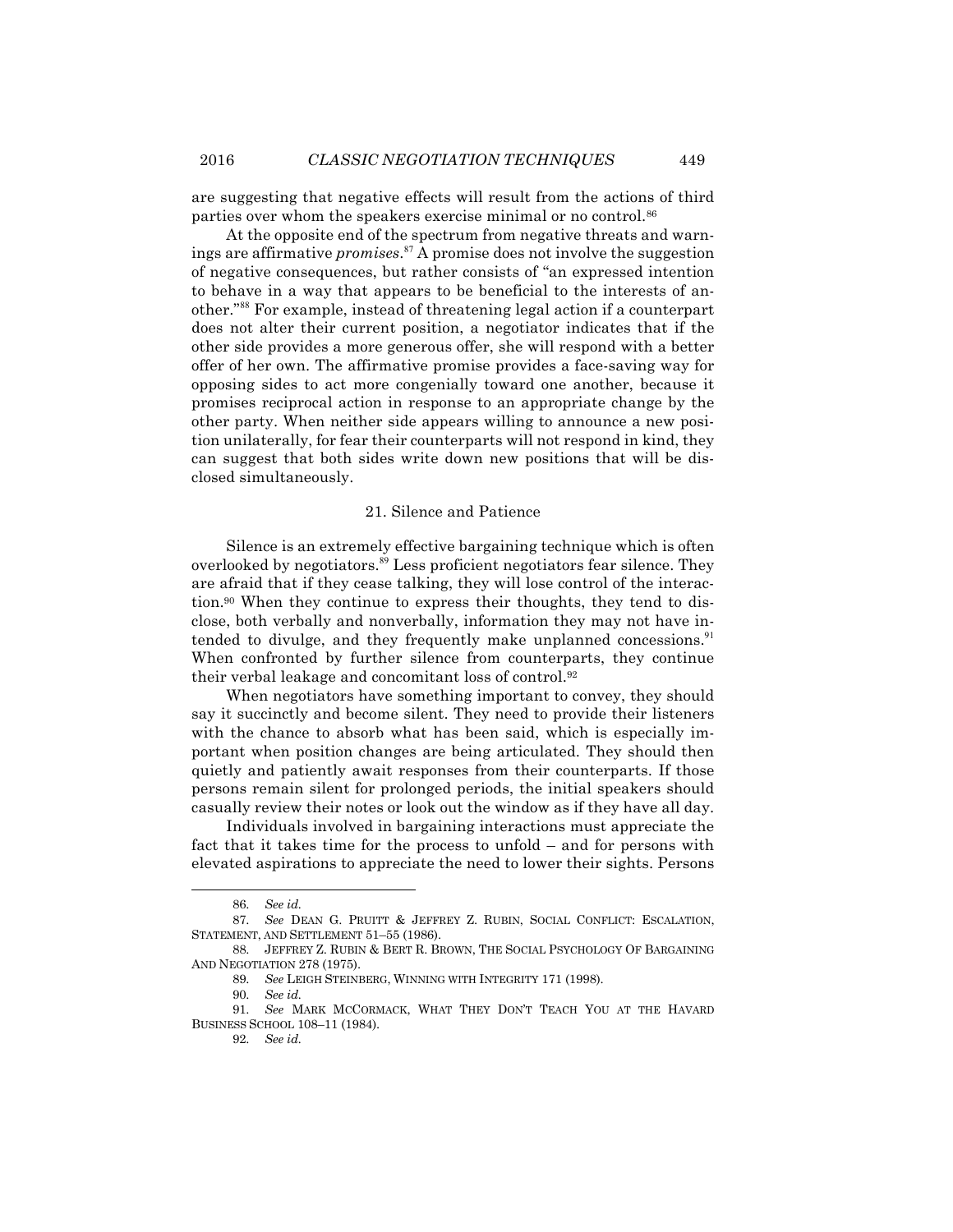who accelerate developments due to impatience usually obtain less favorable and less efficient results than they would have obtained had they been more patient. Offers that may well have been acceptable if they had been conveyed during the latter stages of a negotiation may not be attractive when conveyed prematurely. The participants have not had sufficient time to appreciate the fact that a negotiated deal is preferable to their external alternatives. This is why it is critical for participants to let the process develop slowly and to avoid rushing toward terms that are not nearly as beneficial as those they could obtain later.

#### 22. Rational and Emotional Appeals

Negotiators who are presented with objective arguments that seem to undercut their positions frequently counter those logical assertions with rational or emotional appeals. They use rational appeals to challenge the foundations underlying the other side's contentions, as they attempt to demonstrate the lack of any legal or factual basis for the positions being articulated.

When bargainers are unable to rationally undermine counterpart assertions, they may formulate emotional appeals designed to diminish the effectiveness of those claims. This technique can be especially effective when employed against emotional counterparts. Intelligent persons who would have no difficulty countering objective arguments often find it difficult to counter emotional appeals that make them feel guilty about the positions they are asserting.

## 23. False Demands

Alert negotiators occasionally discover during the Information Stage that their counterparts desire items that are not particularly valued by their own side. When such knowledge is obtained, many persons endeavor to take advantage of the situation. They disingenuously indicate how important these terms are to their own side, and try to claim them for themselves. If they can convince their counterparts that these issues are of major value to their own clients, they may be able to obtain relatively significant concessions in exchange for terms they do not really value.

The major risk associated with false demands concerns the possibility their counterparts may give in to their claims and provide them with terms they do not really value. It could be disastrous for them to attempt to rectify such a tactical error with a straightforward admission of deceit, since this might impede further bargaining progress. They should instead tentatively accept the terms in question. As the interaction evolves, they should be able to exchange these items for other more desired topics.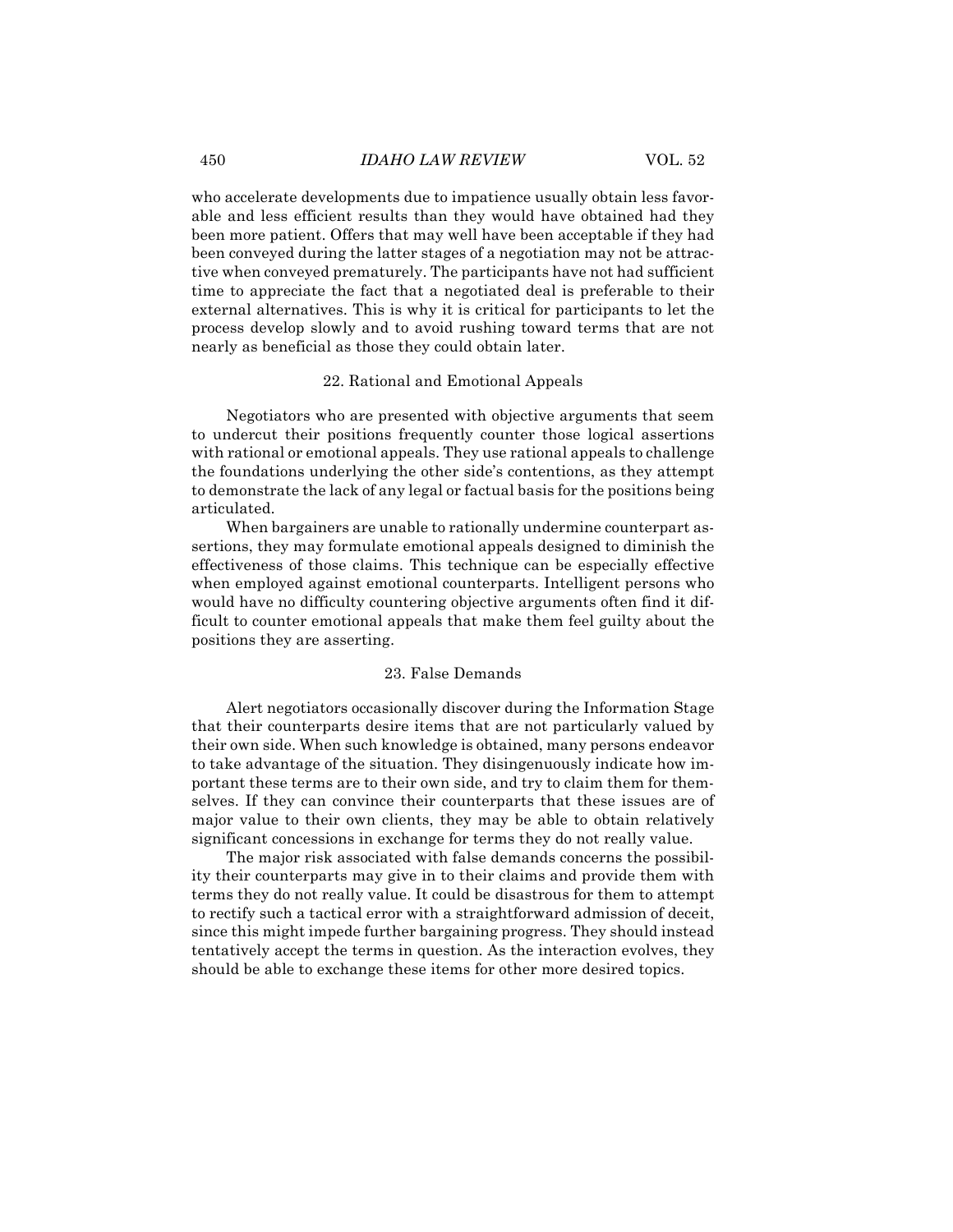## 24. Alleged Expertise

Some individuals attempt to overwhelm bargaining counterparts with excessive factual and/or legal details that are not particularly relevant to the basic interaction. They cite factual matters and/or legal doctrines that are of no meaningful concern to the negotiating parties. They hope to bolster their own bargaining confidence through demonstrations of their thorough preparation and knowledge, and to intimidate counterparts who have not developed such detailed knowledge.

People should not allow counterparts to overwhelm them with factual or legal minutiae. When someone tries to focus upon marginally relevant details, he should be praised for his preparation and be asked to concentrate on the more salient items. He should be asked to summarize his positions without the need for repeated reference to superfluous data.

#### 25. Disingenuous Consecutive Concessions

When negotiators lose track of the offers and counteroffers being made, they occasionally place themselves at a disadvantage by inadvertently making unreciprocated position changes. They normally do not realize they are making such unilateral concessions. Recipients of such unilateral changes should encourage further concessions by questioning the sufficiency of the position changes being articulated, or through patience and prolonged silence following each concession.

Some negotiators endeavor to use contrived consecutive concessions to create feelings of guilt and obligation in their counterparts. For example, they may be contemplating a move from their current demand for \$500,000 to a new demand of \$400,000. Instead of making a principled \$100,000 concession, they adopt a different approach. They first move to \$450,000, with an appropriate explanation for their position change. After a reasonable amount of discussion, they move to \$420,000, accompanied by a suitable rationale. They finally move majestically to \$400,000. At this point, they indicate that they have made three unanswered concessions. They hope to induce unsuspecting counterparts to respond with a greater counteroffer than would have been generated by a direct move from \$500,000 to \$400,000.

Recipients of consecutive concessions should become suspicious when they are specifically apprised of their occurrence by counterparts who have made them. Truly confused concession-makers are not aware of the fact they have made consecutive position changes. If they are clearly cognizant of their behavior, the recipients of their apparent largesse should realize that this technique is probably being employed as a bargaining strategy. They should not be overly impressed by the consecutive nature of the concessions, but should instead focus on the aggregate movement involved.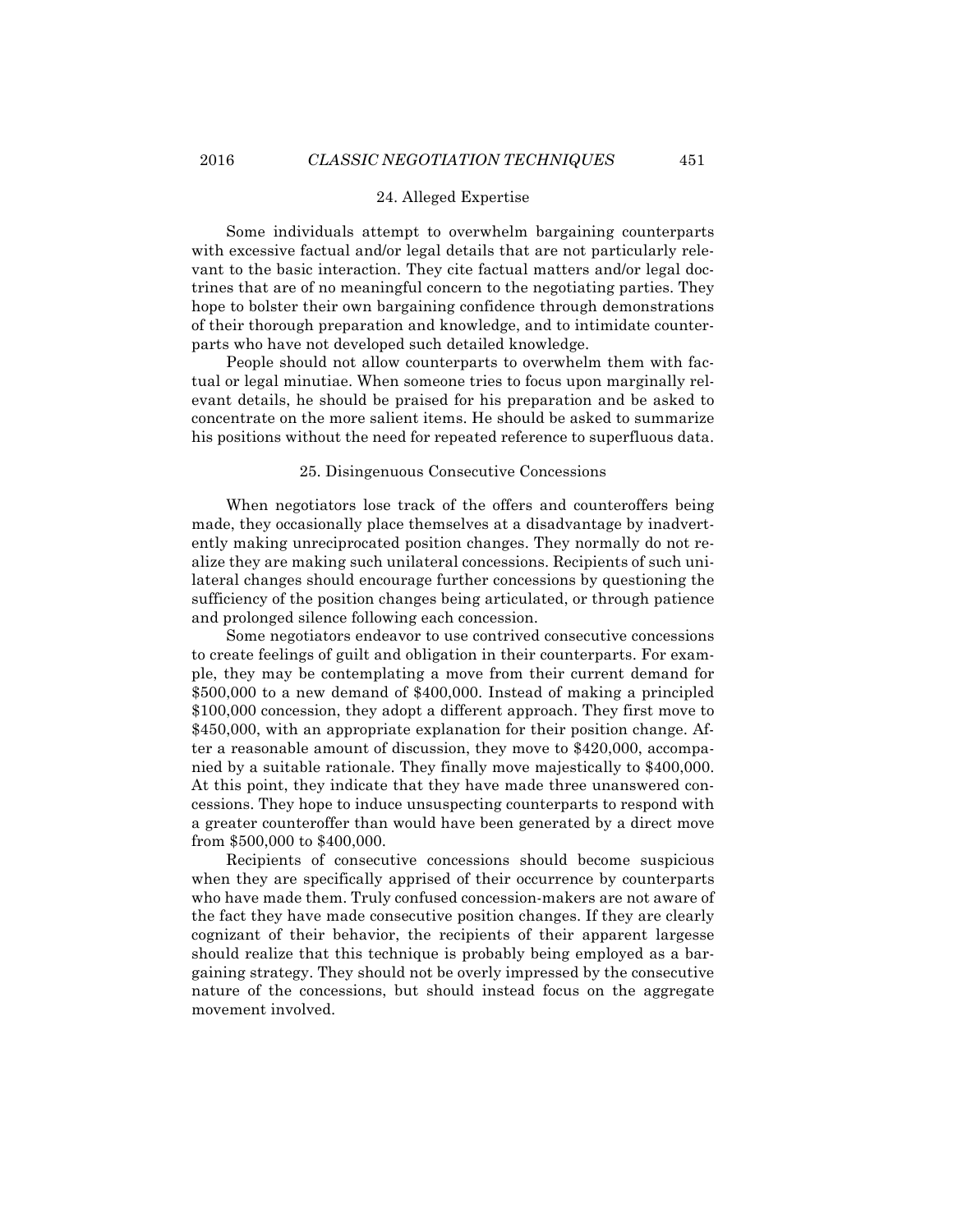## 26. Uproar – "Chicken Little"

Negotiators occasionally threaten dire consequences if mutual accords are not achieved. They indicate that the predicted havoc can only be avoided if the other side agrees to the terms they are offering. Careless bargainers may be influenced by this devious technique, if they focus entirely on the damage they might suffer if the extreme consequences were to occur. When dire situations are threatened, the recipients of such threats must ask themselves two critical questions. First, what is the probability the promised havoc would occur if no agreement were achieved? In many instances, they would realize that no devastation is likely to result from their refusal to give in to counterpart demands. Second, if there is a possibility the promised cataclysm might take place, how would that event affect the *other side*? A careful assessment may indicate that the negative consequences would be far greater for the threatening party than they would be for the side being threatened. If this were true, the threatening party would have more to lose if no accord was achieved, and he would be under greater pressure to avoid a non-settlement.

## 27. Brer Rabbit – Reverse Psychology

In *Uncle Remus, His Songs and His Sayings* (1880), Joel Chandler Harris created an unforgettable character named Brer Rabbit. The story involves a rabbit who is captured by a fox. The rabbit employs reverse psychology to effectuate his escape. While the fox is contemplating his fate, the rabbit says:

I don't care what you do with me, so long as you don't fling me in that brier-patch. Roast me, but don't fling me in that brier-patch . . . Drown me just as deep as you please, but don't fling me in that brier-patch. . .skin me, snatch out my eyeballs, tear out my ears by the roots, and cut off my legs, but don't fling me in that brierpatch.

Since the fox wanted to punish Brer Rabbit, he chose the alternative the rabbit seemed to fear most. He flung him in the brier-patch, and Brer Rabbit escaped!

Adept negotiators frequently employ the "Brer Rabbit" approach to obtain beneficial terms from retributive win-lose counterparts who irrationally judge their success not by how well they have done, but by how poorly they think their adversaries have done.<sup>93</sup> Brer Rabbit bargainers subtly suggest to such opposing parties that they or their clients would suffer greatly if certain action was either taken or withheld, when they

<sup>93.</sup> *See* KATZ, *supra* note 56, at 127.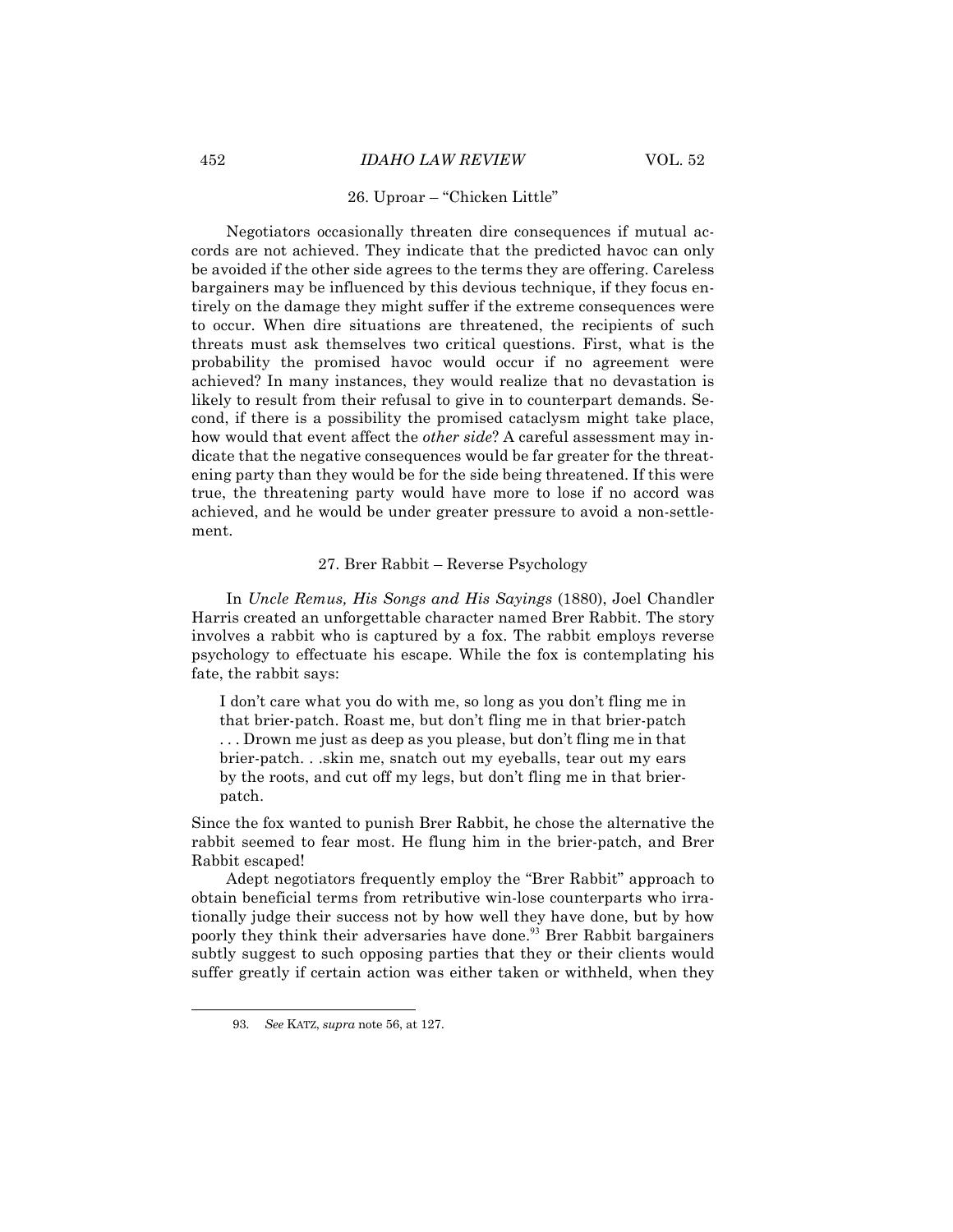actually hope to obtain the very results being eschewed. They then ask for other items they do not really wish to obtain. Their adversaries are so intent on ensuring their complete defeat that they force on those persons the terms they appear to want least  $-i.e.,$  their real first choices. Such negotiators have to play the game to the end by asking if their counterparts could possibly give them something else, suggesting that their clients will be so disappointed if this is all they get. Their counterparts will then smile and refuse to make additional concessions.

Persons who decide to employ the Brer Rabbit technique must be sure to only use it against highly competitive win-lose counterparts. If they employ it against more cooperative win-win people, they may be given the very items they do not value.

## 28. Downplay of Counterpart Position Changes

When negotiators make concessions, they expect their counterparts to acknowledge their generosity. This enhances the likelihood their movement will generate appropriate counteroffers. A few individuals attempt to avoid their obligation to take reciprocal action by downplaying the significance of the position changes that have been given to them. They act as if the items that have been granted are of little or no value to their side. Bargainers should never permit counterparts to discount the value of sincere concessions. If something they have just given up is really not regarded highly by their counterparts, those persons should not mind if they took it back! It is amazing how quickly disingenuous counterparts protest when parties endeavor to regain concessions that have been disingenuously characterized as meaningless.

#### 29. Feigned Boredom or Disinterest

Some negotiators try to appear completely disinterested or inattentive when their counterparts make their most salient assertions. This technique is intended to undermine the significance of the statements being made and the confidence of the speakers. Some people endeavor to counter these actions with more forceful and frequently louder assertions. These statements are likely to be received with equal distain. It is usually more effective to force such counterparts to be more involved in the interaction. They should be asked questions that cannot be answered with a mere "yes" or "no." They should be required to explain the specific weaknesses they perceive in the position statements they do not seem to respect. If they can be induced to participate more directly in the discussions, their previously displayed disinterest usually disappears.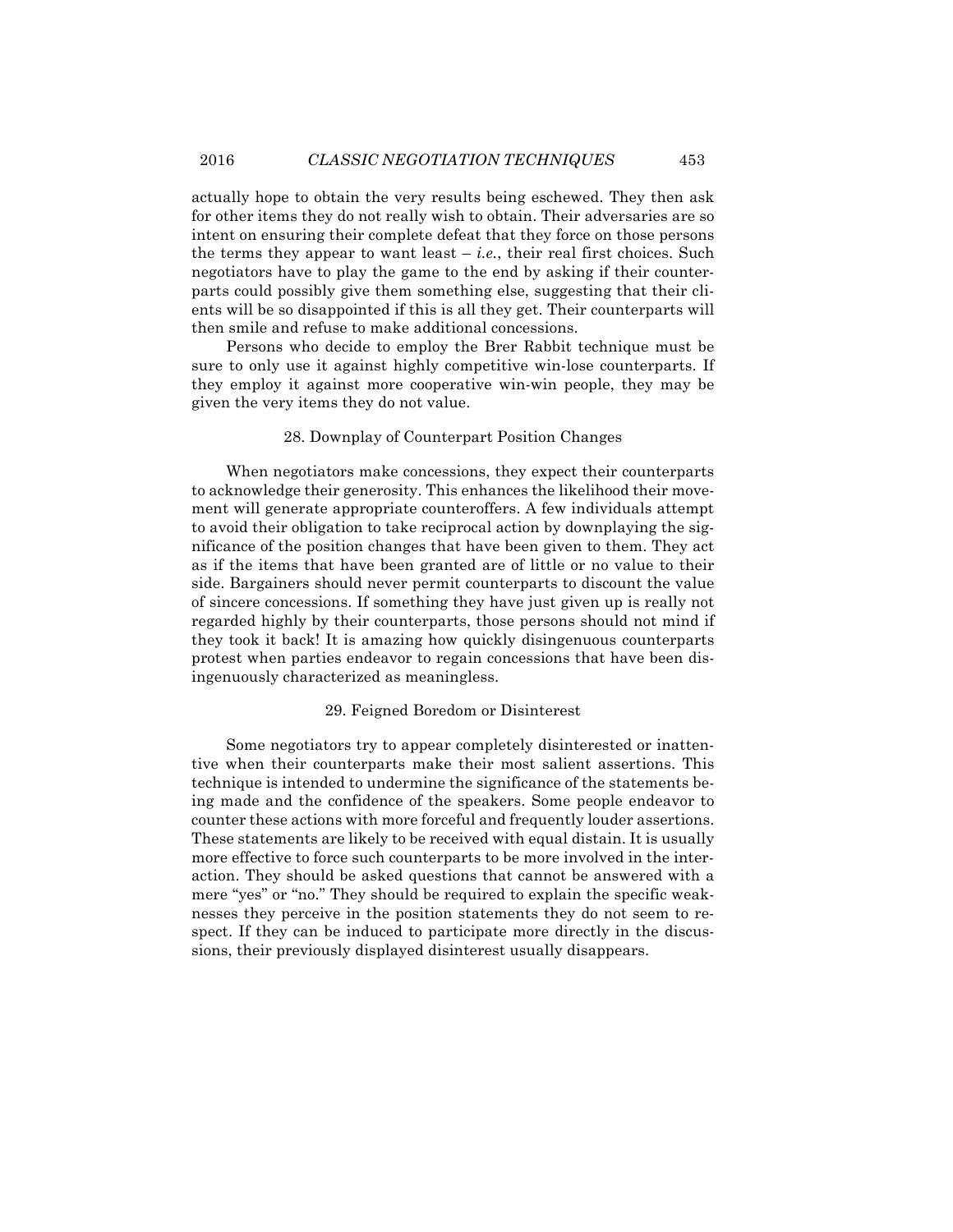## 30. Mutt and Jeff – Good Cop/Bad Cop

The Mutt and Jeff routine constitutes one of the most common – and effective – bargaining techniques.<sup>94</sup> A seemingly reasonable negotiator softens counterpart resistance by professing sympathy toward the "generous" position changes being made by the other side. When those persons begin to think that a final accord is on the horizon, the reasonable person's partner summarily rejects the new offer as entirely insufficient. The unreasonable participant castigates the counterparts for their parsimonious concessions and insincere desire to achieve a fair accord. Just as those persons are preparing to explode at the unreasonable participant, the reasonable partner assuages their feelings and suggests that if some additional concessions were made, she could probably induce her seemingly irrational partner to accept the new terms. It is amazing how diligently many people interacting with Mutt and Jeff bargainers strive to formulate proposals that will satisfy the unreasonable participant.

The Mutt and Jeff approach may even be employed by single negotiators. They can claim that their absent clients suffer from delusions of grandeur that must be satisfied if any agreements are to be achieved. These manipulative negotiators repeatedly praise their counterparts for their munificent position changes, but insist that greater movement is required to satisfy the excessive aspirations of their irrational principals. If they are successful with this approach, their counterparts will endeavor to satisfy the alleged needs of the missing clients.

Negotiators who encounter Mutt and Jeff tactics should not directly challenge the seemingly devious scheme being employed against them. It is possible that their counterparts are not really engaged in a disingenuous exercise. One may actually disagree with his partner's assessment. Allegations regarding the apparently manipulative tactics being used by those individuals would probably create a tense and unproductive bargaining environment – particularly when those people have not deliberately adopted a Mutt and Jeff style.

Individuals who encounter the Mutt and Jeff approach tend to make the mistake of allowing the seemingly unreasonable participants to control the interaction. They direct their arguments and offers to those persons in an effort to obtain their reluctant approval. It is more effective to include the reasonable participants in the discussions in an effort to obtain their acquiescence – before attempting to satisfy their seemingly irrational partners. In some instances, the more conciliatory counterparts may actually indicate a willingness to accept particular proposals that will be characterized as unacceptable by their partners. If the unified position of the people on the other side can be shattered in this fashion, it

<sup>94.</sup> *See* DAWSON, *supra* note 43, at 80–84; KATZ, *supra* note 56, at 122–24.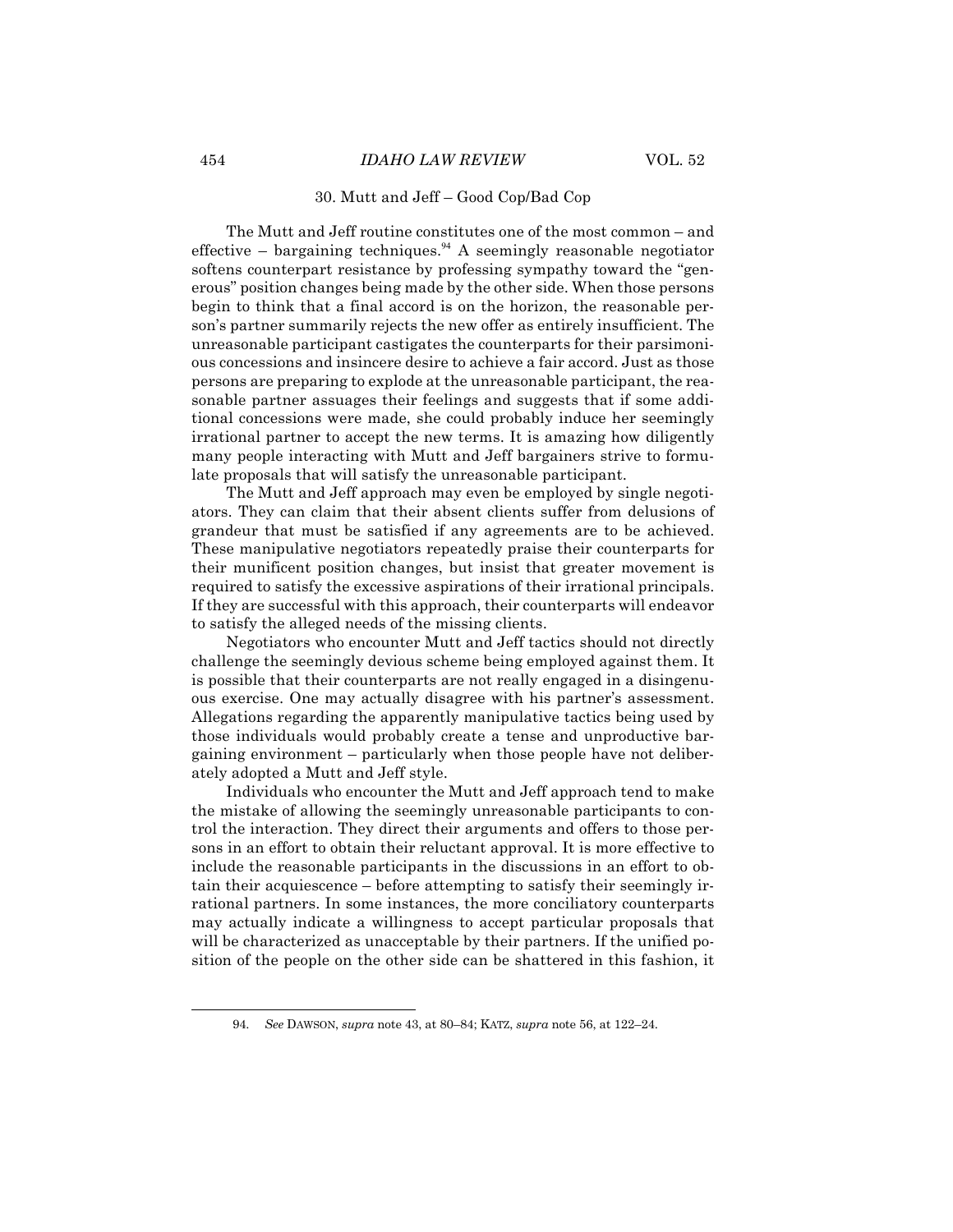may be possible to whipsaw the reasonable individuals against their excessively demanding partners.

If the persons representing the other side are truly employing the Mutt and Jeff approach, the reasonable participants will never suggest their willingness to assent to the particular terms being offered. They will instead reiterate a desire to obtain the acquiescence of their unreasonable partners. When this occurs, the reasonable participants should again be asked – not whether their partners would be likely to accept the terms being proposed – but whether *they* would be willing to accept those conditions. Proficient reasonable participants will never indicate their acceptance of proffered terms, without the concurrence of their unreasonable partners, and it will become clear that the people on the other side are using wholly manipulative tactics.

#### 31. Belly-Up

Some individuals use a bargaining technique that is particularly difficult for counterparts to deal with. They act like wolves in sheepskin.<sup>95</sup> They wear bedraggled outfits to the offices of their counterparts and indicate how commodious those environments are. They then profess their lack of negotiating ability and legal expertise in an effort to evoke sympathy and to lure unsuspecting counterparts into a false sense of security. They readily acknowledge the superior competence of their counterparts, and shamelessly admit their lack of ability. They then ask their counterparts what those experts think would constitute fair terms.

The epitome of the Belly-Up style was artfully created by actor Peter Falk in his Lt. Columbo police detective character.<sup>96</sup> That inspector seemed to bumble along during criminal investigations with no apparent plan. When he interviewed suspects, he did so in a wholly disorganized manner. By the time the suspects realized that Lt. Columbo really understood what was happening, they had already confessed and were in police custody.

Belly-Up negotiators can be especially difficult to deal with, because they refuse to participate in the normal bargaining process. They ask their counterparts to permit them to forego traditional auction bargaining due to their professed inability to negotiate competently. They merely hope their respected counterparts will formulate reasonable arrangements that will not unfairly disadvantage the unfortunate clients who have chosen such pathetic legal representatives. Even though their thoroughly prepared counterparts have established elevated aspiration levels and principled opening positions, the Belly-Up negotiators are able to in-

<sup>95.</sup> *See* KATZ, *supra* note 56, at 115–17.

<sup>96.</sup> *See* DAWSON, *supra* note 43, at 127–28.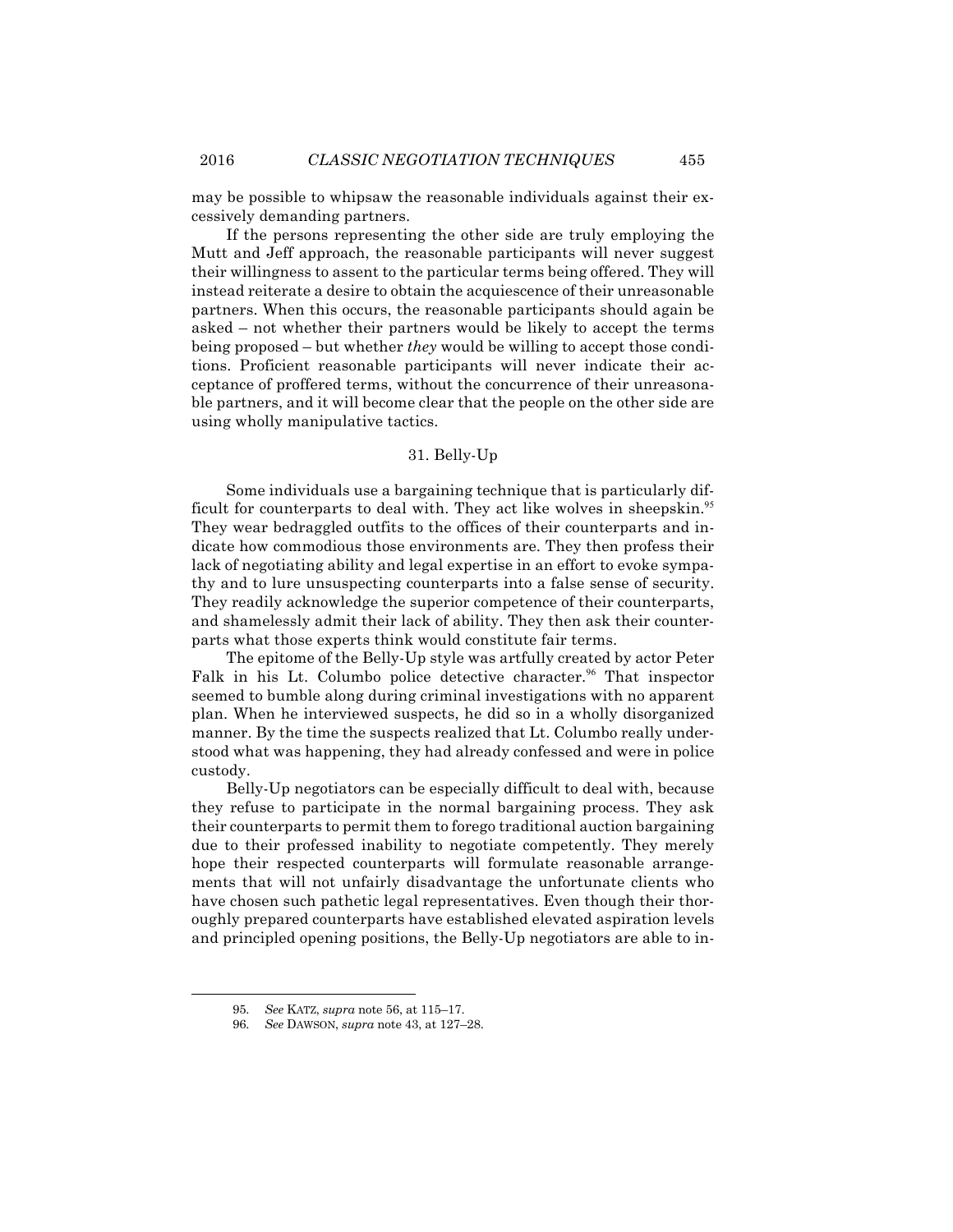duce them to significantly modify their planned approach. By the conclusion of the interaction, the Belly-Up bargainers have usually achieved magnificent accords for their clients, while the opposing lawyers have been left figuratively naked. The extraordinary aspect of this transaction is that the opposing negotiators feel gratified that they have been able to satisfy the underlying needs of their counterparts' poor clients.

Negotiators should never permit seemingly incompetent counterparts to evoke such sympathy that they change their planned approach and concede everything in an effort to formulate solutions that are acceptable to those pathetic persons. Instead of allowing such individuals to alter their planned approach, bargainers should begin with their originally formulated opening offers and require those persons to participate actively in the bargaining process. When Belly-Up counterparts challenge these opening proposals, they should be compelled to articulate their own proposals. They are more comfortable trying to evoke sympathy by criticizing the offers being made to them. Once such persons have been induced to participate in the usual give-and-take, they tend to lose most of their bargaining effectiveness.

#### 32. Passive-Aggressive

Passive-aggressive negotiators can be as difficult to deal with as Belly-Up bargainers. Instead of directly challenging the tactics and proposals of their counterparts, they employ oblique, but aggressive, forms of passive resistance. They tend to pout when they are unable to obtain beneficial offers, and they resort to indirect obstructionism and procrastination to achieve their objectives. They may show up late for scheduled bargaining sessions or forget to bring necessary files or documents. They may exhibit personal ineptitude to frustrate the negotiation process and to generate concessions from impatient counterparts. They may even misplace unsatisfactory proposals sent to them and act as if they never arrived.

Since passive-aggressive individuals tend to react to problems and confrontations in an indirect manner, it can be particularly frustrating to interact with them. Instead of expressing their actual thoughts directly, they employ passive techniques to evidence their displeasure. People who deal with them should recognize the hostility represented by their passive-aggressive behavior. They are usually individuals who are dissatisfied with the negotiation process, and they may not feel comfortable participating in the usual give-and-take.

Persons dealing with passive-aggressive counterparts should endeavor to take away the ability of those people to disrupt interactions. They should try to obtain copies of important papers from other sources, in case their counterparts claim an inability to locate them. Since passiveaggressive negotiators do not say "no" easily, it can be helpful to present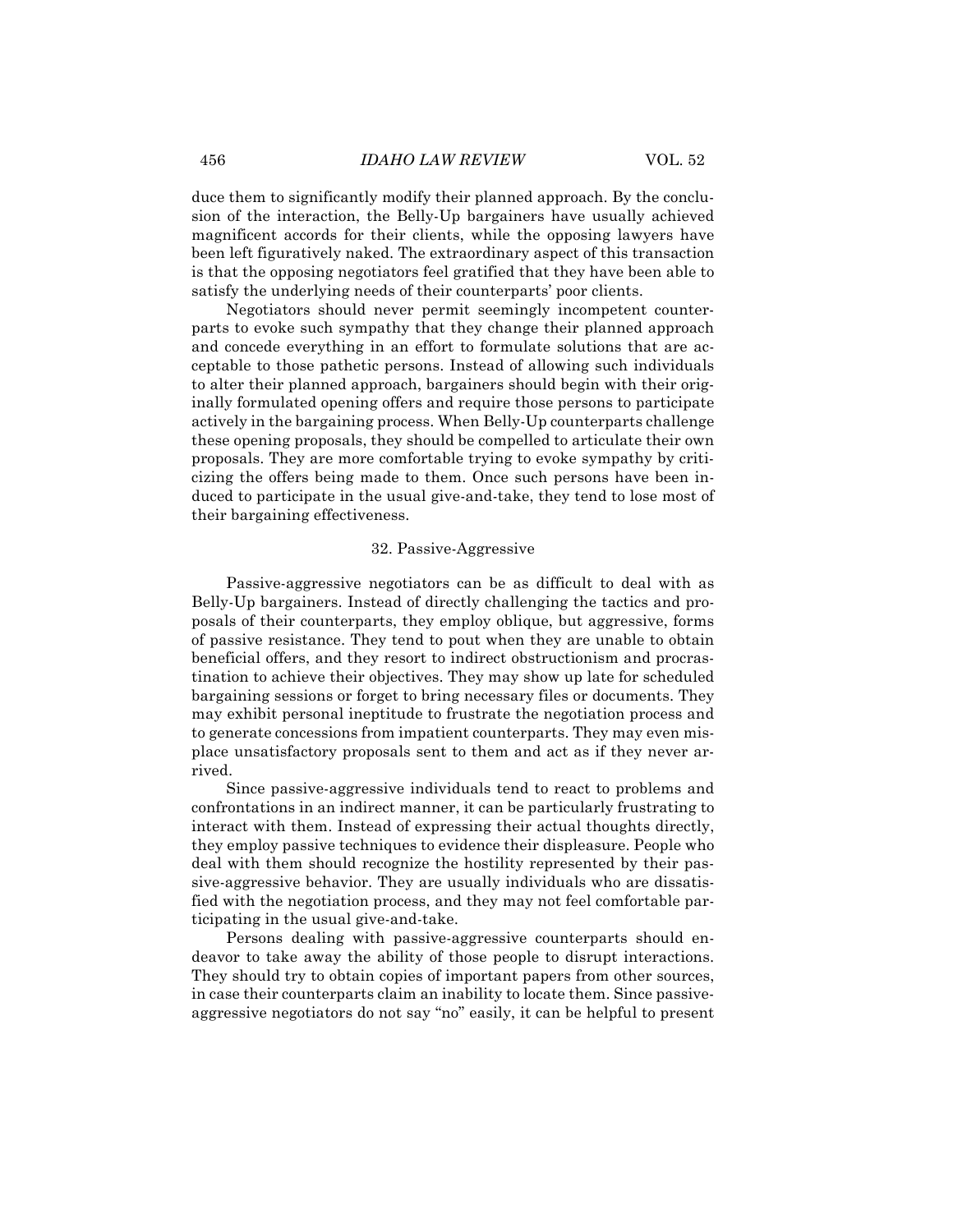them with seemingly realistic offers they cannot easily reject. Once tentative agreements have been achieved, persons bargaining with them should offer to prepare the necessary documents. Even when the passiveaggressive participants insist upon the opportunity to prepare these documents, their counterparts should draft their own documents in anticipation of their failure to do so. Once passive-aggressive negotiators are presented with such faits accomplis, they usually accept their fate and execute the proffered.

#### 33. Splitting the Difference

One of the most common techniques used to achieve final agreements following detailed auction bargaining that has brought the participants close together involves splitting of the distance remaining between their most recent offers. Instead of threatening counterparts with nonsettlement consequences if final terms are not achieved, the moving parties use the face-saving "promise" technique to generate simultaneous movement. One indicates a willingness to close half of the remaining gap if their counterpart would do the same.

Individuals asked to split the outstanding difference should carefully consider the prior bargaining sequence before they readily assent to this proposal. They must first decide whether their counterparts were able to unfairly skew the apparent settlement range through an entirely one sided opening offer. They should also consider the prior concession pattern to see if one side may have moved far more than the other, or may have made more position changes than the other. If they decide that they would be giving up too much by accepting the mid-point between their current positions, they could offer to split the remaining distance between the proposed mid-point and their last offer. This approach would induce their counterparts to close 75 percent of the gap, while they only close 25 percent.

## 34. Nibble Technique

Some crafty lawyers "agree" to final accords with apparent client authority. Their counterparts are pleased with the agreements, and contact their own clients to give them the good news. Several days later, the negotiators contact their counterparts with seeming embarrassment and indicate that they did not really possess full authority to bind their clients. They sheepishly indicate that their principals are dissatisfied with several of the terms agreed upon and must obtain several additional position changes before they will accept the other terms.<sup>97</sup> Since their unsuspecting counterparts and their clients are now psychologically committed to

<sup>97.</sup> *See* DAWSON, *supra* note 43, at 85–92; KATZ, *supra* note 56, at 140–41; THOMPSON, *supra* note 17, at 103–09.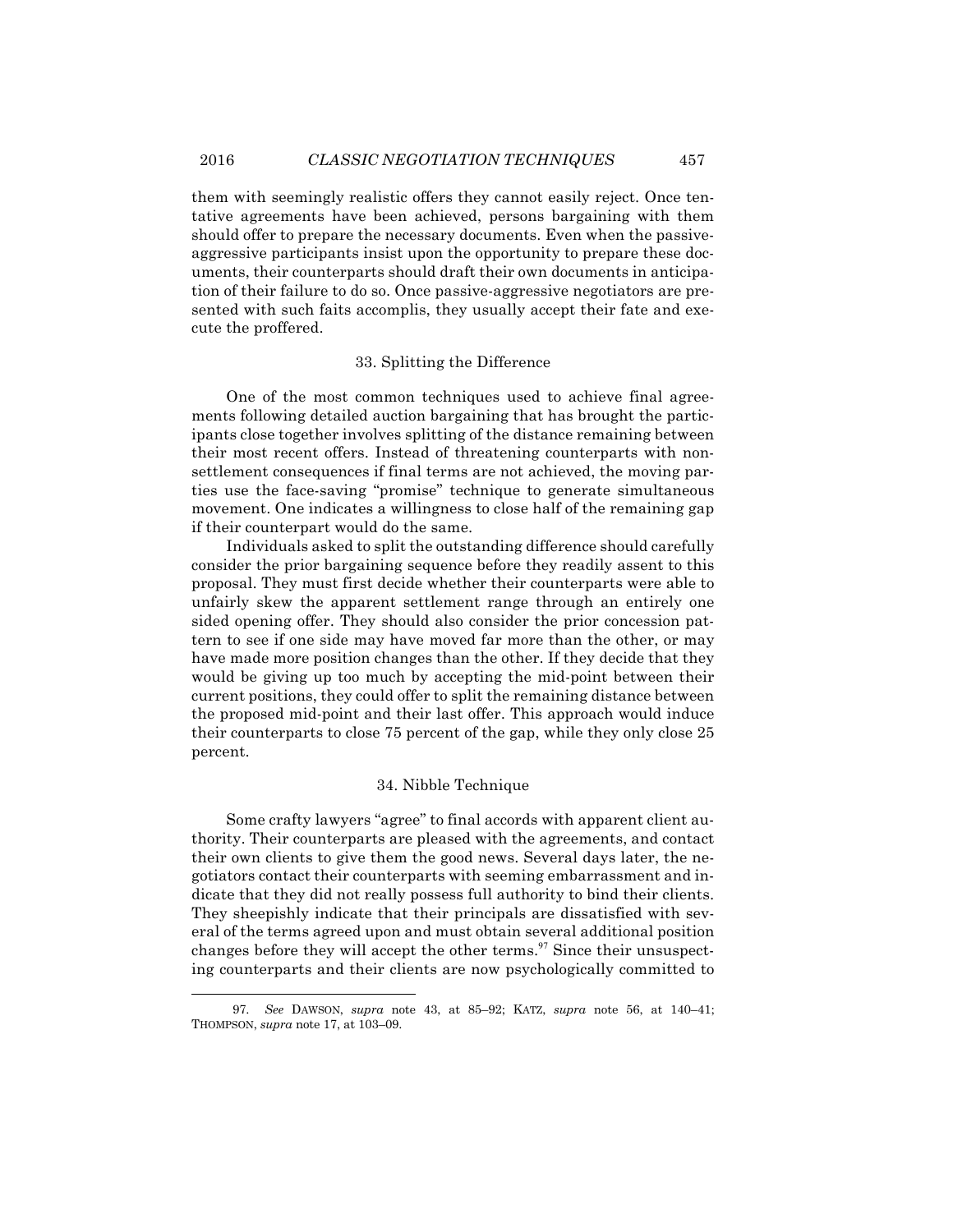final deals and do not want to permit these few items to negate their previous efforts, they frequently agree to the requested modifications.

Persons challenged by "nibbler" counterparts often make the mistake of focusing entirely on the desire of their *own side* to preserve the final accords previously reached. They are afraid to let the agreements fall through over the few changes being sought, and they give in. They must take the time to direct their attention to the *opposing side*. If they were to ask themselves whether their counterparts would be willing to forego the accords achieved over these specific items, they would realize that those people also want to retain the terms already agreed upon. They are merely using this manipulative bargaining technique to obtain some final concessions.

When negotiators think they are dealing with counterparts who are endeavoring to employ the nibble technique to obtain post-agreement concessions, they need to react in a provocable manner and demand reciprocal changes of their own.<sup>98</sup> When their counterparts request the anticipated changes, they should indicate how relieved they are to address this matter due to the fact their own clients would like to have several terms modified. If their counterparts are actually in good faith and have clients who are sincerely upset about the topics raised, they will acknowledge the need for reciprocity and address the proposed exchanges. On the other hand, individuals who are disingenuously using the nibble technique to obtain several final unilateral position changes would be likely to deny the reciprocal changes being sought and insist that the parties honor the original terms agreed upon.

## VI. CLOSING STAGE [VALUE SOLIDIFYING]

Near the end of the Distributive Stage the participants begin to appreciate the fact a mutual accord is likely to be achieved. They feel a sense of relief, because the anxiety generated by the uncertainty associated with the bargaining process is about to be alleviated through the attainment of final terms. As the participants become psychologically committed to settlement, they must be careful not to move too quickly toward the conclusion of the interaction. The Closing Stage is a critical portion of bargaining interactions, since a majority of concessions tend to be made during the later portions of negotiations.<sup>99</sup> If they are careless, participants may forfeit much of what they obtained during the Distributive Stage.

Less successful negotiators tend to make excessive and even unreciprocated concessions during the Closing Stage in an effort to solidify the deal before them. They must remember that by this point in their inter-

<sup>98.</sup> *See* DAWSON, *supra* note 43, at 75.

<sup>99.</sup> *See* DAWSON, *supra* note 43, at 171.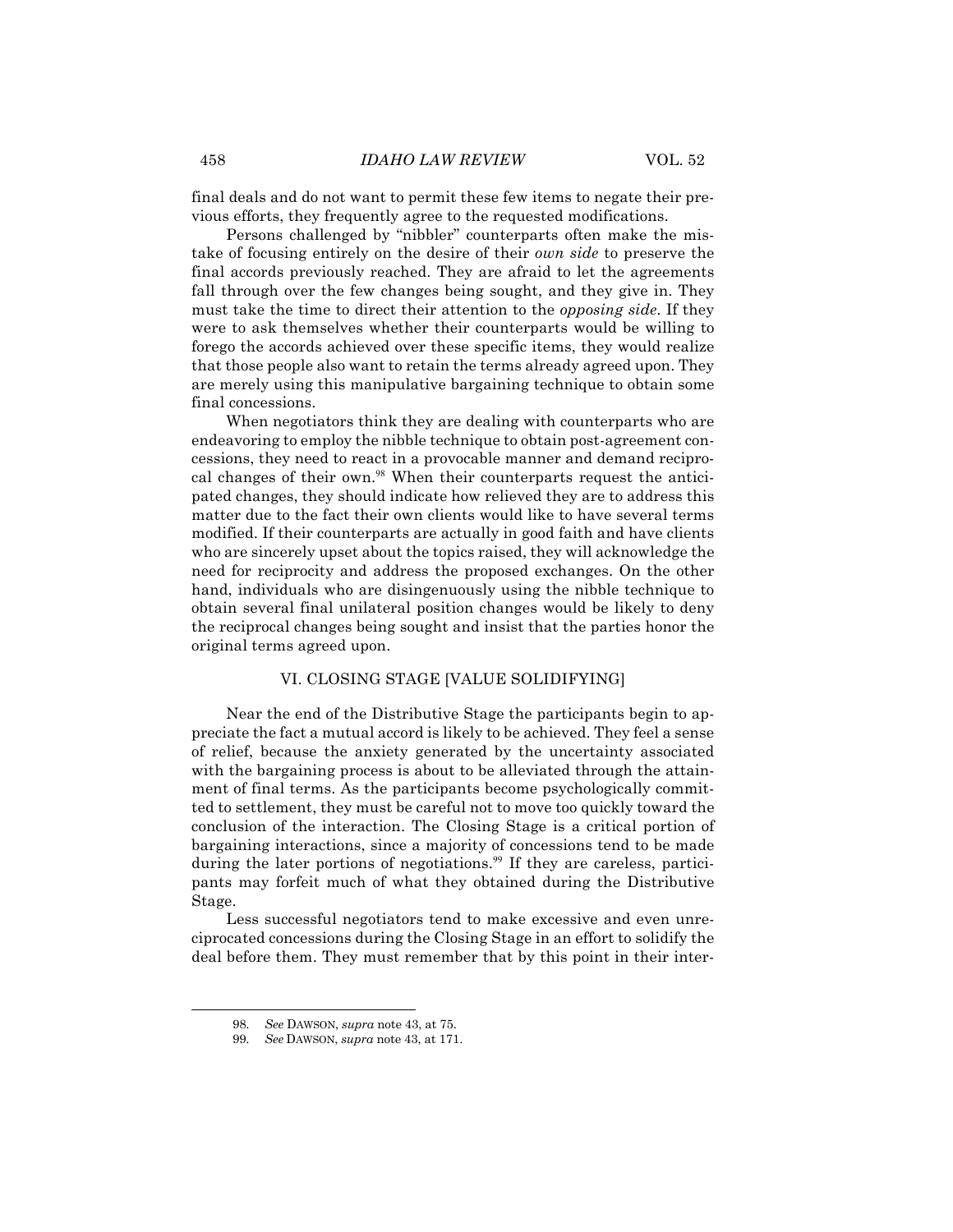actions, *both sides* have become psychologically committed to joint resolutions. Neither wants their prior efforts to culminate in failure. Negotiators must be careful not to make unreciprocated position changes, and to avoid overly large concessions. They should endeavor to move in concert with their counterparts.

The Closing Stage is not a time for swift action; it is a time for patient perseverance. Negotiators should continue to employ the techniques that got them to this point, with one critical exception – if they have previously employed some adversarial tactics, they should refrain from such behavior now. For example, this would not be a good time to walk out or hang up the telephone. It is important for them to keep the process moving inexorably toward final accords, and if they engage in any disruptive conduct, the process may come to a complete halt.

Patience and silence are two of the most effective techniques during the Closing Stage.<sup>100</sup> Negotiators should employ *principled concessions* that explain the reasons for their precise moves. After they announce position changes, they should become silent and patiently await their counterparts' responses. They should not contemplate further movement without reciprocity from the other side. They must continue to remember that their counterparts are as anxious as they are to achieve final terms.

This would not be a good time to employ negative threats or warnings suggesting the negative consequences that might result if no agreements are achieved. Parties should instead use the affirmative promise to generate joint movement. Temporary impasses can easily be overcome through the promise of concurrent position changes that enable the participants to move together in a face-saving manner.

Some negotiators seek to obtain an advantage during the Closing Stage by exhibiting calm indifference. They act as if they do not particularly care if final accords are achieved. If they can persuade anxious counterparts to believe they really are not concerned, those persons may be induced to close most of the distance remaining between the parties.<sup>101</sup> To counteract this possibility, the counterparts of such individuals should be careful not to make unreciprocated or excessive position changes. They need to be patient and make it clear that they will not continue to move toward final terms without simultaneous movement by these persons.

#### VII. COOPERATIVE STAGE [VALUE MAXIMIZING]

Once the Closing Stage has been completed through the attainment of mutually acceptable accords, many persons naively think the bargaining process is finished and they decide which side will prepare the written documents. They fail to appreciate the fact that some items may have

<sup>100.</sup> *See* KATZ, *supra* note 56, at 132–34; STEINBERG, *supra* note 89, at 171.

<sup>101.</sup> *See* DAWSON, *supra* note 43, at 173–76.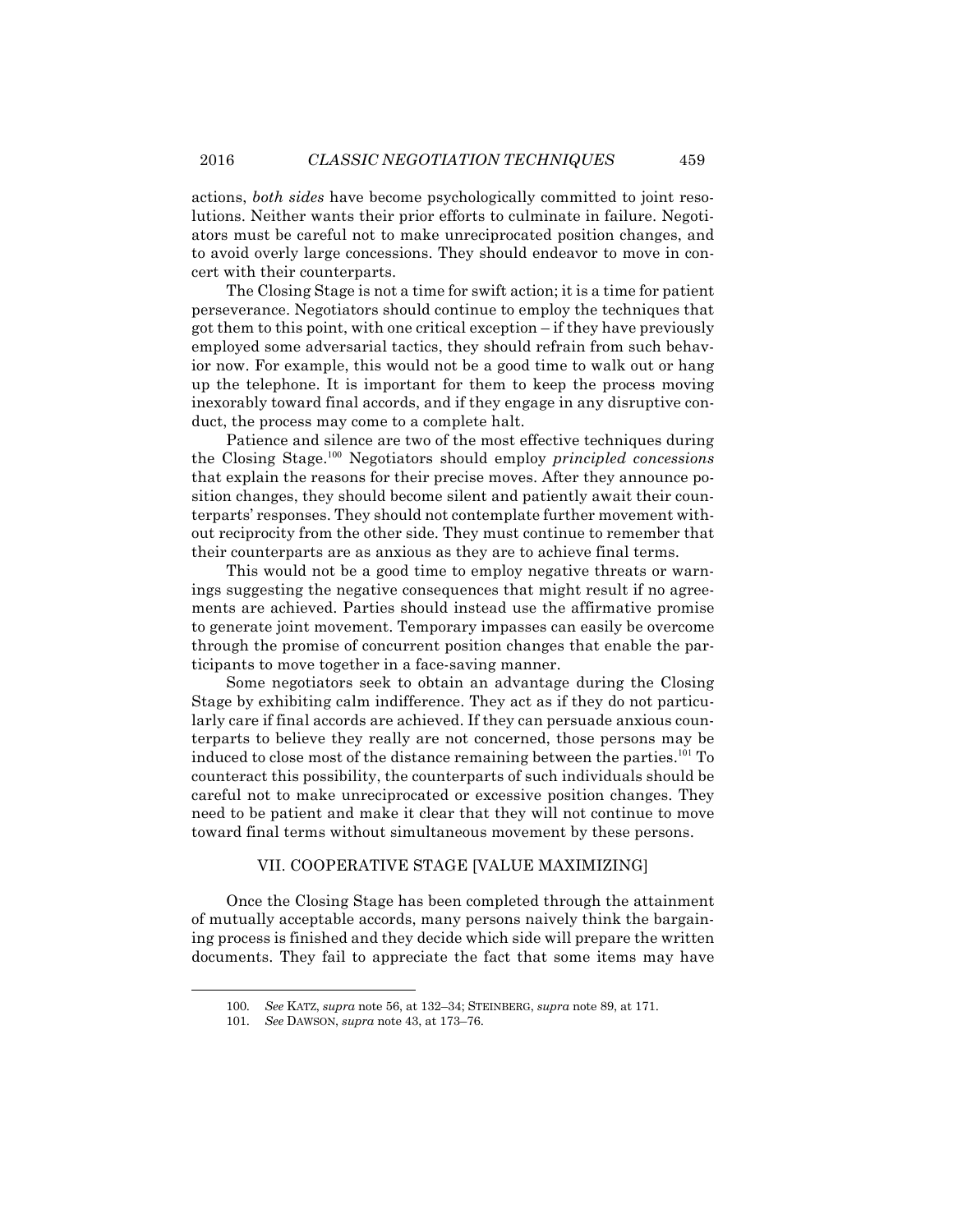ended up on the wrong side of the table due to the fact participants have over and under stated the value of particular issues during the Information, Distributive, and Closing Stages for strategic purposes.<sup>102</sup> Some terms valued more by Side A than Side B have ended up on Side B's side, while other terms valued more by Side B have been claimed by Side A. If the participants fail to consider this likelihood and explore possible exchanges that would simultaneously enhance their respective results, a meaningful amount of client satisfaction may be lost.

If the Cooperative Stage is to develop successfully, several prerequisites must be established. First, the parties must achieve tentative accords. If not, they continue to be in the Distributive or Closing Stage and must be careful not to do something that will simply favor their counterparts. Second, at the conclusion of the Closing Stage, one or both parties should suggest movement into the Cooperative Stage. It is critical that both sides recognize movement into the Closing Stage, because if one party attempts to move into that stage without the understanding of the other, problems may arise. The alternative proposals articulated by the moving party may turn out to be less advantageous to the other side than the terms already agreed upon. If the recipient of these new positions does not view them as incipient Cooperative Stage suggestions, they might suspect disingenuous competitive tactics by counterparts moving backwards. It is thus imperative that parties contemplating movement toward cooperative bargaining be sure their counterparts understand the intended transition. When such movement might not be apparent, this should be explicitly communicated.

Once the participants enter the Cooperative Stage, they should endeavor to discover the existence of previously unfound alternatives that might be mutually beneficial. They must work to expand the overall surplus they have to divide.<sup>103</sup> They may have failed to consider options that would more effectively satisfy the underlying needs and interests of one side with less cost to the other party. To accomplish this objective, the participants must be willing to candidly disclose the underlying interests of their respective clients. Even though they should have explored many of these factors during the prior stages, they may not have appreciated the benefits that might be obtained from certain options. The optimal way to explore different options is through neutral questions designed to elicit the preferences of counterparts. Would they prefer Item A or Item B? Would they be willing to trade Item X for Item Y?

Both sides must be quite open during the Cooperative Stage if the process is to function effectively. Through the use of objective and neutral

<sup>102.</sup> *See generally* Charles B. Craver, *The Inherent Tension Between Value Creation and Value Claiming During Bargaining Interactions*, 12 CARDOZO J. CONFLICT RESOL. 1 (2010).

<sup>103.</sup> *See* MNOOKIN ET AL., *supra* note 31, at 11–43; FISHER & URY, *supra* note 14, at 58–83.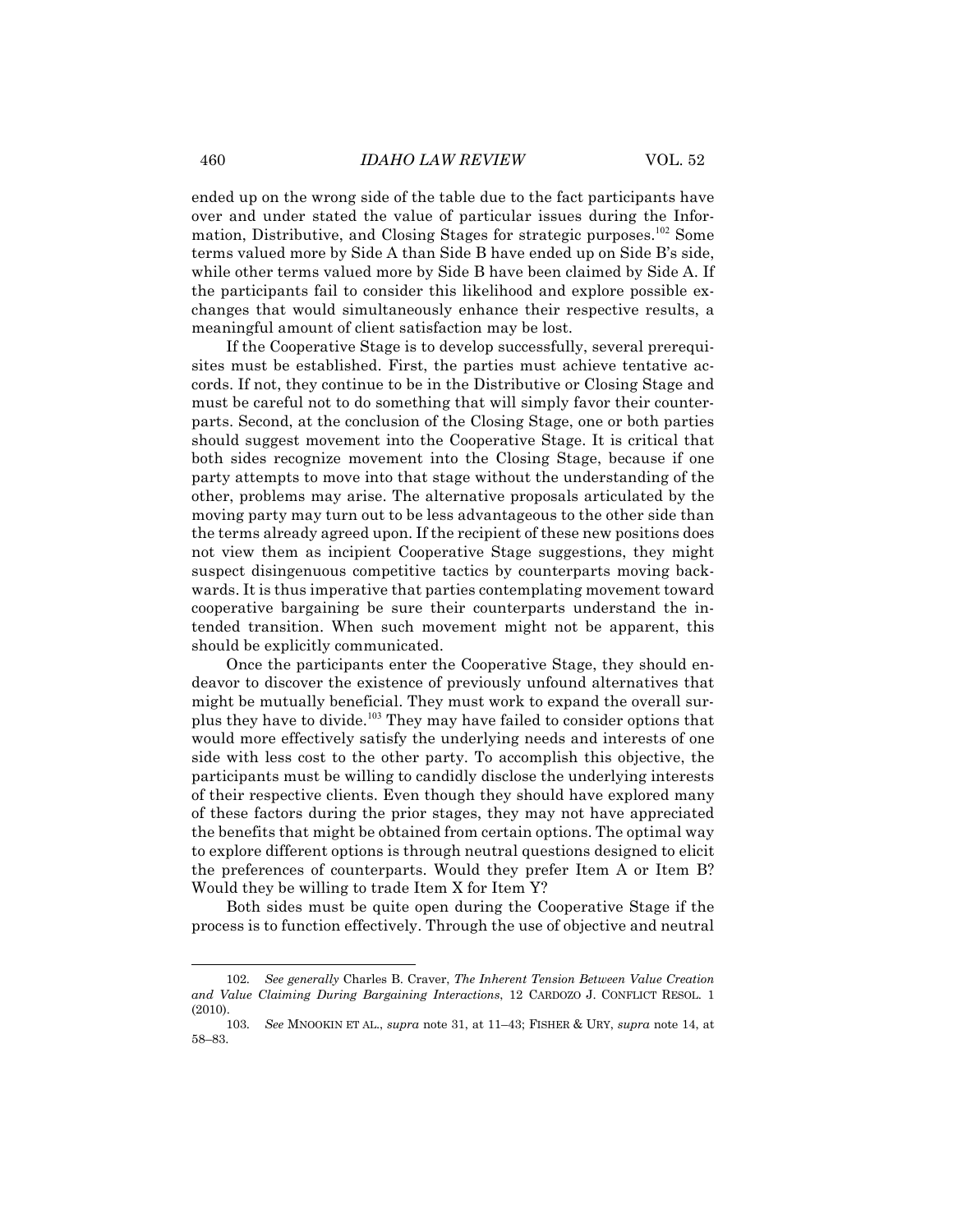inquiries, the participants should explore their relative needs. They should use brainstorming techniques to develop options not previously considered. They should not be constrained by traditional legal doctrines or conventional business practices, recognizing that they can agree to anything that is lawful. They should thus not hesitate to think outside the box.<sup>104</sup> For example, an employee seeking compensatory damages for serious sexual harassment might be perfectly willing to reduce her monetary demands in exchange for an apology from her employer for not rectifying the situation more expeditiously and for a statement indicating that she is a valued worker. When one side asks the other if another resolution would be more beneficial than a prior agreement, the respondent must be forthright.

As the participants enter the Cooperative Stage, they must be careful to preserve their credibility. They may have been somewhat deceptive during the previous parts of their encounter with respect to their true client needs and interests. During the Cooperative Stage, parties hope to correct the inefficiencies that may have been created by their prior dissembling. On the other hand, if they are too open regarding their previous misrepresentations, their counterparts may begin to question the accuracy of many of their prior representations and seek to renegotiate the entire accord.<sup>105</sup> This would be a disaster. It is thus imperative that negotiators not overtly undermine their credibility when they seek to improve their respective positions during the Cooperative Stage.

Even during the Cooperative Stage there may be a competitive undercurrent, despite the seemingly win-win discussions taking place.<sup>106</sup> While the participants are using cooperative techniques to expand the overall pie and improve the results achieved by both sides, some individuals may employ some competitive tactics to enable them to claim more of the joint surplus generated. When they are offered an item that would substantially enhance their situation, they might indicate that it would be a slight improvement. They hope that this approach would enable them to obtain that important term in exchange for a relatively insignificant item they would be giving to their counterparts. To protect themselves from such exploitive behavior, negotiators should carefully explore the alternatives being mentioned. When a counterpart indicates that a new proposal would only be somewhat better, they should ask themselves how much they think that exchange would enhance the other side's true interests. They should endeavor to look for trades that logically seem to be of relatively equal value.

<sup>104.</sup> *See generally* TOM KELLEY, THE ART OF INNOVATION (2001).

<sup>105.</sup> *See* Robert Condlin, *Bargaining in the Dark: The Normative Incoherence of Lawyer Dispute Bargaining Role*, 51 MD. L. REV. 1, 44–45 (1992).

<sup>106.</sup> *See* MELISSA L. NELKEN, UNDERSTANDING NEGOTIATION 188–89 (2001).